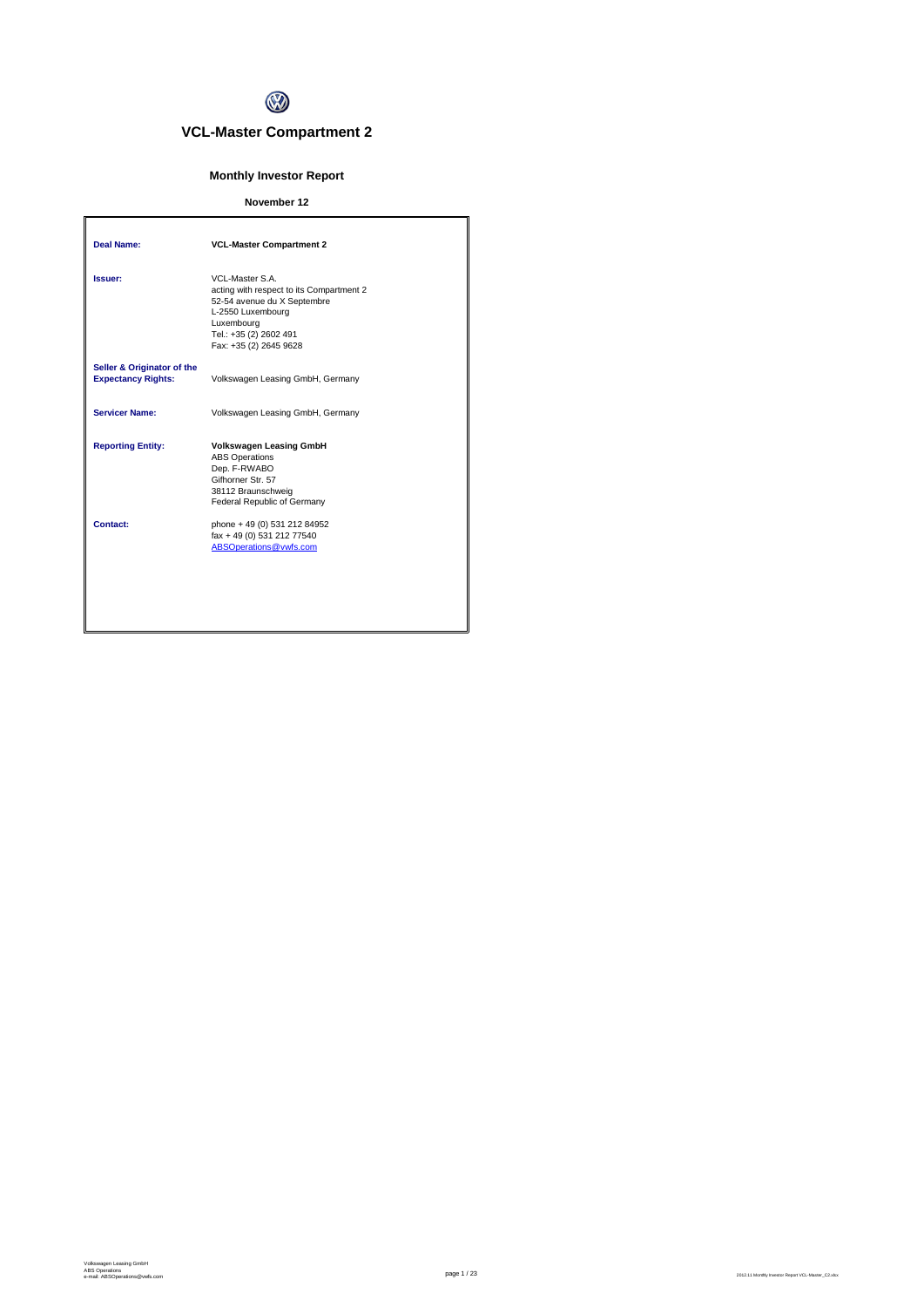| Page           | <b>Table of Contents</b>                                                       |
|----------------|--------------------------------------------------------------------------------|
| 1              | Cover                                                                          |
| $\overline{2}$ | Contents                                                                       |
| 3              | <b>Reporting Details</b>                                                       |
| 4              | <b>Parties Overview</b>                                                        |
| 5/6            | Transaction Events & Trigger                                                   |
| $\overline{7}$ | <b>Transaction Party Ratings</b>                                               |
| 8              | Information regarding the Notes (I)                                            |
| 9              | Information regarding the Notes (II)                                           |
| 10             | <b>Credit Enhancement</b>                                                      |
| 11             | Waterfall                                                                      |
| 12             | (Expected) Amortisation Profile                                                |
| 13             | Run Out Schedule                                                               |
| 14             | Information Regarding the Expectancy Rights Pool - Outstanding Contracts       |
| 15             | Early Settlements/ Collections                                                 |
|                | 16 - 19 Information regarding the Expectancy Rights Pool - Remaining Pool Data |
|                | 20 / 21 Contracts in Arrears I. *)                                             |
| 22             | Write Offs*                                                                    |
|                |                                                                                |
|                |                                                                                |
|                |                                                                                |
|                |                                                                                |
|                |                                                                                |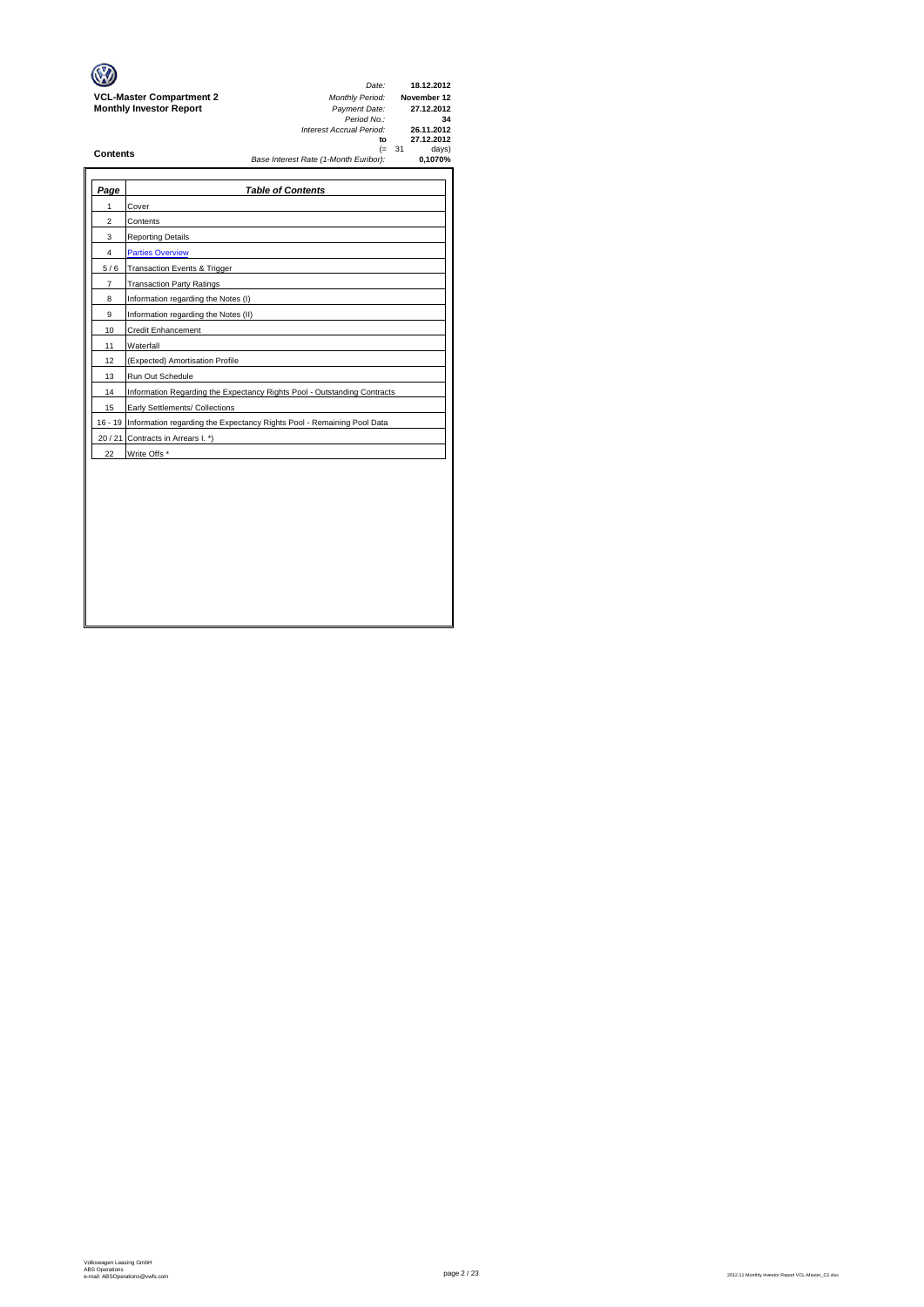| <b>VCL-Master Compartment 2</b><br><b>Monthly Investor Report</b>                                                                          |                                               |                |                          | Date:<br>Monthly Period:<br>Payment Date:<br>Period No.:<br>Interest Accrual Period:<br>$\mathbf{f}$           |          | 18.12.2012<br>November 12<br>27.12.2012<br>34<br>26.11.2012<br>27.12.2012 |
|--------------------------------------------------------------------------------------------------------------------------------------------|-----------------------------------------------|----------------|--------------------------|----------------------------------------------------------------------------------------------------------------|----------|---------------------------------------------------------------------------|
| <b>Reporting Details</b>                                                                                                                   |                                               |                |                          | Base Interest Rate (1-Month Euribor):                                                                          | $(= 31)$ | davs)<br>0.1070%                                                          |
| <b>Initial Cut-Off Date:</b><br><b>Issue Date:</b>                                                                                         |                                               |                | 31.01.2010<br>25.02.2010 |                                                                                                                |          |                                                                           |
| <b>Scheduled Repayment Date as</b><br>of Cut-Off Date:                                                                                     |                                               |                |                          | Payment Date in December 2013                                                                                  |          |                                                                           |
| <b>Legal Maturity Date:</b>                                                                                                                |                                               |                |                          | Payment Date in November 2018                                                                                  |          |                                                                           |
| <b>Reporting Date:</b><br><b>Payment Date:</b><br><b>Monthly Period:</b><br><b>Period No.:</b>                                             | 18.12.2012<br>27.12.2012<br>November 12<br>34 |                |                          | 5 days prior to Payment Date<br>(for previous month)<br>25 <sup>th</sup> of each month<br>(for previous month) |          |                                                                           |
| <b>Collection Period:</b><br><b>Interest Accrual Period</b><br><b>Days Accrued:</b><br><b>Note Payment Period:</b><br><b>Days Accrued:</b> | from<br>from<br>from                          | $($ =<br>$($ = | 01.11.2012<br>31<br>31   | to 30.11.2012<br>26.11.2012 to 27.12.2012<br>days)<br>26.11.2012 to 27.12.2012<br>days)                        |          |                                                                           |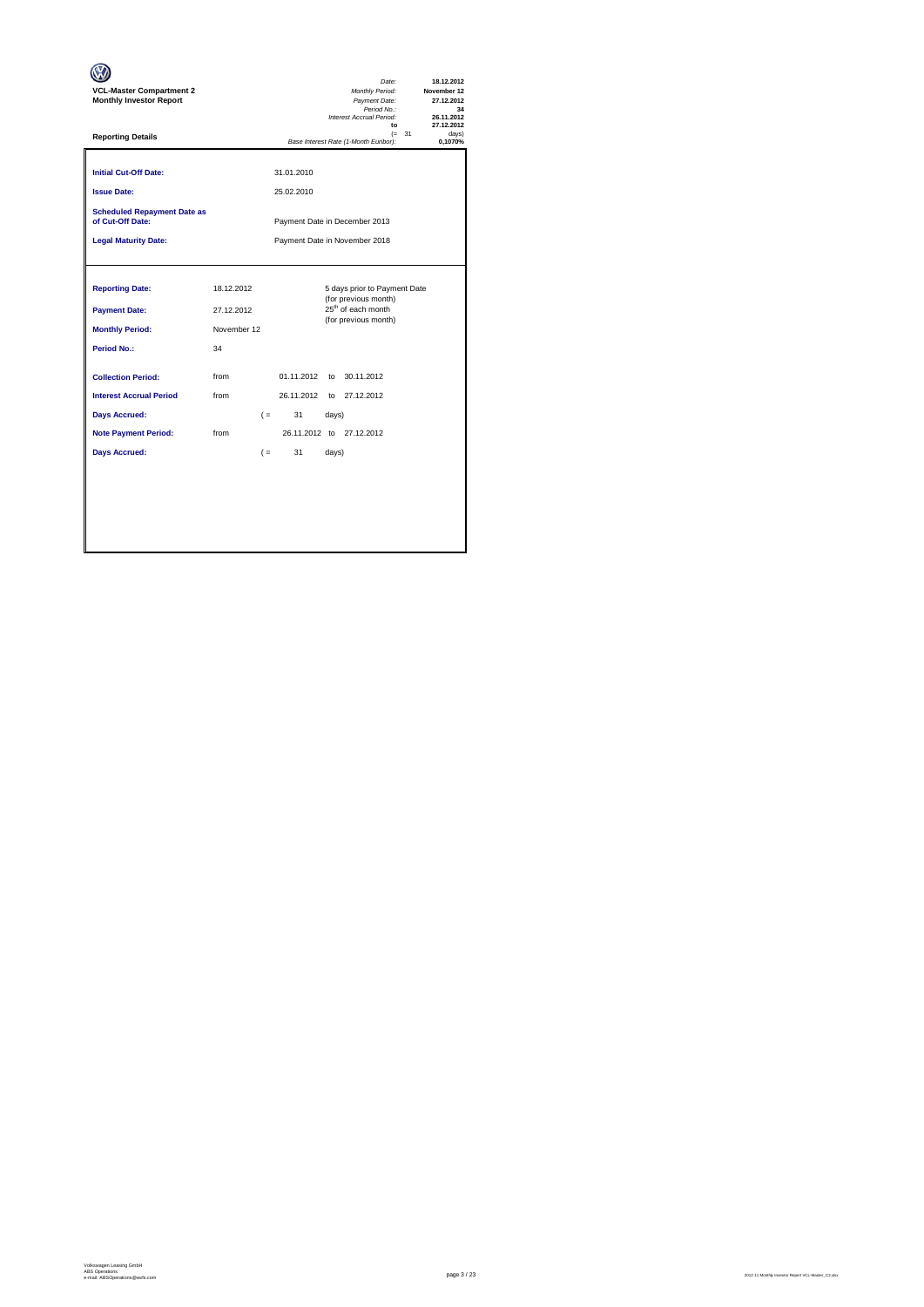

### **Parties Overview**

*Reporting Date:* **18.12.2012** *Period No.:* **34** *Interest Accrual Period:* **26.11.2012**

**27.12.2012 31**

*Base Interest Rate (1-Month Euribor):* **0,1070%**

| <b>Lead Manger:</b>                                                                       | <b>HSBC Bank plc</b><br>8 Canada Square<br>London E14 5HQ<br>United Kingdom<br>Email: ctla.securitisation@hsbc.com                                                                                                                                       | <b>Security Trustee/</b><br><b>Process Agent:</b> | <b>Wilmington Trust SP</b><br>Services (Frankfurt) GmbH<br>Steinweg 3-5<br>60313 Frankfurt am Main<br>Germany<br>fax +49 (0) 69 2992 5387                                                                                                                           |
|-------------------------------------------------------------------------------------------|----------------------------------------------------------------------------------------------------------------------------------------------------------------------------------------------------------------------------------------------------------|---------------------------------------------------|---------------------------------------------------------------------------------------------------------------------------------------------------------------------------------------------------------------------------------------------------------------------|
| <b>In-House Structuring:</b>                                                              | Volkswagen Bank GmbH<br>Gifhorner Str. 57<br>38112 Braunschweig<br>Germany<br>email: abs.structuring@vwfs.com                                                                                                                                            | <b>Data Protection</b><br><b>Trustee:</b>         | email: fradirectors@wilmingtontrust.com<br>Volkswagen Bank GmbH<br>Gifhorner Straße 57                                                                                                                                                                              |
| <b>Account Bank:</b>                                                                      | <b>BNY Mellon</b><br>One Canada Square<br>London E14 5AL<br>United Kingdom<br>Email: luke.ashby@bnymellon.com                                                                                                                                            |                                                   | 38112 Braunschweig<br>Germany<br>email: ABSOperations@vwfs.com<br>fax: +49 (0) 531 212 7 23 67                                                                                                                                                                      |
| <b>Paying Agent/</b><br><b>Calculation Agent/</b><br><b>Interest Determination Agent:</b> | <b>HSBC Bank plc</b><br>8 Canada Square<br>London E14 5HQ<br>United Kingdom<br>Email: ctla.securitisation@hsbc.com                                                                                                                                       | <b>Clearing Systems:</b>                          | <b>Clearstream Banking S.A.</b><br>42 Avenue JF Kennedy<br>L-1885 Luxembourg<br>Luxembourg<br>email: web@clearstream.com                                                                                                                                            |
| <b>Swap Counterparties:</b>                                                               | Crédit Agricole and Investment Bank<br>9, quai du Président Paul Doumer<br>92920 Paris La Défense Cedex<br>France<br>Email: ird_exotic_processing@ca-cib.com<br><b>Commerzbank AG</b>                                                                    |                                                   | Euroclear Banking S.A./ N.V.<br>1 Boulevard du Roi Albert II.<br>B-1210 Brussels<br>Belgium<br>tel.: +32 (0)2 326 1211                                                                                                                                              |
|                                                                                           | Kaiserstraße 16<br>60261 Frankfurt<br>Germany<br>Email: manuel.alvarez@commerzbank.com<br>Banco Bilbao Vizcaya Argentaria S.A.<br>C/ Clara del Rey, 26, planta 2ª<br>28002 Madrid<br>Spain                                                               | <b>Rating Agencies:</b>                           | <b>Fitch Ratings Limited</b><br>Attn.: Structured Finance Surveillance<br>4th Floor, 101 Finsbury Pavement<br>London EC2A 1RS<br>United Kingdom<br>fax. +44 (20) 7417 6262<br>email: abssurveillance@fitchratings.com<br><b>Standard &amp; Poor's Ratings Group</b> |
| <b>Corporate Services</b><br>Provider:                                                    | email: Olafandreas.kosse@grupobbva.com<br><b>Wilmington Trust SP Services</b><br>(Luxembourg) S.A.<br>52-54 avenue du X Septembre<br>L-2550 Luxembourg<br>Luxembourg<br>email: VCL@WilmingtonTrust.com<br>fax: (+352) 2645 9628<br>tel.: (+352) 2602 491 |                                                   | Attn.: Structured Finance<br>Standard & Poor's Ratings Services<br>20 Canada Square<br>Canary Wharf<br>London E14 5LH<br>United Kingdom<br>email: ABSeuropeansurveillance@standardandpoors.com                                                                      |
| Servicer:                                                                                 | <b>Volkswagen Leasing GmbH</b><br>Gifhorner Str. 57<br>38112 Braunschweig<br>Germany<br>email: ABSOperations@vwfs.com<br>fax + 49 (0) 531 212 77540<br>tel.: +49 (0) 531 212 84952                                                                       |                                                   |                                                                                                                                                                                                                                                                     |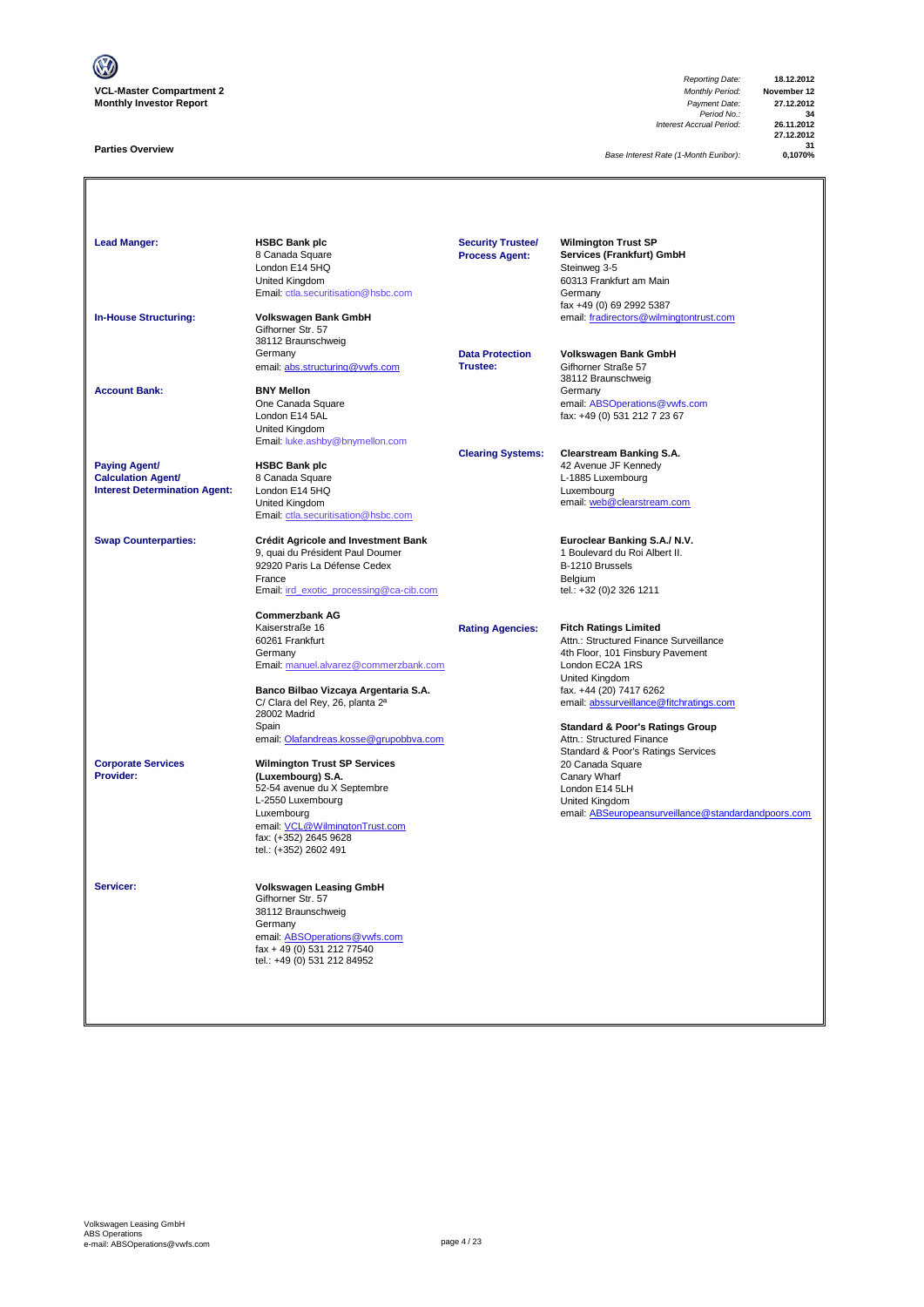|     |                                                                                                                                                                                    |                            |                          |                                                                         | Date:                                                                              | 18.12.2012                                    |
|-----|------------------------------------------------------------------------------------------------------------------------------------------------------------------------------------|----------------------------|--------------------------|-------------------------------------------------------------------------|------------------------------------------------------------------------------------|-----------------------------------------------|
|     | <b>VCL-Master Compartment 2</b><br><b>Monthly Investor Report</b>                                                                                                                  |                            |                          |                                                                         | <b>Monthly Period:</b><br>Payment Date:<br>Period No.:<br>Interest Accrual Period: | November 12<br>27.12.2012<br>34<br>26.11.2012 |
|     | <b>Transaction Events &amp; Trigger</b>                                                                                                                                            |                            |                          |                                                                         | to                                                                                 | 27.12.2012                                    |
|     | *N.B.: many of the Trigger criteria are determined by the performance of VCL Master S.A. Compartment 1                                                                             |                            |                          |                                                                         |                                                                                    |                                               |
|     | <b>Revolving Period</b>                                                                                                                                                            |                            |                          |                                                                         |                                                                                    |                                               |
|     | Expiration Date Date of Revolving Period (C2)                                                                                                                                      | 25.11.2013                 |                          | (i.e. the last Purchase of additional Exp. Rights occurs on 25.11.2013) |                                                                                    |                                               |
|     | Date of occurance of an Early Amortisation Event                                                                                                                                   | ./.                        |                          |                                                                         |                                                                                    |                                               |
|     | Compartment 1 Revolving Period                                                                                                                                                     | 25.11.2013                 |                          |                                                                         |                                                                                    |                                               |
|     |                                                                                                                                                                                    |                            |                          |                                                                         |                                                                                    |                                               |
|     | <b>Accumulation Account Balance</b>                                                                                                                                                |                            |                          |                                                                         |                                                                                    |                                               |
|     | Funds not yet invested for the Purchase of Additional                                                                                                                              | <b>Reporting Period</b>    |                          | <b>Account Balance</b>                                                  |                                                                                    | in %                                          |
|     | <b>Expectancy Rights</b><br>(Accumulation Account Balance)                                                                                                                         | November 12                |                          |                                                                         |                                                                                    | 0,00%                                         |
|     |                                                                                                                                                                                    | October 12<br>September 12 |                          |                                                                         | 76.499.500.47<br>$\overline{\phantom{a}}$                                          | 8,97%<br>0,00%                                |
|     |                                                                                                                                                                                    |                            |                          |                                                                         |                                                                                    |                                               |
|     | Trigger of VCL Master S.A. Compartment 1                                                                                                                                           |                            |                          |                                                                         |                                                                                    |                                               |
|     | <b>Dynamic Net Loss Ratio</b><br><b>Reporting Period</b>                                                                                                                           | in %                       | > 0,4%                   | $>=1,0%$                                                                | $>=2,0%$                                                                           | $>=2,8%$                                      |
|     | November 12                                                                                                                                                                        | 0,18891%                   | $\overline{\phantom{a}}$ | $\sim$                                                                  | $\overline{\phantom{a}}$                                                           | $\overline{\phantom{a}}$                      |
|     | October 12                                                                                                                                                                         | 0,39037%                   |                          | $\overline{\phantom{a}}$                                                |                                                                                    | $\overline{a}$                                |
|     | September 12                                                                                                                                                                       | 0,11626%                   | $\sim$                   | $\sim$                                                                  | $\sim$                                                                             |                                               |
|     | <b>Cumulative Net Loss Ratio</b>                                                                                                                                                   |                            |                          |                                                                         |                                                                                    |                                               |
|     | <b>Reporting Period</b><br>November 12                                                                                                                                             | in %<br>0.05998%           | > 0.45%<br>$\sim$        | $>=1,2%$<br>$\sim$                                                      | $>=1,75%$<br>$\sim$                                                                | $>=2,25%$<br>$\overline{\phantom{a}}$         |
|     | October 12                                                                                                                                                                         | 0.05925%                   | $\overline{\phantom{0}}$ | $\overline{\phantom{a}}$                                                | $\overline{\phantom{a}}$                                                           | $\overline{a}$                                |
|     | September 12                                                                                                                                                                       | 0,05967%                   | $\blacksquare$           | $\blacksquare$                                                          |                                                                                    |                                               |
|     | <b>Late Delingency Ratio</b>                                                                                                                                                       | 0,21047%                   |                          |                                                                         |                                                                                    |                                               |
|     | Aggregate Discounted Lease Balance of all Initial and Additional Lease Balances less any Term Take                                                                                 |                            |                          |                                                                         |                                                                                    | 5.737.463.263,91                              |
|     | Aggregate Discounted Lease Balance as of the beginning of the Monthly Period                                                                                                       |                            |                          |                                                                         |                                                                                    | 1.082.292.150,91                              |
|     | Weighted Average Seasoning (before Top-Up/Tap-Up)                                                                                                                                  |                            | 7,94                     |                                                                         |                                                                                    |                                               |
|     |                                                                                                                                                                                    |                            |                          |                                                                         |                                                                                    |                                               |
|     | <b>Enforcement Event</b>                                                                                                                                                           |                            |                          |                                                                         |                                                                                    |                                               |
|     | Enforcement Event in place?                                                                                                                                                        |                            |                          | no                                                                      |                                                                                    |                                               |
|     |                                                                                                                                                                                    |                            |                          |                                                                         |                                                                                    |                                               |
|     | <b>Credit Enhancement Increase Condition</b>                                                                                                                                       |                            |                          |                                                                         |                                                                                    |                                               |
|     | (a) the Dynamic Net Loss Ratio for three consecutive Payment Dates exeeds and                                                                                                      |                            |                          |                                                                         |                                                                                    |                                               |
|     | (i) if Weighted Average Seasoning is less or equal 12 months                                                                                                                       |                            | 0,40%                    | no                                                                      |                                                                                    |                                               |
|     | (ii) if Weighted Average Seasoning is between 13 - 24 months<br>(iii) if Weighted Average Seasoning is between 25 - 36 months                                                      |                            | 1,00%<br>2,00%           | no<br>no                                                                |                                                                                    |                                               |
|     | (iv) if Weighted Average Seasoning is > 36 months                                                                                                                                  |                            | 2,80%                    | no                                                                      |                                                                                    |                                               |
|     | (b) the Cumulative Net Loss Ratio for three consecutive Payment Dates exeeds and                                                                                                   |                            |                          |                                                                         |                                                                                    |                                               |
|     | (i) if Weighted Average Seasoning is less or equal 12 months                                                                                                                       |                            | 0,45%                    | no                                                                      |                                                                                    |                                               |
|     | (ii) if Weighted Average Seasoning is between 13 - 24 months<br>(iii) if Weighted Average Seasoning is between 25 - 36 months<br>(iv) if Weighted Average Seasoning is > 36 months |                            | 1,20%<br>1,75%<br>2,25%  | no<br>no<br>no                                                          |                                                                                    |                                               |
|     | (c) the Late Delinquency Ratio exeeds 1,75% at any Payment Date                                                                                                                    |                            |                          | no                                                                      |                                                                                    |                                               |
|     | (d) the Occurence of a Servicer Replacement Event                                                                                                                                  |                            |                          | no                                                                      |                                                                                    |                                               |
|     | (e) the Occurence of an Insolvency Event with Respect to VWL                                                                                                                       |                            |                          | no                                                                      |                                                                                    |                                               |
| (f) | the Cash Collateral Account does not contain the Compartment 1 Specified General<br>Cash Collateral Account Balance                                                                |                            |                          | no                                                                      |                                                                                    |                                               |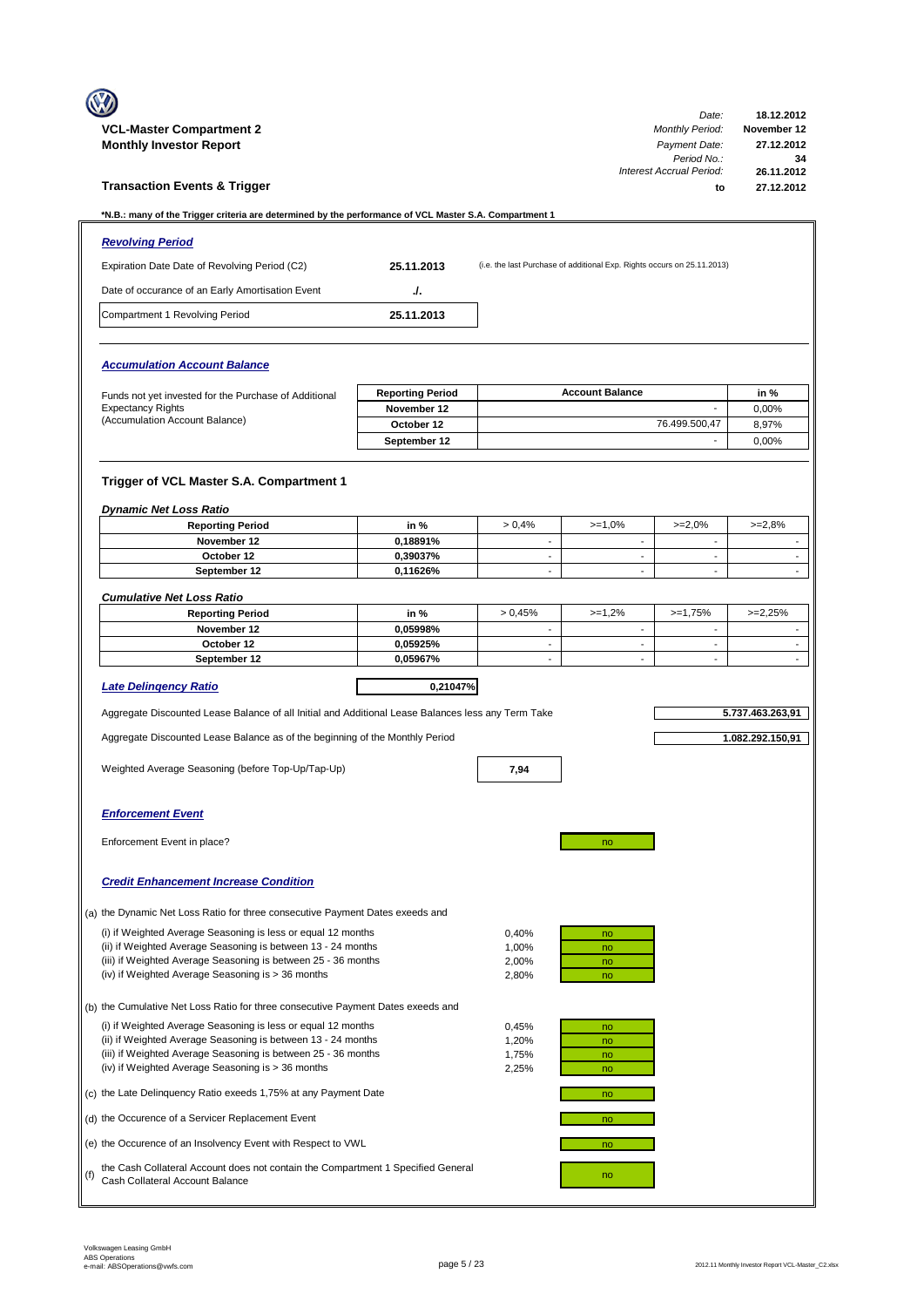| <b>VCL-Master Compartment 2</b>                                                                                                                                                                                                                       | Date:<br><b>Monthly Period:</b>       | 18.12.2012<br>November 12 |
|-------------------------------------------------------------------------------------------------------------------------------------------------------------------------------------------------------------------------------------------------------|---------------------------------------|---------------------------|
| <b>Monthly Investor Report</b>                                                                                                                                                                                                                        | Payment Date:                         | 27.12.2012                |
|                                                                                                                                                                                                                                                       | Period No.:                           | 34                        |
| <b>Transaction Events &amp; Trigger</b>                                                                                                                                                                                                               | <b>Interest Accrual Period:</b><br>to | 26.11.2012<br>27.12.2012  |
|                                                                                                                                                                                                                                                       |                                       |                           |
| *N.B.: many of the Trigger criteria are determined by the performance of VCL Master S.A. Compartment 1                                                                                                                                                |                                       |                           |
| <b>German Trade Tax</b>                                                                                                                                                                                                                               |                                       |                           |
| German Trade Tax Increase Event has occured                                                                                                                                                                                                           | no                                    |                           |
| German Trade Tax Decrease Event has occured                                                                                                                                                                                                           | no                                    |                           |
| current German Trade Tax Level (Hebesatz)                                                                                                                                                                                                             | 450%                                  |                           |
| German Trade Tax Increase-/ Decrease Amount                                                                                                                                                                                                           |                                       |                           |
| <b>Early Amortisation Event</b>                                                                                                                                                                                                                       |                                       |                           |
| Early Amortisation Event in effect?                                                                                                                                                                                                                   |                                       |                           |
| (i) Occurence of a Foreclosure Event                                                                                                                                                                                                                  | no                                    |                           |
| (ii) Compartment 1 Accumulation Account Balance > 10% of Total discounted Lease Receivables on<br>two consecutive months                                                                                                                              | no                                    |                           |
| (iii) Compartment 2 Accumulation Account Balance > 10% of Total discounted Expectancy Rights on<br>three consecutive months                                                                                                                           | no                                    |                           |
| (v) In case of Default/Termination Event: Failure to replace Swap Counterparty or failure to post<br>Collatereal by Swap Counterparty                                                                                                                 | no                                    |                           |
| <b>Clean-Up Call Condition</b>                                                                                                                                                                                                                        |                                       |                           |
| 10,00%<br>Clean-Up @                                                                                                                                                                                                                                  |                                       |                           |
| <b>Current Percentage</b><br>101,05%                                                                                                                                                                                                                  |                                       |                           |
| Aggregate Discounted Expectancy Rights Balance<br>935.556.268,34                                                                                                                                                                                      |                                       |                           |
| Maximum Discounted Expectancy Rights Balance<br>925.816.105,20                                                                                                                                                                                        |                                       |                           |
| Fulfilled when the Aggregate Discounted Expectancy Rights Balance is<br>less than 9 per cent. of the Maximum Discounted Expectancy<br>Rights Balance provided that all payment obligations under the<br>Compartment 2 Notes will be thereby fulfilled | no                                    |                           |

\*N.B. This percentage may become greater 100% whenever the Current Total Outstanding Discounted Lease Balance is larger than the highest Total<br>Outstanding Discounted Lease Balance we have seen in the past (excluding the cu occur for the current period).

## *Repurchase of Receivables*

|                         | Number of contracts | Outstanding<br>Discounted<br>Balance | <b>Re-Purchase Price</b> |
|-------------------------|---------------------|--------------------------------------|--------------------------|
| <b>Current Period</b>   |                     |                                      |                          |
| <b>Previous Periods</b> |                     |                                      |                          |
| Total                   | -                   | $\overline{\phantom{0}}$             |                          |

## *Transaction Party Replacements*

| <b>Capacity of Transaction Party</b> | Date of Replacement | <b>Reason for</b><br>Replacement | <b>Replaced Party</b> | Replaced by            |
|--------------------------------------|---------------------|----------------------------------|-----------------------|------------------------|
| Account Bank                         | 26.11.2012 Renewal  |                                  | <b>HSBC</b>           | <b>BNY</b>             |
| Subloan Lender                       | 26.11.2012 Renewal  |                                  | <b>VIPS</b>           | <b>VW Bank</b>         |
| Swap-Counterparty Series 2010-1      | 26.11.2012 Renewal  |                                  | <b>BBVA</b>           | <b>Credit Agricole</b> |
| Swap-Counterparty Series 2010-2      | 26.11.2012 Renewal  |                                  | <b>BBVA</b>           | Commerzbank            |
| Swap-Counterparty Series 2010-4      | 26.11.2012 Renewal  |                                  | BBVA and DZ Bank      | Commerzbank            |
|                                      |                     |                                  |                       |                        |
|                                      |                     |                                  |                       |                        |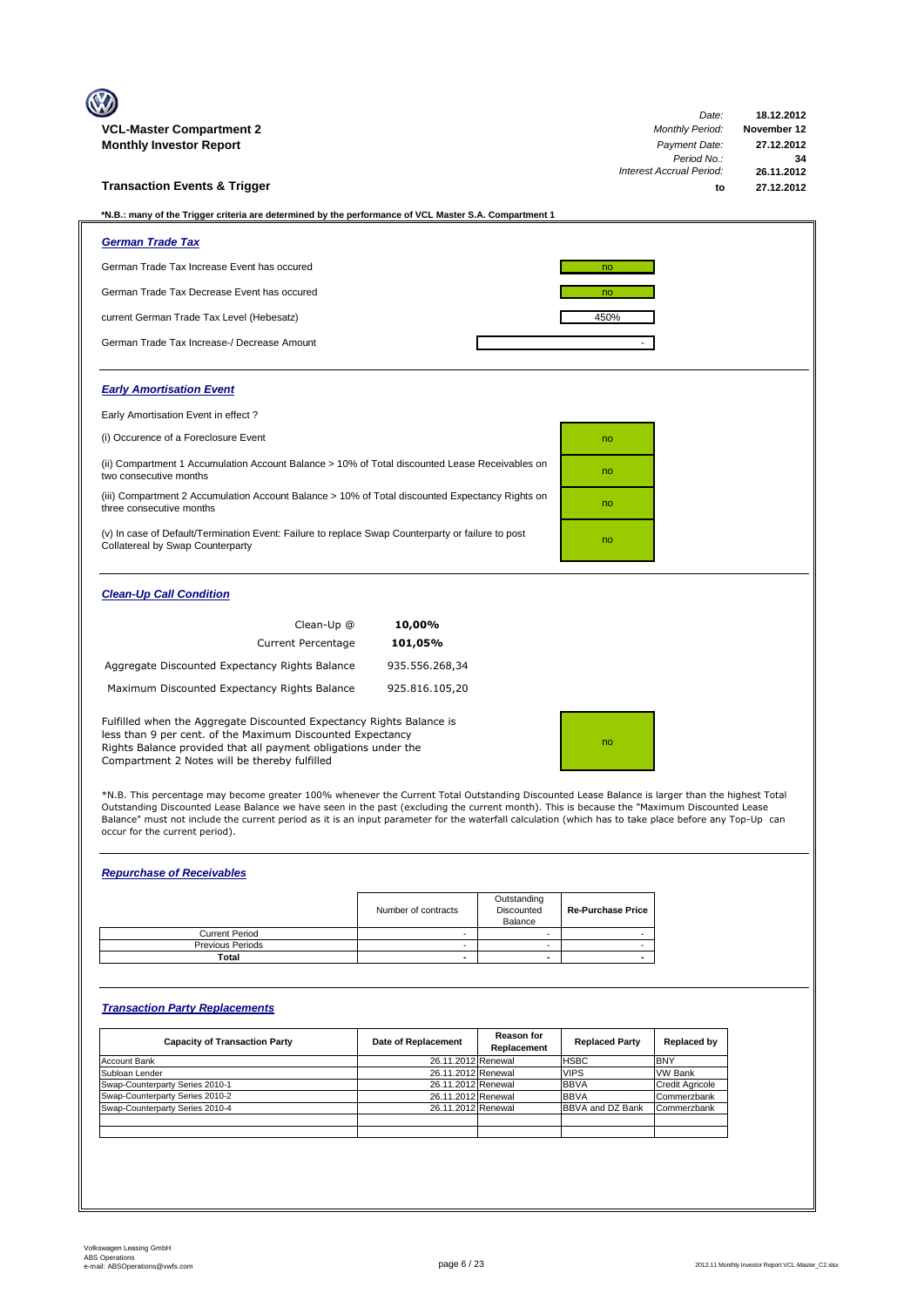

| 18.12.2012  | Date:                    |
|-------------|--------------------------|
| November 12 | <b>Monthly Period:</b>   |
| 27.12.2012  | Payment Date:            |
| 34          | Period No.:              |
| 26.11.2012  | Interest Accrual Period: |
| 27.12.2012  | to                       |
|             |                          |

**Transaction Party Ratings**

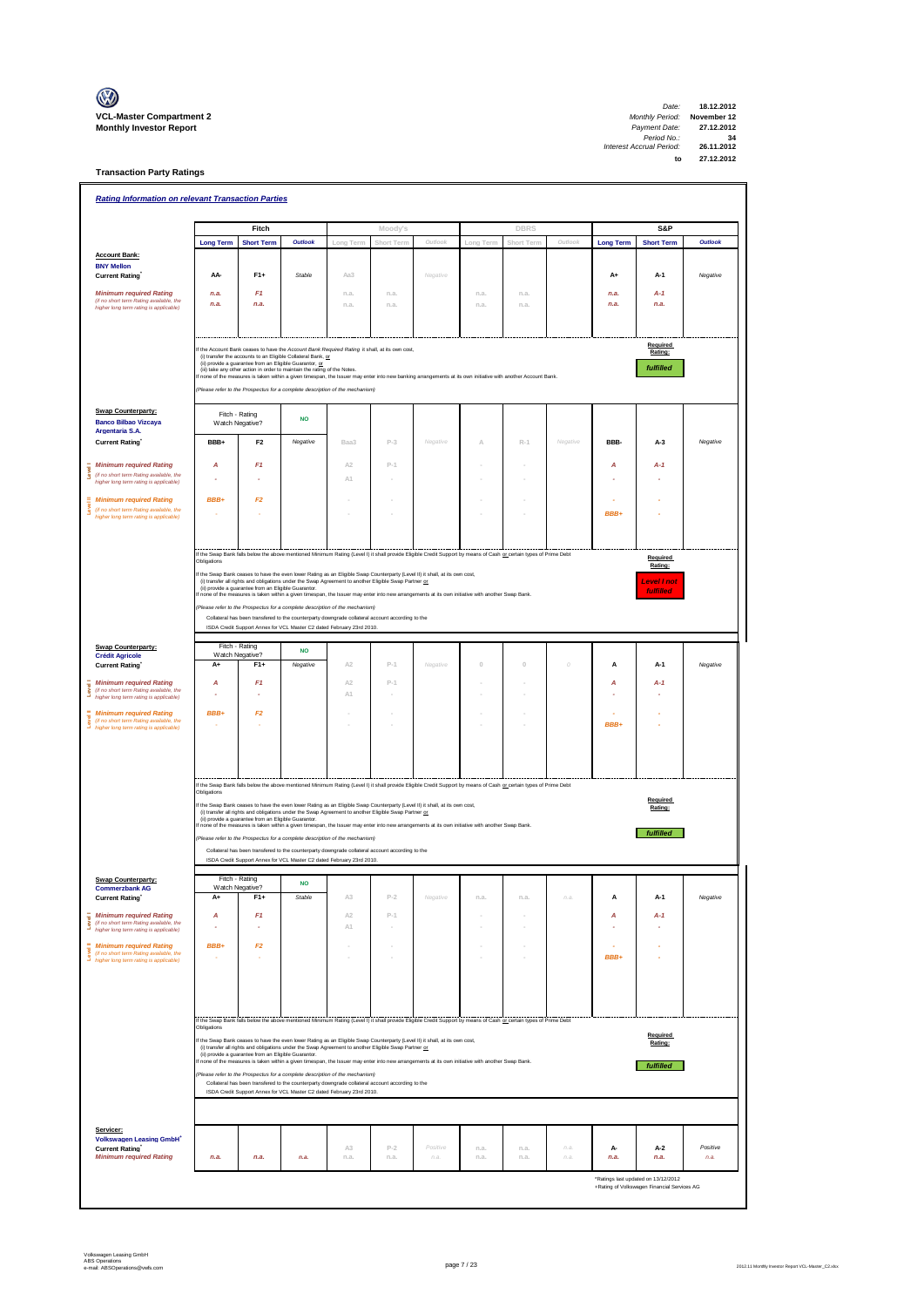| <b>VCL-Master Compartment 2</b><br><b>Monthly Investor Report</b><br>Information regarding<br>the Notes (I) |                                                                                                                                                                                                                                                                                                                                                                                                                                                                                                                                                           |                           | (=<br>Base Interest Rate (1-Month Euribor): | Date:<br>Monthly Period:<br>Payment Date:<br>Period No.:<br>Interest Accrual Period:<br>31<br>days<br>days) | 18.12.2012<br>November 12<br>27.12.2012<br>34<br>26.11.2012<br>27.12.2012<br>to<br>davs<br>$\lambda$<br>0.1070% |
|-------------------------------------------------------------------------------------------------------------|-----------------------------------------------------------------------------------------------------------------------------------------------------------------------------------------------------------------------------------------------------------------------------------------------------------------------------------------------------------------------------------------------------------------------------------------------------------------------------------------------------------------------------------------------------------|---------------------------|---------------------------------------------|-------------------------------------------------------------------------------------------------------------|-----------------------------------------------------------------------------------------------------------------|
| <b>Rating Details (Fitch/S&amp;P)</b>                                                                       | Class A-1                                                                                                                                                                                                                                                                                                                                                                                                                                                                                                                                                 | Class A-2                 | Class A-3                                   | Class A-4                                                                                                   | Class A-X                                                                                                       |
| Rating at Issue Date<br>Fitch<br>Standard & Poors                                                           | AAA<br>AAA                                                                                                                                                                                                                                                                                                                                                                                                                                                                                                                                                | AAA<br>AAA                | AAA<br>AAA                                  | AAA<br>AAA                                                                                                  |                                                                                                                 |
| <b>Current Rating</b><br>Fitch<br>Standard & Poors                                                          | AAA<br>AAA                                                                                                                                                                                                                                                                                                                                                                                                                                                                                                                                                | AAA<br>AAA                | AAA<br>AAA                                  | AAA<br>AAA                                                                                                  |                                                                                                                 |
| <b>Information on Notes</b>                                                                                 |                                                                                                                                                                                                                                                                                                                                                                                                                                                                                                                                                           |                           |                                             |                                                                                                             |                                                                                                                 |
| <b>ISIN</b>                                                                                                 | Class A-1<br>XS0487713512                                                                                                                                                                                                                                                                                                                                                                                                                                                                                                                                 | Class A-1<br>XS0487714247 | Class A-3<br>XS0487714320                   | Class A-4<br>XS0487714593                                                                                   | Class A-X                                                                                                       |
| Common Code                                                                                                 | 048771351                                                                                                                                                                                                                                                                                                                                                                                                                                                                                                                                                 | 48771424                  | 048771432                                   | 48771459                                                                                                    |                                                                                                                 |
| Nominal Amount                                                                                              | € 100,000                                                                                                                                                                                                                                                                                                                                                                                                                                                                                                                                                 | € 100,000                 | € 100.000                                   | € 100.000                                                                                                   |                                                                                                                 |
| <b>Information on Interest</b>                                                                              | <b>Class A-Series</b>                                                                                                                                                                                                                                                                                                                                                                                                                                                                                                                                     |                           |                                             |                                                                                                             |                                                                                                                 |
| Scheduled Repayment<br>Date as of Cut-Off<br>Date:<br>Legal Maturity Date:                                  | Payment Date in December 2013<br>Payment Date in November 2018                                                                                                                                                                                                                                                                                                                                                                                                                                                                                            |                           |                                             |                                                                                                             |                                                                                                                 |
| Spread/ Margin                                                                                              | 55 bps                                                                                                                                                                                                                                                                                                                                                                                                                                                                                                                                                    | 55 bps                    | $115$ bps                                   | 55 bps                                                                                                      |                                                                                                                 |
| <b>Index Rate</b>                                                                                           | 1-Month-Euribor                                                                                                                                                                                                                                                                                                                                                                                                                                                                                                                                           | 1-Month-Euribor           | 1-Month-Euribor                             | 1-Month-Euribor                                                                                             |                                                                                                                 |
| Fixed/Floating                                                                                              | floating                                                                                                                                                                                                                                                                                                                                                                                                                                                                                                                                                  | floating                  | floating                                    | floating                                                                                                    |                                                                                                                 |
| Current Coupon                                                                                              | 1-M-Euribor + 55 bps bps                                                                                                                                                                                                                                                                                                                                                                                                                                                                                                                                  | 1-M-Euribor + 55 bps bps  | 1-M-Euribor + 115 bps bps                   | 1-M-Euribor + 55 bps bps                                                                                    |                                                                                                                 |
| Day Count Convention                                                                                        | actual/360                                                                                                                                                                                                                                                                                                                                                                                                                                                                                                                                                | actual/360                | actual/360                                  | actual/360                                                                                                  |                                                                                                                 |
| <b>Clean-Up Call</b>                                                                                        | Volkswagen Leasing GmbH will have the right at its option to exercise a "Clean-Up Call" and to repurchase the Expectancy Rights from VCL-Master S.A.,<br>acting with respect to its Compartment 2, at any time when the sum of the Discounted Expectancy Rights Balances for all lease contracts is less than<br>10% of the sum of the Maximum Discounted Expectancy Rights Balances for all lease contracts at any point in time during the life of the transaction,<br>provided that all payment obligations under the Notes will be thereby fulfilled. |                           |                                             |                                                                                                             |                                                                                                                 |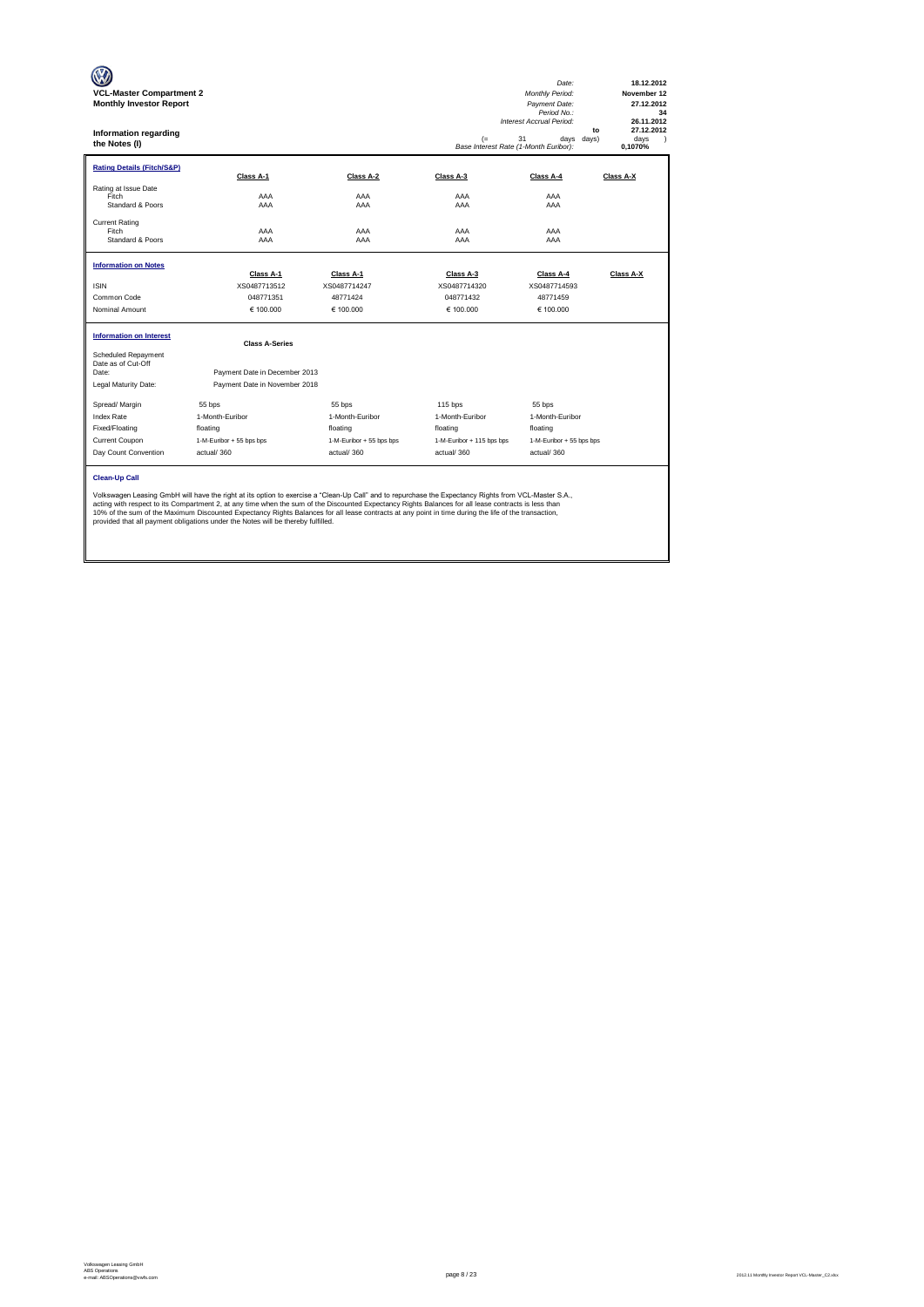|                                                                                    |        |                                      |        |                                 |            |                                        |        | Date:                            | 18.12.2012                |
|------------------------------------------------------------------------------------|--------|--------------------------------------|--------|---------------------------------|------------|----------------------------------------|--------|----------------------------------|---------------------------|
| <b>VCL-Master Compartment 2</b><br><b>Monthly Investor Report</b>                  |        |                                      |        |                                 |            |                                        |        | Monthly Period:<br>Payment Date: | November 12<br>27.12.2012 |
|                                                                                    |        |                                      |        |                                 |            |                                        |        | Period No.:                      | 34                        |
|                                                                                    |        |                                      |        |                                 |            |                                        |        | Interest Accrual Period:<br>to   | 26.11.2012<br>27.12.2012  |
| Information regarding the Notes                                                    |        |                                      |        | $(=$                            |            |                                        |        | 31                               | davs 1                    |
| (II)                                                                               |        |                                      |        |                                 |            | Base Interest Rate (1-Month Euribor):  |        |                                  | 0.1070%                   |
| Note Balance                                                                       |        |                                      |        |                                 |            |                                        |        |                                  |                           |
|                                                                                    |        | Class A-1                            |        | Class A-2                       |            | Class A-3                              |        | Class A-4                        | Class A-x                 |
| Initial Note Balance (at Poolcut)                                                  | €      | 75.000.000.00 €                      |        | $50.000.000.00$ $\in$           |            | 50.000.000.00 €                        |        | 75,000,000,00                    |                           |
| <b>During Revolving Period</b>                                                     |        |                                      |        |                                 |            |                                        |        |                                  |                           |
| Note Balance Beginn of Period                                                      | €      |                                      |        | 75.000.000,00 € 50.000.000,00 € |            |                                        |        | 50.000.000,00 € 308.900.000,00   |                           |
| Overcollateralisation Amount before Top-Up                                         |        |                                      |        |                                 |            |                                        |        |                                  |                           |
| (all Class A Notes)<br>Targeted Overcollateralisation Amount                       |        | € 287.616.555,97<br>€ 464.923.529,41 |        |                                 |            |                                        |        |                                  |                           |
| Available Top-Up Amount                                                            |        | € 162.262.679,58                     |        |                                 |            |                                        |        |                                  |                           |
| (all Funds in the Accumulation Account)<br>Targeted Additional Purchase Amount     |        |                                      |        |                                 |            |                                        |        |                                  |                           |
| (incl. 7% additional OC)                                                           |        | € 174.274.921.85                     |        |                                 |            |                                        |        |                                  |                           |
| Additional Purchase Amount                                                         |        | € 174.280.612.37                     |        |                                 |            |                                        |        |                                  |                           |
| Overcollateralisation Amount after Top-Up                                          |        | € 461.897.168.34                     |        |                                 |            |                                        |        |                                  |                           |
| Note Decrease per Series from Redemption<br>Note Decrease per Note from Redemption | €<br>€ |                                      | €<br>€ |                                 | €<br>€     | $(10.240.900.00)$ $\in$<br>(20.481.80) | €      |                                  |                           |
| Note Increase from Tap-Up                                                          | €      |                                      | €      |                                 | €          |                                        | €      |                                  |                           |
| <b>Note Balance End of Period</b>                                                  | €      | 75,000,000,00                        | €      | 50,000,000.00                   | €          | 39.759.100,00                          |        | € 308.900.000,00                 |                           |
| <b>After Revolving Period</b>                                                      |        | Class A-1                            |        | Class A-2                       |            | Class A-3                              |        | Class A-4                        | Class A-x                 |
| Note Balance as of the Beginning of the<br>Period                                  | €      | 75.000.000,00                        |        | € 50.000.000,00 € 50.000.000,00 |            |                                        | €      | 75.000.000,00                    |                           |
| <b>Unallocated Redemption Amount</b>                                               | €      |                                      |        |                                 |            |                                        |        |                                  |                           |
| of the previous Period                                                             |        |                                      |        |                                 |            |                                        |        |                                  |                           |
| Available Redemption Amount<br>for the Reporting Period                            | €      |                                      |        |                                 |            |                                        |        |                                  |                           |
| Total Available Redemption Amount                                                  | €      |                                      |        |                                 |            |                                        |        |                                  |                           |
| Redemotion Amount per Note                                                         | €      |                                      | €      |                                 | €          | (20.481.80)                            | €      |                                  |                           |
| Redemption Amount per Class                                                        | €      |                                      | €      |                                 | €          |                                        | €      |                                  |                           |
| Unallocated Redemption Amount from current                                         | €      |                                      | €      |                                 | €          |                                        | €      |                                  |                           |
| Period                                                                             |        |                                      |        |                                 |            |                                        |        |                                  |                           |
| Note Balance as of the End of the Period                                           | €      | 75.000.000,00                        |        | € 50.000.000,00 € 39.759.100,00 |            |                                        |        | € 308.900.000,00                 |                           |
| Payments to Investors - per EUR 50.000<br>denomination                             |        | Class A-1                            |        | Class A-2                       |            | Class A-3                              |        | Class A-4                        | Class A-x                 |
| Interest (1-M-Euribor + 55 bps bps Class A)                                        | €      | 56.58                                | €      | 56.58                           | $\epsilon$ | 108.24                                 | €      | 56,58                            |                           |
| Redemption<br>Remaining Principal Amount                                           | €<br>€ | 100,000.00                           | €<br>€ | 100,000.00                      | €<br>€     | 79.518.20                              | €<br>€ | 100,000.00                       |                           |
| Note Factor                                                                        |        | 1,000000                             |        | 1,000000                        |            | 0,795182                               |        | 1,000000                         |                           |
|                                                                                    |        |                                      |        |                                 |            |                                        |        |                                  |                           |
| <b>Unpaid Interest</b>                                                             |        | Class A-1                            |        | Class A-2                       |            | Class A-3                              |        | Class A-4                        | Class A-x                 |
| Unpaid Interest of Reporting Period                                                | €      |                                      | €      |                                 | $\epsilon$ |                                        | €      |                                  |                           |
| <b>Cumulative Unpaid Interest</b>                                                  | €      | ä,                                   | €      |                                 | €          |                                        | €      | ä,                               |                           |
| Overcollateralisation<br><b>Total Class A</b>                                      |        | Class A-1                            |        | Class A-2                       |            | Class A-3                              |        | Class A-4                        | Class A-x                 |
| Initial OC Percentage at Poolcut                                                   |        |                                      |        |                                 |            |                                        |        |                                  |                           |
| Current OC Percentage<br>49.371%<br>Target OC Percentage<br>49%/52%                |        | 49.371%                              |        | 49.371%                         |            | 49.371%                                |        | 49,371%                          |                           |
| (during/ after Revolving Period)                                                   |        |                                      |        |                                 |            |                                        |        |                                  |                           |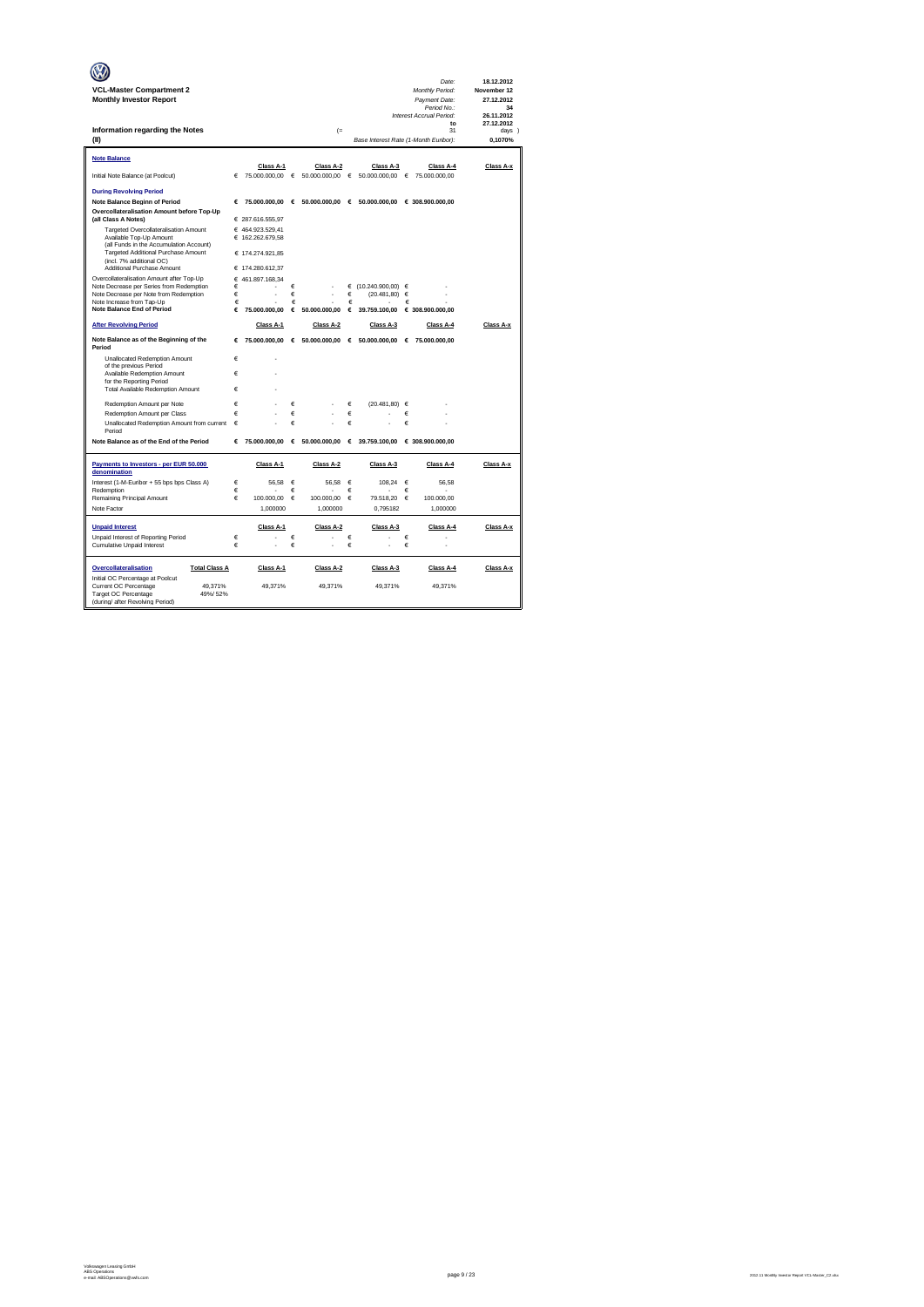| <b>VCL-Master Compartment 2</b><br><b>Monthly Investor Report</b><br><b>Credit Enhancement</b>               | Date:<br>Monthly Period:<br>Payment Date:<br>Period No.:<br>Interest Accrual Period:<br>Base Interest Rate (1-Month Euribor): | 18.12.2012<br>November 12<br>27.12.2012<br>34<br>26.11.2012<br>27.12.2012<br>to<br>$(=$<br>31 days<br>0.1070% |
|--------------------------------------------------------------------------------------------------------------|-------------------------------------------------------------------------------------------------------------------------------|---------------------------------------------------------------------------------------------------------------|
| <b>Cash Collateral Account (CCA)</b>                                                                         |                                                                                                                               |                                                                                                               |
| Initial Balance at Poolcut<br>Thereof General Cash Reserve<br>Thereof German Trade Tax Risk Reserve          |                                                                                                                               | 12.950.000,00 €<br>12.950.000.00 €<br>0.00€                                                                   |
| <b>Targeted Balance (Floor)</b><br>Thereof General Cash Reserve<br>Thereof German Trade Tax Risk Reserve     |                                                                                                                               | 6.290.700.00 €<br>6.290.700.00 €<br>$0.00 \in$                                                                |
| Balance as of the Beginning of the Period                                                                    |                                                                                                                               | 20.904.480.00 €                                                                                               |
| Payment from CCA/ Payment to CCA                                                                             | $0.00 \in$ /                                                                                                                  | $0.00 \in$                                                                                                    |
| Balance as of the End of the Period<br>Thereof General Cash Reserve<br>Thereof German Trade Tax Risk Reserve |                                                                                                                               | 20.904.480.00 €<br>20.904.480.00 €<br>0.00€                                                                   |
| <b>General Cash Collateral Account</b>                                                                       |                                                                                                                               |                                                                                                               |
| percentage of Current Note Balance<br>percentage of Initial Note Balance                                     |                                                                                                                               | 4.41%<br>5,18%                                                                                                |
| <b>Set-Off Risk</b><br>No set-off risk is applicable in this transaction.                                    |                                                                                                                               |                                                                                                               |

**. . . .** Trigger Level 1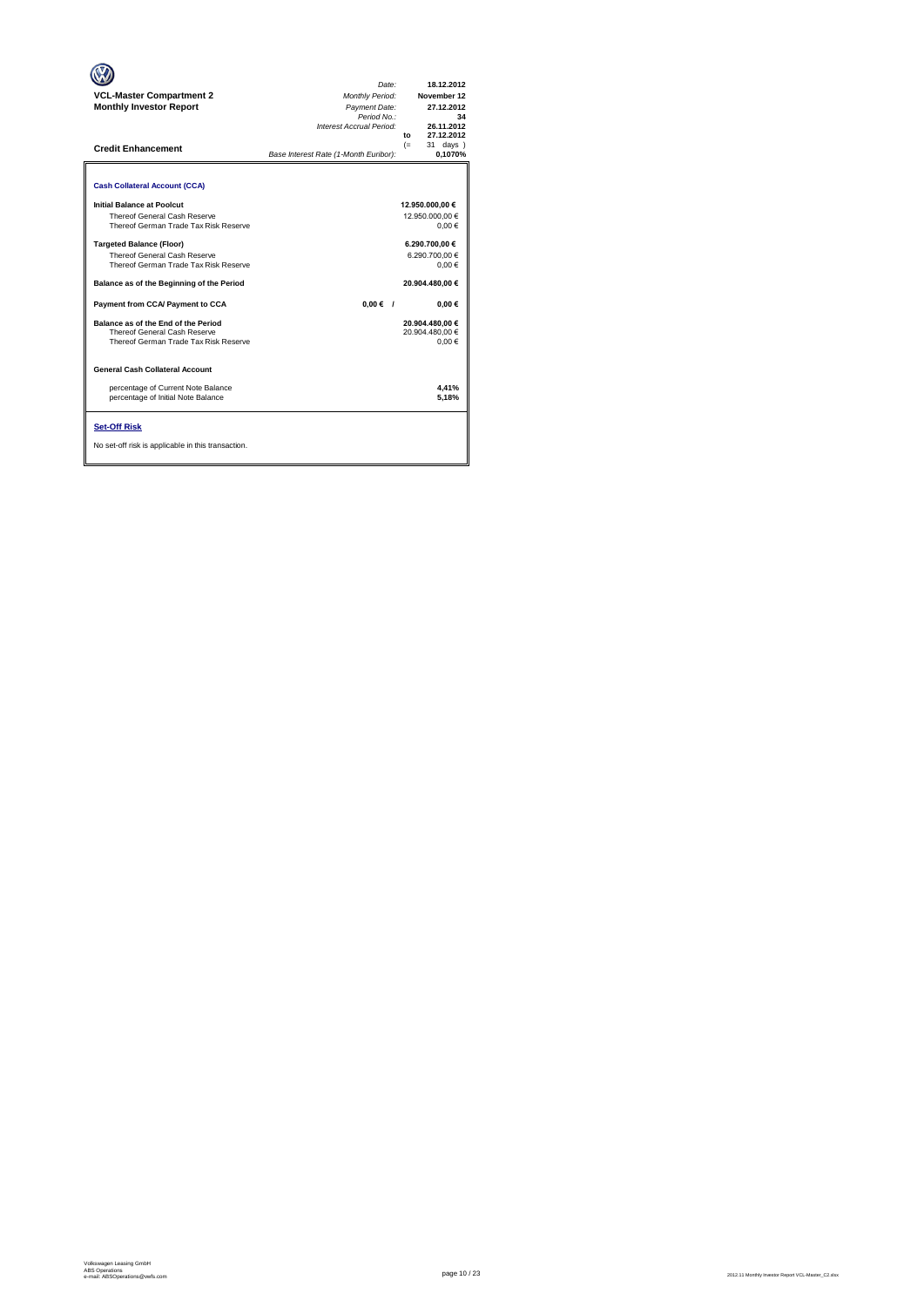| VCL-Master Compartment 2<br><b>Monthly Investor Report</b>        |                                                               |             | Date:<br>Monthly Period:<br>Payment Date:<br>Period No.:<br>Interest Accrual Period: | 18.12.2012<br>November 12<br>27.12.2012<br>34<br>26.11.2012<br>27.12.2012<br>to |
|-------------------------------------------------------------------|---------------------------------------------------------------|-------------|--------------------------------------------------------------------------------------|---------------------------------------------------------------------------------|
| Waterfall                                                         |                                                               |             | Base Interest Rate (1-Month Euribor):                                                | $(=$<br>31<br>days )<br>0,1070%                                                 |
| Waterfall                                                         |                                                               |             |                                                                                      |                                                                                 |
| Available Collection Amount of the Period incl. Net Swap Receipts |                                                               |             | 97.104.549,23€                                                                       |                                                                                 |
| Remaining Amount from Previous Period                             |                                                               |             | $0.00 \in$                                                                           | 97.104.549,23 €                                                                 |
| Earnings from Distribution/ Accumulation Account deposits         |                                                               |             | $0,00 \in$                                                                           | 97.104.549,23 €                                                                 |
| <b>Available Distribution Amount</b>                              |                                                               |             |                                                                                      | 97.104.549,23 €                                                                 |
| Taxes/Fees                                                        |                                                               | less        | -736.471,69€                                                                         | 96.368.077,54 €                                                                 |
| <b>Net Swap Payments Class A</b>                                  |                                                               | less / plus | $-64.398.67 \in$                                                                     | 96.303.678,87 €                                                                 |
|                                                                   | Class A-1<br>Class A-2<br>Class A-3<br>Class A-4<br>Class A-X |             | -4.391,67 €<br>$-3.129,17$ €<br>-37.545.84 €<br>-19.331,99€<br>0.00€                 |                                                                                 |
| <b>Interest Class A</b>                                           |                                                               | less        | -299.599,76€                                                                         | 96.004.079,11 €                                                                 |
|                                                                   | Class A-1<br>Class A-2<br>Class A-3<br>Class A-4              |             | -42.431,25 €<br>-28.287.50 €<br>-54.120,83 €<br>-174.760,18€                         |                                                                                 |
| Payment to Cash Collateral Account                                |                                                               | less        | $0,00 \in$                                                                           | 96.004.079,11 €                                                                 |
| German Trade Tax                                                  |                                                               | less        | $0,00 \in$                                                                           | 96.004.079,11 €                                                                 |
| Payments to the Accumulation Account                              |                                                               | less        | -85.763.179,11 €                                                                     | 10.240.900,00 €                                                                 |
| <b>Redemption Class A</b>                                         |                                                               | less        | -10.240.900,00 €                                                                     | $0,00 \in$                                                                      |
|                                                                   | Class A-1<br>Class A-2<br>Class A-3<br>Class A-4              |             | 0.00€<br>0.00€<br>-10.240.900.00 €<br>0,00€                                          |                                                                                 |
| Remaining Amout Due to Rounding                                   |                                                               | less        | $0,00 \in$                                                                           | 0,00€                                                                           |
| Other Payments to Swap Counterparties                             |                                                               | less        | $0,00 \in$                                                                           | $0,00$ €                                                                        |
| <b>Payment to VWL</b>                                             |                                                               | less        | $0,00 \in$                                                                           | $0,00$ €                                                                        |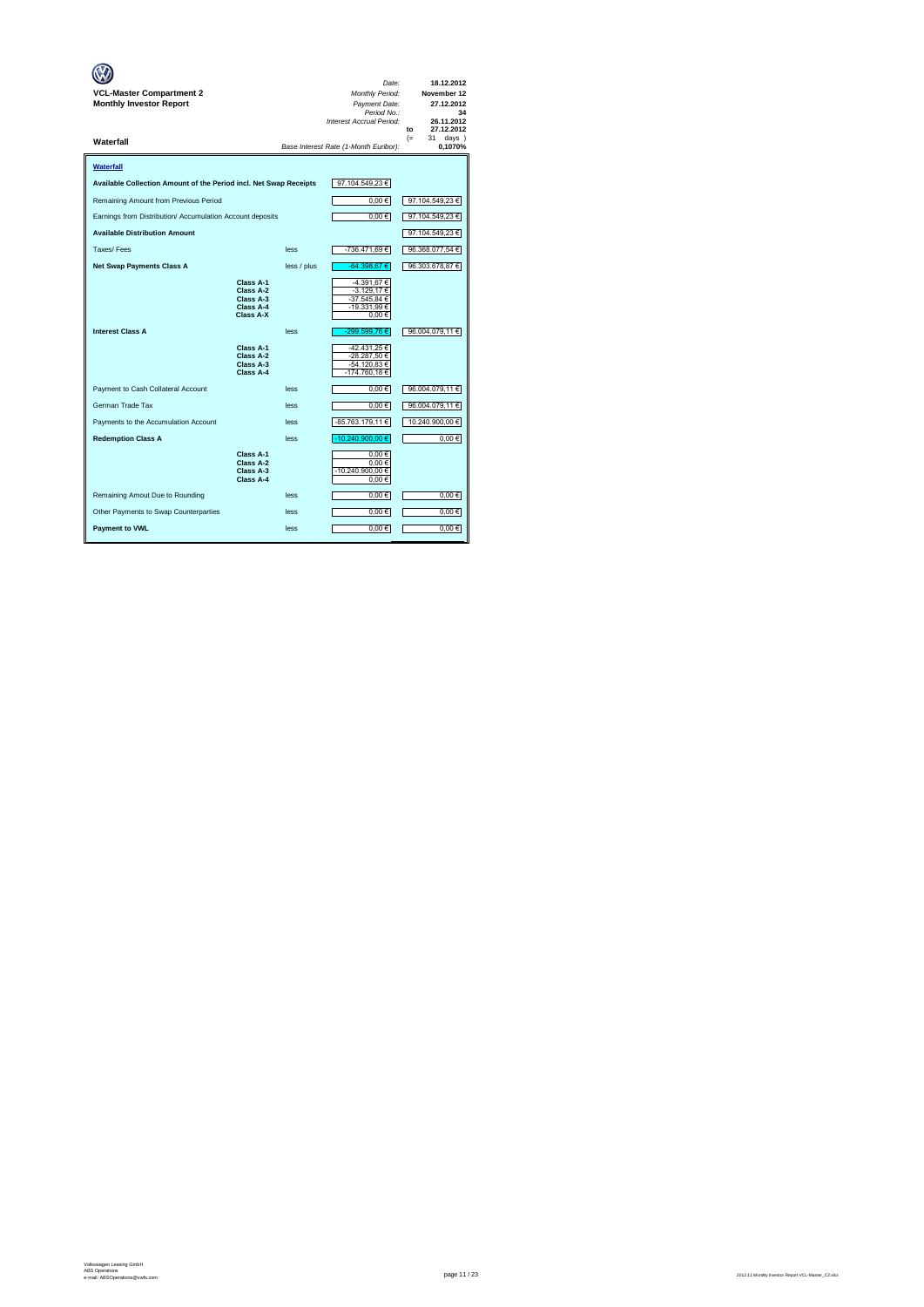

page 12 / 23 2012.11 Monthly Investor Report VCL-Master\_C2.xlsx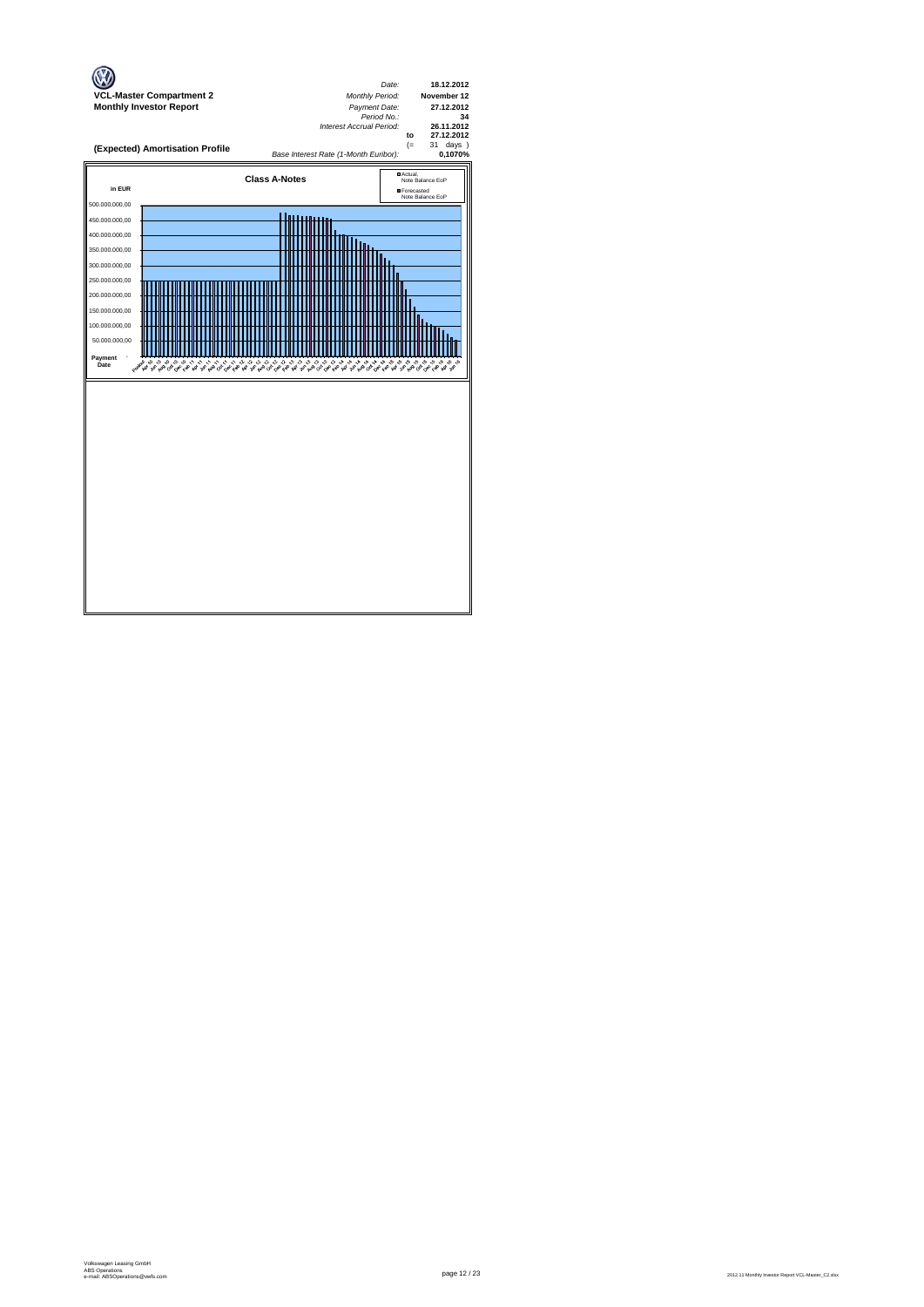

**Run Out Schedule**

I

*Date:*<br>*Monthly Period: Period No.: Interest Accrual Period:*

**18.12.2012 November 12 to 27.12.2012 0,1070% 34 27.12.2012 26.11.2012** (= 31 days)

*Base Interest Rate (1-Month Euribor):*

|                |                          | at the End of the current Monthly Period |                 |                | at the End of the current Monthly Period |                       |                |  |  |
|----------------|--------------------------|------------------------------------------|-----------------|----------------|------------------------------------------|-----------------------|----------------|--|--|
|                |                          | Outst. Disc. Exp.                        |                 | Remaing        |                                          | <b>Current Outst.</b> |                |  |  |
| <b>Monthly</b> |                          | <b>Rights Funding</b>                    |                 | Term in        | <b>Monthly</b>                           | Disc. Exp.            |                |  |  |
| Period         | <b>Monthly Maturity</b>  |                                          | <b>Interest</b> |                |                                          |                       | Interest       |  |  |
|                |                          | Amount at                                |                 | Month          | <b>Maturity</b>                          | <b>Rights Funding</b> |                |  |  |
|                |                          | <b>Maturity Date</b>                     |                 |                |                                          | Amount                |                |  |  |
| 11.2012        | 1.091.102.344,58         | 935.556.268,34                           | 155.546.076.24  |                |                                          |                       |                |  |  |
| 12.2012        | 1.025.248.435,29         | 875.171.992,50                           | 150.076.442,79  | 1              | 65.853.909,28                            | 65.349.248,12         | 504.661,16     |  |  |
| 01.2013        | 1.025.063.580,76         | 879.980.940,32                           | 145.082.640,44  | $\overline{2}$ | 184.854,53                               | 182.270,28            | 2.584,25       |  |  |
| 02.2013        | 1.024.623.029,71         | 884.562.373,97                           | 140.060.655,74  | 3              | 440.551,05                               | 431.871,79            |                |  |  |
| 03.2013        | 1.022.797.071,34         | 887.790.236,43                           | 135.006.834,91  | 4              |                                          |                       | 8.679,26       |  |  |
| 04.2013        |                          |                                          |                 |                | 1.825.958,37                             | 1.778.088,60          | 47.869,77      |  |  |
|                | 1.020.088.666,50         | 890.154.190,43                           | 129.934.476,07  | 5              | 2.708.404,84                             | 2.625.582,99          | 82.821,85      |  |  |
| 05.2013        | 1.016.974.695.10         | 892.127.322,80                           | 124.847.372,30  | 6              | 3.113.971,40                             | 3.001.426,32          | 112.545,08     |  |  |
| 06.2013        | 1.014.770.966.35         | 895.018.958,98                           | 119.752.007,37  | $\overline{7}$ | 2.203.728,75                             | 2.112.573,17          | 91.155,58      |  |  |
| 07.2013        | 1.013.377.495,55         | 898.736.161,75                           | 114.641.333,80  | 8              | 1.393.470,80                             | 1.327.520,05          | 65.950,75      |  |  |
| 08.2013        | 1.010.859.369,77         | 901.354.342,61                           | 109.505.027,16  | 9              | 2.518.125,78                             | 2.384.302,28          | 133.823,50     |  |  |
| 09.2013        | 996.568.871,44           | 892.261.904,94                           | 104.306.966,50  | 10             | 14.319.123,33                            | 13.473.913,96         | 845.209,37     |  |  |
| 10.2013        | 971.188.088,37           | 872.041.407,88                           | 99.146.680,49   | 11             | 25.380.783,07                            | 23.775.816,35         | 1.604.966,72   |  |  |
| 11.2013        | 937.459.757,44           | 843.372.850,94                           | 94.086.906,50   | 12             | 33.728.330,93                            | 31.423.722,19         | 2.304.608,74   |  |  |
| 12.2013        | 916.988.797,22           | 827.755.852,71                           | 89.232.944,51   | 13             | 20.470.960,22                            | 18.972.457,77         | 1.498.502,45   |  |  |
| 01.2014        | 913.127.222,29           | 828.627.944,45                           | 84.499.277,84   | 14             | 3.861.574,93                             | 3.555.866,94          | 305.707,99     |  |  |
| 02.2014        | 905.887.546,35           | 826.137.270,19                           | 79.750.276,16   | 15             | 7.239.675,94                             | 6.627.956,70          | 611.719,24     |  |  |
| 03.2014        | 891.444.638,40           | 816.453.684,18                           | 74.990.954,22   | 16             | 14.414.282,95                            | 13.118.389,34         | 1.295.893,61   |  |  |
| 04.2014        | 878.260.130,30           | 807.959.783,99                           | 70.300.346,31   | 17             | 13.184.508,10                            | 11.939.710,70         | 1.244.797,40   |  |  |
| 05.2014        | 858.513.006,13           | 792.875.098,99                           | 65.637.907,14   | 18             | 19.747.124,17                            | 17.777.479,20         | 1.969.644,97   |  |  |
| 06.2014        | 843.053.661,20           | 781.984.559,97                           | 61.069.101,23   | 19             | 15.459.344,93                            | 13.834.961,95         | 1.624.382,98   |  |  |
| 07.2014        | 826.950.123,72           | 770.391.729,25                           | 56.558.394,47   | 20             | 16.103.537,48                            | 14.327.779,10         | 1.775.758,38   |  |  |
| 08.2014        | 807.624.178,55           | 755.513.834,90                           | 52.110.343,65   | 21             | 19.325.945,17                            | 17.102.921,24         | 2.223.023,93   |  |  |
|                |                          |                                          |                 |                |                                          |                       |                |  |  |
| 09.2014        | 785.986.451,30           | 738.249.328,75                           | 47.737.122,55   | 22             | 21.637.727,25                            | 19.036.823,99         | 2.600.903,26   |  |  |
| 10.2014        | 761.239.569,20           | 717.781.747,49                           | 43.457.821,71   | 23             | 24.746.882,10                            | 21.652.611,17         | 3.094.270,93   |  |  |
| 11.2014        | 731.979.696,61           | 692.700.899,76                           | 39.278.796,85   | 24             | 29.259.872,60                            | 25.452.368,53         | 3.807.504,07   |  |  |
| 12.2014        | 707.490.616,43           | 672.220.874,17                           | 35.269.742,26   | 25             | 24.489.080,18                            | 21.193.004,84         | 3.296.075,34   |  |  |
| 01.2015        | 675.859.331,10           | 644.520.824,92                           | 31.338.506,18   | 26             | 31.623.920,15                            | 27.192.938,69         | 4.430.981,46   |  |  |
| 02.2015        | 617.267.191,97           | 589.777.100,42                           | 27.490.091,55   | 27             | 58.599.504,31                            | 50.108.524,85         | 8.490.979,46   |  |  |
| 03.2015        | 547.183.800,03           | 523.258.573,86                           | 23.925.226,17   | 28             | 70.090.236,53                            | 59.597.904,72         | 10.492.331,81  |  |  |
| 04.2015        | 487.929.627,02           | 467.134.999,96                           | 20.794.627,06   | 29             | 59.254.173,01                            | 50.118.698,27         | 9.135.474,74   |  |  |
| 05.2015        | 414.957.270,17           | 397.021.219,66                           | 17.936.050,51   | 30             | 72.972.356,85                            | 61.359.433,46         | 11.612.923,39  |  |  |
| 06.2015        | 354.148.547,40           | 338.649.053,41                           | 15.499.493,99   | 31             | 60.798.500,00                            | 50.824.394,76         | 9.974.105,24   |  |  |
| 07.2015        | 291.075.570,59           | 277.664.545,80                           | 13.411.024,79   | 32             | 63.083.199,58                            | 52.452.889,59         | 10.630.309,99  |  |  |
| 08.2015        | 260.953.608,79           | 249.203.640,50                           | 11.749.968,29   | 33             | 30.121.961,80                            | 24.902.138,01         | 5.219.823,79   |  |  |
| 09.2015        | 230.630.478,93           | 220.379.441,29                           | 10.251.037,64   | 34             | 30.323.129,86                            | 24.926.437,35         | 5.396.692,51   |  |  |
| 10.2015        | 220.780.413,19           | 211.813.247,76                           | 8.967.165,43    | 35             | 9.850.065,74                             | 8.049.897,46          | 1.800.168,28   |  |  |
| 11.2015        | 208.511.420,01           | 200.785.567,27                           | 7.725.852,74    | 36             | 12.268.993,18                            | 9.970.021,01          | 2.298.972,17   |  |  |
| 12.2015        | 197.756.246,35           | 191.201.564,84                           | 6.554.681,51    | 37             | 10.755.173,66                            | 8.692.852,49          | 2.062.321,17   |  |  |
| 01.2016        | 181.418.941,39           | 176.002.270,16                           | 5.416.671,23    | 38             | 16.337.304,96                            | 13.123.050,42         | 3.214.254,54   |  |  |
| 02.2016        | 156.719.493,89           | 152.375.504,70                           | 4.343.989,19    | 39             | 24.699.447,50                            | 19.729.623,34         | 4.969.824,16   |  |  |
| 03.2016        | 132.457.544,82           | 129.053.841,39                           | 3.403.703,43    | 40             | 24.255.104,48                            | 19.261.899,75         | 4.993.204,73   |  |  |
| 04.2016        | 111.239.681,27           | 108.621.754,95                           | 2.617.926,32    | 41             | 21.217.863,55                            | 16.764.249,06         | 4.453.614,49   |  |  |
| 05.2016        | 82.582.721,10            | 80.661.803,31                            | 1.920.917,79    | 42             | 28.656.960,17                            | 22.505.193,03         | 6.151.767,14   |  |  |
| 06.2016        | 60.215.818,68            | 58.816.758,46                            | 1.399.060,22    | 43             | 22.366.902,42                            | 17.464.721,43         | 4.902.180,99   |  |  |
| 07.2016        | 36.784.732,02            | 35.778.461,40                            | 1.006.270,62    | 44             |                                          |                       |                |  |  |
|                |                          |                                          |                 |                | 23.431.086,66                            | 18.197.605,35         | 5.233.481,31   |  |  |
| 08.2016        | 26.940.267,66            | 26.163.139,06                            | 777.128,60      | 45             | 9.844.464,36                             | 7.601.514,45          | 2.242.949,91   |  |  |
| 09.2016        | 16.961.327,49            | 16.357.695,67                            | 603.631,82      | 46             | 9.978.940,17                             | 7.662.505,11          | 2.316.435,06   |  |  |
| 10.2016        | 15.652.087,73            | 15.144.805,75                            | 507.281,98      | 47             | 1.309.239,76                             | 999.739,87            | 309.499,89     |  |  |
| 11.2016        | 14.059.528,28            | 13.643.096,02                            | 416.432,26      | 48             | 1.592.559,45                             | 1.208.601,17          | 383.958,28     |  |  |
| 12.2016        | 12.616.806,16            | 12.282.077,85                            | 334.728,31      | 49             | 1.442.722,12                             | 1.088.798,77          | 353.923,35     |  |  |
| 01.2017        | 10.802.572,14            | 10.543.280,25                            | 259.291,89      | 50             | 1.814.234,02                             | 1.361.026,51          | 453.207,51     |  |  |
| 02.2017        | 8.920.792,14             | 8.726.615,66                             | 194.176,48      | 51             | 1.881.780,00                             | 1.404.139,22          | 477.640,78     |  |  |
| 03.2017        | 7.211.540,24             | 7.071.718,33                             | 139.821,91      | 52             | 1.709.251,90                             | 1.268.123,60          | 441.128,30     |  |  |
| 04.2017        | 5.937.383,74             | 5.841.089,93                             | 96.293,81       | 53             | 1.274.156,50                             | 940.120,15            | 334.036,35     |  |  |
| 05.2017        | 4.108.017,70             | 4.049.822,69                             | 58.195,01       | 54             | 1.829.366,04                             | 1.341.965,56          | 487.400,48     |  |  |
| 06.2017        | 2.671.947,26             | 2.640.326,77                             | 31.620,49       | 55             | 1.436.070,44                             | 1.047.683,16          | 388.387,28     |  |  |
| 07.2017        | 1.155.196,30             | 1.142.643,26                             | 12.553,04       | 56             | 1.516.750,96                             | 1.100.018,82          | 416.732,14     |  |  |
| 08.2017        | 640.792,80               | 636.032,08                               | 4.760,72        | 57             | 514.403,50                               | 371.014,25            | 143.389,25     |  |  |
| 09.2017        |                          |                                          |                 | 58             | 640.792,80                               | 459.877,09            | 180.915,71     |  |  |
|                |                          |                                          |                 | 59             |                                          |                       |                |  |  |
|                | $\overline{\phantom{a}}$ | $\overline{\phantom{a}}$                 |                 | 60             | $\blacksquare$                           | $\blacksquare$        | $\blacksquare$ |  |  |
|                |                          |                                          |                 |                |                                          |                       |                |  |  |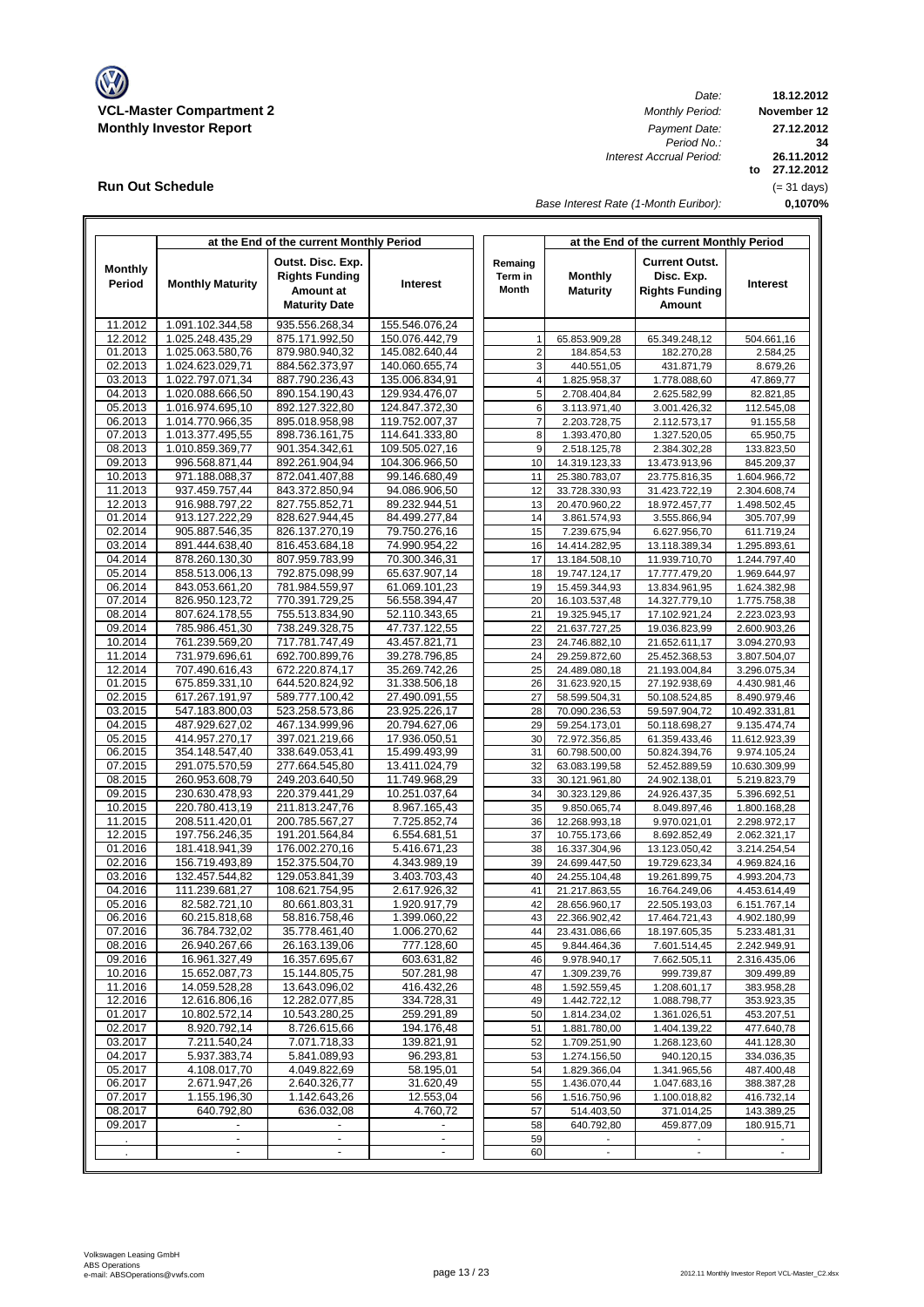| <b>OZ</b>                       |  |
|---------------------------------|--|
| <b>VCL-Master Compartment 2</b> |  |
| <b>Monthly Investor Report</b>  |  |

| $\mathbf{w}$                    | Date:                                 |    |    | 18.12.2012  |
|---------------------------------|---------------------------------------|----|----|-------------|
| VCL-Master Compartment 2        | <b>Monthly Period:</b>                |    |    | November 12 |
| <b>Monthly Investor Report</b>  | Payment Date:                         |    |    | 27.12.2012  |
|                                 | Period No.:                           |    |    | 34          |
|                                 | Interest Accrual Period:              |    |    | 26.11.2012  |
| Information Regarding the       |                                       |    | to | 27.12.2012  |
| <b>Expectancy Rights Pool -</b> |                                       | (≕ | 31 | days )      |
| <b>Outstanding Contracts</b>    | Base Interest Rate (1-Month Euribor): |    |    | 0.1070%     |

|                                                                              |                  | <b>Type of Vehicles</b> |                            |  |                          |           |        |                       |                          |                       |                          |                               |                          |
|------------------------------------------------------------------------------|------------------|-------------------------|----------------------------|--|--------------------------|-----------|--------|-----------------------|--------------------------|-----------------------|--------------------------|-------------------------------|--------------------------|
| <b>Reporting Period - Total</b><br><b>Outstanding Expectancy Rights Pool</b> |                  |                         |                            |  |                          |           |        | <b>New Vehicles</b>   |                          | <b>Used Vehicles</b>  |                          | <b>Demonstration Vehicles</b> |                          |
|                                                                              |                  |                         |                            |  | Outstanding              |           |        | Outstanding           |                          |                       | Outstanding              |                               | Outstanding              |
|                                                                              |                  |                         | <b>Outstanding Nominal</b> |  | <b>Discounted</b>        |           |        | Discounted            |                          |                       | Discounted               |                               | <b>Discounted</b>        |
|                                                                              | No. of           |                         | <b>Expectancy Rights</b>   |  | <b>Expectancy Rights</b> |           | No. of |                       | <b>Expectancy Rights</b> | No. of                | <b>Expectancy Rights</b> | No. of                        | <b>Expectancy Rights</b> |
|                                                                              | <b>Contracts</b> |                         | <b>Funding Amount</b>      |  | <b>Funding Amount</b>    | Contracts |        | <b>Funding Amount</b> | Contracts                | <b>Funding Amount</b> | Contracts                | <b>Funding Amount</b>         |                          |
| Initial Balance at Poolcut                                                   | 40.937           |                         | 524.154.129.71             |  | 431.057.042.44           |           | 37.861 |                       | 395.059.489.11           | 2.057                 | 22.320.167.68            | 1.019                         | 13.677.385,65            |
| Balance at the Beginning of the Period                                       | 76.193           |                         | 977.514.792.59             |  | 853.263.733.08           |           | 72.349 |                       | 804.935.005.51           | 1.783                 | 22.337.454.13            | 2.061                         | 25.991.273.44            |
| Balance at the End of the Period - before                                    |                  |                         |                            |  |                          |           |        |                       |                          |                       |                          |                               |                          |
| origination of add. Expectancy Rights                                        | 69.026           |                         | 880.187.839.21             |  | 761.275.655.97           |           | 65.638 |                       | 720.500.483.10           | 1.486                 | 17.694.593.76            | 1.902                         | 23.080.579,11            |
| Top-Up of the Monthly Period                                                 | 15.752           |                         | 210.914.505.37             |  | 174.280.612.37           |           | 14.999 |                       | 165.206.654.23           | 314                   | 3.694.992.48             | 439                           | 5.378.965,66             |
| at the End of the Period                                                     | 84.778           |                         | .091.102.344.58            |  | 935.556.268.34           |           | 80.637 |                       | 885.707.137.33           | 1.800                 | 21.389.586.24            | 2.341                         | 28.459.544,77            |

| Outstanding                               | Outstanding              |                      | Outstanding                   |  |
|-------------------------------------------|--------------------------|----------------------|-------------------------------|--|
| Discounted                                | <b>Discounted</b>        |                      | <b>Discounted</b>             |  |
| No. of<br><b>Expectancy Rights</b>        | <b>Expectancy Rights</b> | No. of               | <b>Expectancy Rights</b>      |  |
| <b>Contracts</b><br><b>Funding Amount</b> | <b>Funding Amount</b>    | Contracts            | <b>Funding Amount</b>         |  |
| 1.753<br>873.662.952,72                   | 20.934.287,61            | 2.304                | 27.945.116,07                 |  |
| 32<br>10.624.029.11                       | 344.405,89               | 35                   | 470.015,63                    |  |
| 15<br>1.420.155,50                        | 110.892,74               | 2                    | 44.413,07                     |  |
| 1.044<br>$\overline{\phantom{a}}$         | $\overline{\phantom{a}}$ | 402                  |                               |  |
| 473<br>$\overline{\phantom{a}}$           | $\overline{\phantom{a}}$ | 228                  |                               |  |
| 3.317<br>885.707.137,33                   | 21.389.586,24            | 2.971                | 28.459.544,77                 |  |
|                                           |                          |                      |                               |  |
|                                           |                          |                      |                               |  |
|                                           |                          |                      |                               |  |
|                                           |                          |                      |                               |  |
|                                           |                          |                      |                               |  |
|                                           |                          |                      |                               |  |
|                                           |                          |                      |                               |  |
|                                           |                          |                      |                               |  |
|                                           |                          |                      |                               |  |
|                                           |                          |                      |                               |  |
|                                           |                          | <b>Used Vehicles</b> | <b>Demonstration Vehicles</b> |  |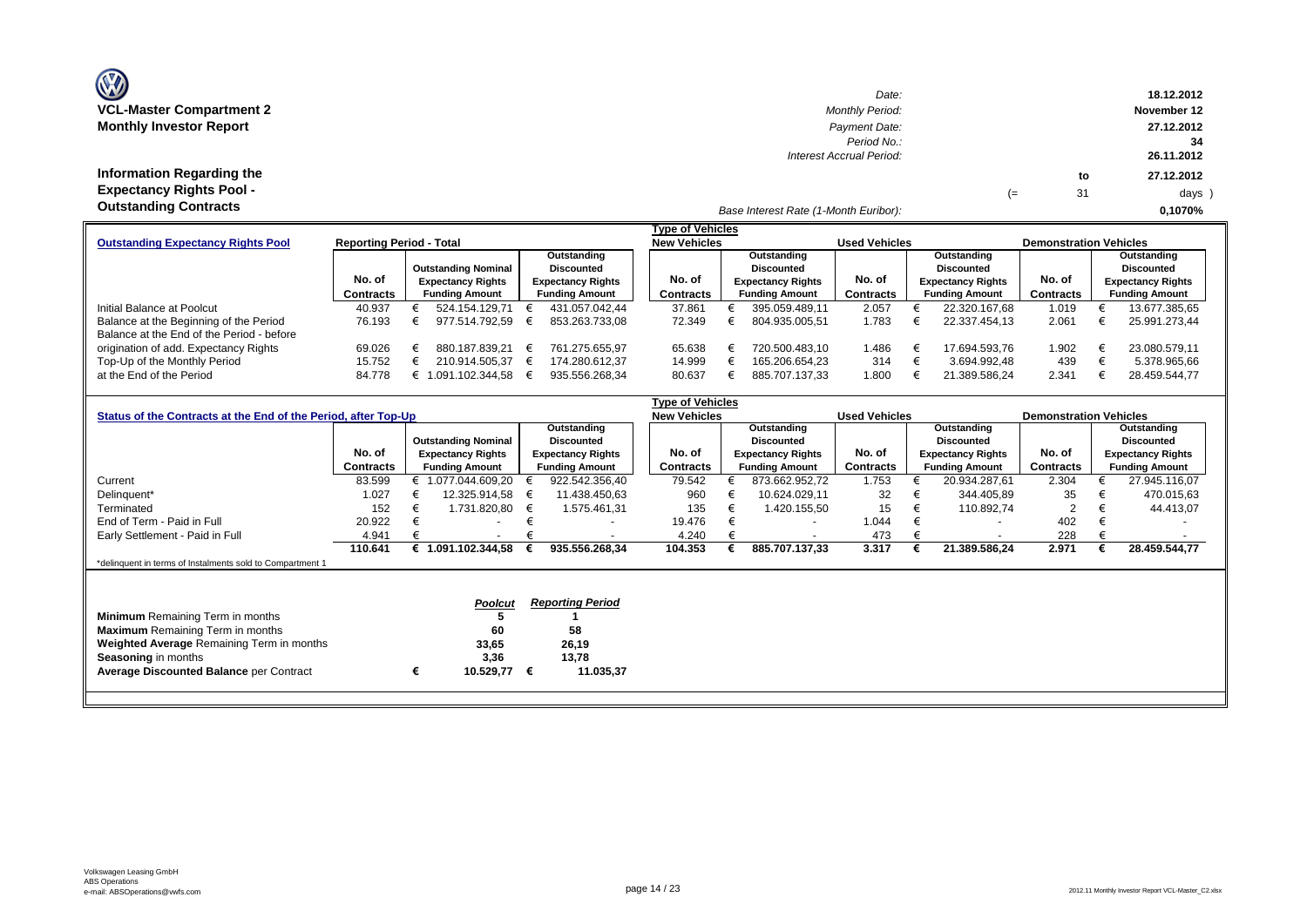|                                                                                                  | Date:                                  | 18.12.2012          |
|--------------------------------------------------------------------------------------------------|----------------------------------------|---------------------|
| <b>VCL-Master Compartment 2</b>                                                                  | <b>Monthly Period:</b>                 | November 12         |
| <b>Monthly Investor Report</b>                                                                   | Payment Date:                          | 27.12.2012          |
|                                                                                                  | Period No.:                            | 34                  |
|                                                                                                  | Interest Accrual Period:               | 26.11.2012          |
|                                                                                                  |                                        | 27.12.2012<br>to    |
| <b>Early Settlements/ Collections</b>                                                            |                                        | $(=)$<br>31 days )  |
|                                                                                                  | Base Interest Rate (1-Month Euribor):  | 0,1070%             |
|                                                                                                  |                                        |                     |
| <b>Early Settlements</b>                                                                         |                                        |                     |
|                                                                                                  | <b>No. of Contracts</b>                | Amount              |
| <b>Early Settlements of the Monthly Period</b>                                                   |                                        |                     |
| Thereof > Terminations due to insured Events                                                     | 19                                     | 228.253,47 €        |
| > Terminations due to Insolvency                                                                 | 19                                     | 245.028,09€         |
| > Terminations not due to Insolvency                                                             | 158                                    | 1.768.632,89 €      |
| > Partial Settlements due to Contract Changes                                                    |                                        | 24.955,26 €         |
|                                                                                                  | 196                                    | 2.266.869,71 €      |
| > Cancellation of Early Settlements from Previous Periods                                        | 1                                      | 14.277,46€          |
| > Repayment of Interests Due to Contract Settlement                                              |                                        | - €                 |
| <b>Total Settlements</b>                                                                         | 197                                    | 2.252.592,25 €      |
| (Nominal Expectancy Rights Funding Amount)                                                       |                                        | $(2.472.793,77)$ €) |
|                                                                                                  |                                        |                     |
|                                                                                                  |                                        |                     |
| <b>Monthly Collections (Principal + Interest)</b>                                                |                                        |                     |
|                                                                                                  | <b>No. of Contracts</b>                | Amount              |
| <b>Expectancy Rights Receivables of the Monthly Period</b>                                       | 110.641                                | 94.851.956,98 €     |
| Thereof > Payments by Lessee/Dealer (nominal)                                                    |                                        | 94.851.956,98 €     |
| > Payments by VWL (nominal)                                                                      |                                        | €                   |
|                                                                                                  |                                        |                     |
| <b>Early Settlements of Discounted Expectancy Rights Funding</b><br>Amount of the Monthly Period | 196                                    | 2.252.592,25 €      |
| Thereof > Payments by Lessee/ Prepayments of the Monthly Period                                  |                                        | 2.252.592,25 €      |
| > Early Settlements not paid                                                                     |                                        | - €                 |
|                                                                                                  |                                        |                     |
|                                                                                                  | <b>Current Prepayment Rate</b>         | 3,11%               |
|                                                                                                  | <b>Total Collections of the Period</b> | 97.104.549,23 €     |
|                                                                                                  |                                        |                     |
| <b>Calculation of Additional Expectancy Rights (Top-Up)</b>                                      |                                        |                     |
| <b>Total Collections of the Period</b>                                                           |                                        | 97.104.549,23 €     |
| Plus: Remaining Amount from Previous Period                                                      |                                        | €                   |
| Plus: Earnings from Distribution/Accumulation Account deposits                                   |                                        | €                   |
| <b>Available Distribution Amount</b>                                                             |                                        | 97.104.549,23 €     |
|                                                                                                  |                                        |                     |
| Less: (Pos 1 - 10) of the Waterfall                                                              |                                        | 11.341.370,12 €     |
| Payments to the accumulation account (Pos.10) of the Waterfall                                   |                                        | 85.763.179,11 €     |
|                                                                                                  |                                        |                     |
| <b>Targeted Additional Purchase Amount from Waterfall</b>                                        |                                        | 174.274.921,85 €    |
|                                                                                                  |                                        | $0,00 \in$          |
| Targeted Aggregate Discounted Lease Balance for Issuance of new Notes                            |                                        |                     |
| Aggregate Discounted Lease Balance Increase Amount                                               |                                        | 174.274.921,85 €    |
|                                                                                                  |                                        |                     |
| <b>Additional Expectancy Rights purchased</b>                                                    |                                        | 174.274.921,85 €    |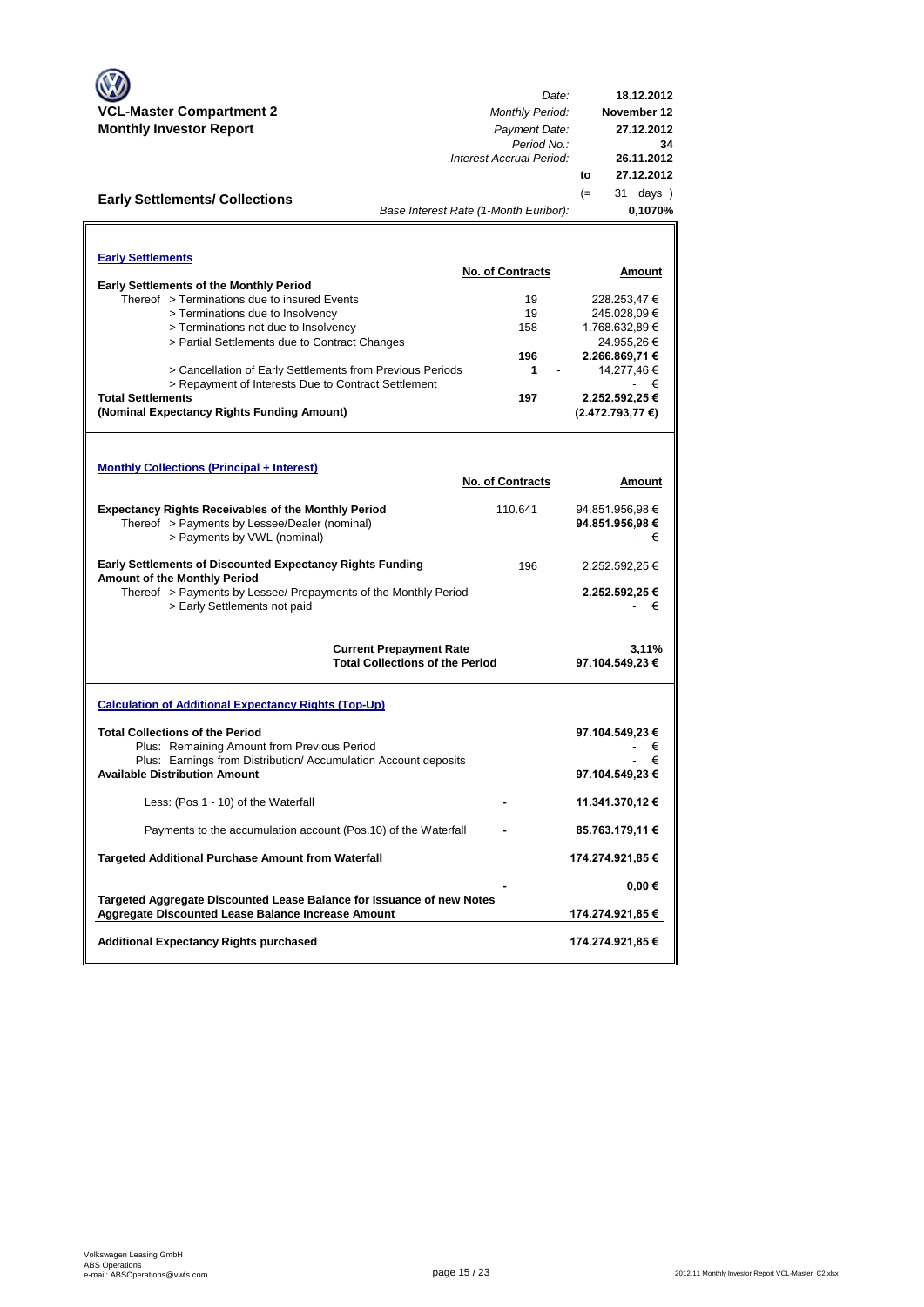| O<br><b>VCL-Master Compartment 2</b> | Date:<br><b>Monthly Period:</b>       |      | 18.12.2012<br>November 12 |
|--------------------------------------|---------------------------------------|------|---------------------------|
| <b>Monthly Investor Report</b>       | Payment Date:                         |      | 27.12.2012                |
|                                      | Period No.:                           |      | 34                        |
| Information regarding the            | <b>Interest Accrual Period:</b>       |      | 26.11.2012                |
| <b>Expectancy Rights Pool -</b>      |                                       | to   | 27.12.2012                |
|                                      |                                       | $(=$ | 31 days )                 |
| <b>Remaining Pool Data</b>           | Base Interest Rate (1-Month Euribor): |      | 0.1070%                   |

|           | <b>Distribution of Expectancy Rights by Lessee/ Contract</b> |                    |            |                              |           |  |                                        |         |          |                     |  |                    |                      |  |                           |                               |  |                           |
|-----------|--------------------------------------------------------------|--------------------|------------|------------------------------|-----------|--|----------------------------------------|---------|----------|---------------------|--|--------------------|----------------------|--|---------------------------|-------------------------------|--|---------------------------|
|           | <b>Type of Vehicles</b>                                      |                    |            |                              |           |  |                                        |         |          |                     |  |                    |                      |  |                           |                               |  |                           |
| Poolcut   |                                                              |                    |            |                              |           |  | <b>End of Reporting Period - Total</b> |         |          | <b>New Vehicles</b> |  |                    | <b>Used Vehicles</b> |  |                           | <b>Demonstration Vehicles</b> |  |                           |
|           |                                                              |                    |            | <b>Distribution of Lease</b> |           |  |                                        |         |          |                     |  |                    |                      |  |                           |                               |  |                           |
| No. of    |                                                              | Discounted Amounts |            | Contracts by Lessee/         | No. a     |  | Discounted Balance Not                 | % of    | change   | No. of              |  | Discounted Balance | No. of               |  | <b>Discounted Balance</b> | No. of                        |  | <b>Discounted Balance</b> |
| Contracts |                                                              | Not Yet Due in EUR | % of Total | Contract                     | Contracts |  | Yet Due in EUR                         | Total   | in %     | Contracts           |  | Not Yet Due in EUR | Contracts            |  | Not Yet Due in EUR        | Contracts                     |  | Not Yet Due in EUR        |
| 21.510    |                                                              | 238.249.962.68     | 55.27%     |                              | 42.435    |  | 494.533.619.73                         | 52.86%  | $-2.41%$ | 39.063              |  | 452.614.252.46     | 1.429                |  | 17.888.408.52             | 1.943                         |  | 24.030.958.75             |
| 14.170    |                                                              | 139.053.925.98     | 32.26%     | $2 - 10$                     | 30.232    |  | 318.643.328.80                         | 34.06%  | 1.80%    | 29.534              |  | 311.342.473.31     | 324                  |  | 3.117.268.14              | 374                           |  | 4.183.587.35              |
| 2.551     |                                                              | 25.018.463.44      | 5.80%      | $11 - 20$                    | 6.492     |  | 66.099.327.01                          | 7.07%   | 1.26%    | 6.451               |  | 65.691.605.96      | 21                   |  | 192.917.22                | 20                            |  | 214,803.83                |
| 2.207     |                                                              | 22.354.989.95      | 5.19%      | $21 - 50$                    | 5.047     |  | 50.746.650.58                          | 5.42%   | 0.24%    | 5.018               |  | 50.534.715.30      | 25                   |  | 181,740.44                |                               |  | 30.194.84                 |
| 499       |                                                              | 6.379.700.39       | .48%       | > 50                         | 572       |  | 5.533.342.22                           | 0.59%   | $-0.89%$ | 571                 |  | 5.524.090.30       |                      |  | 9.251.92                  |                               |  |                           |
| 40.937    |                                                              | 431.057.042.44 €   | 100.00%    | Total                        | 84,778    |  | 935.556.268.34                         | 100.00% | 0.00%    | 80.637              |  | 885,707,137,33     | 1,800                |  | 21.389.586.24             | 2.341                         |  | 28.459.544.77             |

#### **Distribution of Expectancy Rights by Discounted Amounts**

|           |                           |            | Distribution of Expectancy Rights by Discounted Amounts |           |                                 |         |          |                         |                           |                      |                           |                               |   |                           |
|-----------|---------------------------|------------|---------------------------------------------------------|-----------|---------------------------------|---------|----------|-------------------------|---------------------------|----------------------|---------------------------|-------------------------------|---|---------------------------|
|           |                           |            |                                                         |           |                                 |         |          | <b>Type of Vehicles</b> |                           |                      |                           |                               |   |                           |
| Poolcut   |                           |            |                                                         |           | End of Reporting Period - Total |         |          | <b>New Vehicles</b>     |                           | <b>Used Vehicles</b> |                           | <b>Demonstration Vehicles</b> |   |                           |
| No. of    | <b>Discounted Amounts</b> |            |                                                         | No. of    | <b>Discounted Amounts</b>       | % of    | change   | No. of                  | <b>Discounted Balance</b> | No. of               | <b>Discounted Balance</b> | No. of                        |   | <b>Discounted Balance</b> |
| Contracts | Not Yet Due in EUR        | % of Total | <b>Discounted Amount</b>                                | Contracts | Not Yet Due in EUR              | Total   | in %     | Contracts               | Not Yet Due in EUR        | Contracts            | Not Yet Due in EUR        | Contracts                     |   | Not Yet Due in EUR        |
| 4.059     | 16.290.965.42             | 3.78%      | Up to Euro 5,000                                        | 6.613     | 27.408.582.24                   | 2.93%   | $-0.85%$ | 6.069                   | 25.336.110.20             | 253                  | 939.327.17                | 291                           |   | 1.133.144.87              |
| 18.685    | 139.854.158.59            | 32.44%     | Up to Euro 10,000                                       | 38.410    | 292.351.739.15                  | 31.25%  | $-1.20%$ | 36.903                  | 281.289.705.44            | 663                  | 4.830.515.23              | 844                           | € | 6.231.518.48              |
| 11.339    | 137.734.335.14            | 31.95%     | Up to Euro 15,000                                       | 23.642    | 286.402.009.54                  | 30.61%  | $-1,34%$ | 22.768                  | 275.724.072.18            | 351                  | 4.290.875.40              | 523                           |   | 6.387.061.96              |
| 4.439     | 75,803,145.89             | 17.59%     | Up to Euro 20,000                                       | 9.169     | 157.325.482.95                  | 16.82%  | $-0.77%$ | 8.617                   | 147.713.927.72            | 228                  | 3.986.903,92              | 324                           |   | 5.624.651.31              |
| 1.579     | 34.744.057.11             | 8.06%      | Up to Euro 25,000                                       | 4.435     | 98.269.081.70                   | 10.50%  | 2.44%    | 3.998                   | 88.588.257.51             | 212                  | 4.682.565.20              | 225                           |   | 4.998.258,99              |
| 464       | 12.518.368.05             | 2.90%      | Up to Euro 30,000                                       | 1.783     | 48.206.536.14                   | 5.15%   | 2.25%    | 1.628                   | 44.035.659.87             | 71                   | 1.903.066.78              | 84                            |   | 2.267.809.49              |
| 184       | 5.931.016.33              | 1.38%      | Up to Euro 35,000                                       | 472       | 15.064.770.09                   | 1.61%   | 0,23%    | 430                     | 13.730.027.06             | 17                   | 532.848.39                | 25                            |   | 801.894.64                |
| 69        | 2.570.067.20              | 0.60%      | Up to Euro 40,000                                       | 151       | 5.621.548.38                    | 0.60%   | 0.00%    | 134                     | 4.988.312.45              |                      | 71.411.99                 | 15                            |   | 561.823,94                |
| 53        | 2.236.865.99              | 0.52%      | Up to Euro 45,000                                       | 52        | 2.173.458,15                    | 0.23%   | $-0,29%$ | 47                      | 1.964.235.30              |                      |                           |                               |   | 209.222.85                |
| 38        | 1.795.920.82              | 0.42%      | Up to Euro 50,000                                       | 21        | 995.798,36                      | 0.11%   | $-0.31%$ | 17                      | 808.120.99                |                      | 45.460.30                 |                               | € | 142.217.07                |
| 14        | 733,459.79                | 0.17%      | Up to Euro 55,000                                       | 14        | 731.674.21                      | 0.08%   | $-0.09%$ | 11                      | 579.061.09                |                      | 50.671.95                 |                               | € | 101.941.17                |
|           | 342.197.52                | 0.08%      | Up to Euro 60,000                                       |           | 289.442.62                      | 0.03%   | $-0,05%$ |                         | 233.502.71                |                      | 55.939.91                 |                               |   |                           |
|           | 433,802.02                | 0.10%      | Up to Euro 65,000                                       |           | 378.406.36                      | 0.04%   | $-0.06%$ |                         | 378,406.36                |                      |                           |                               |   |                           |
|           | 68.682.57                 | 0.02%      | Up to Euro 70,000                                       |           | 197.337,30                      | 0.02%   | 0,01%    |                         | 197.337.30                |                      |                           |                               |   |                           |
|           |                           | 0.00%      | Up to Euro 75,000                                       | 2         | 140.401.15                      | 0.02%   | 0.02%    |                         | 140.401.15                |                      |                           |                               |   |                           |
| 40.937    | 431.057.042.44            | 100.00%    | <b>Total</b>                                            | 84,778    | 935.556.268.34 €                | 100.00% | 0.00%    | 80.637                  | 885,707,137,33            | 1.800                | 21.389.586.24             | 2.341                         |   | 28.459.544.77             |

| <b>Contract Term</b> |                           |         |                               |             |                                        |         |          |                     |                           |                          |                    |                               |                             |  |  |  |
|----------------------|---------------------------|---------|-------------------------------|-------------|----------------------------------------|---------|----------|---------------------|---------------------------|--------------------------|--------------------|-------------------------------|-----------------------------|--|--|--|
|                      | <b>Type of Vehicles</b>   |         |                               |             |                                        |         |          |                     |                           |                          |                    |                               |                             |  |  |  |
| Poolcut              |                           |         |                               |             | <b>End of Reporting Period - Total</b> |         |          | <b>New Vehicles</b> |                           | <b>Used Vehicles</b>     |                    | <b>Demonstration Vehicles</b> |                             |  |  |  |
| No. of               | <b>Discounted Amounts</b> | in % of |                               | No. of      | <b>Discounted Amounts</b>              | in % of | change   | No of               | <b>Discounted Balance</b> | No. of                   | Discounted Balance | No of                         | <b>Discounted Balance</b>   |  |  |  |
| Contracts            | Not Yet Due               | Total   | <b>Contract Term in Month</b> | Contracts   | Not Yet Due                            | Total   | in %     | Contracts           | Not Yet Due in EUR        | Contracts                | Not Yet Due in EUR | Contracts                     | Not Yet Due in EUR          |  |  |  |
| 1.705                | 26.318.834.50             | 6.11%   | 12                            | $15 \in$    | 188.115.26                             | 0.02%   | $-6.09%$ | 11                  | €<br>155,816.64           | $\boldsymbol{A}$         | 32.298.62          | $\sim$                        | €                           |  |  |  |
| 144 $6$              | 1.605.380.44              | 0.37%   | 18                            | 48          | 595.455.25                             | 0.06%   | $-0.31%$ | 37                  | 491.742.80                | 8                        | 71.588.27          |                               | 32.124.18<br>€              |  |  |  |
| 3.008 $\epsilon$     | 33.211.759.80             | 7.70%   | 24                            | 2.340       | 27.137.375.02                          | 2.90%   | $-4.80%$ | 2237                | 26.074.001.09<br>€        | 75                       | 674.243.95         | 28                            | 389.129.98<br>€             |  |  |  |
|                      | 14.656.28                 | 0.00%   | 26                            |             | $\sim$                                 | 0.00%   | 0.00%    |                     |                           | $\overline{\phantom{a}}$ |                    |                               |                             |  |  |  |
|                      | 25.798.66                 | 0.01%   | 28                            |             | $\overline{\phantom{a}}$               | 0.00%   | $-0.01%$ |                     | $\overline{\phantom{a}}$  | $\sim$                   |                    | ٠                             |                             |  |  |  |
| ۰                    |                           |         | 29                            |             | $\overline{\phantom{a}}$               | 0.00%   | 0.00%    |                     | $\overline{\phantom{a}}$  | $\overline{\phantom{a}}$ |                    |                               |                             |  |  |  |
| 841                  | 8.867.877.12<br>∣€        | 2.06%   | 30                            | 962         | 10.649.620.57                          | 1.14%   | $-0.92%$ | 937                 | 10.338.693.94<br>€        | 18                       | 201.022.41         |                               | 109.904.22<br>€             |  |  |  |
|                      |                           | 0.00%   | 33                            |             | $\overline{\phantom{a}}$               | 0.00%   | 0.00%    |                     | $\blacksquare$            | $\overline{\phantom{a}}$ |                    | ٠                             |                             |  |  |  |
|                      | 23.760.26                 | 0.01%   | 34                            |             |                                        | 0.00%   | $-0.01%$ |                     |                           | $\overline{\phantom{a}}$ |                    | $\overline{\phantom{a}}$      |                             |  |  |  |
|                      |                           |         | 35                            | з           | 29.300.62                              | 0.00%   | 0.00%    |                     | 29.300.62                 | $\sim$                   |                    | $\overline{\phantom{a}}$      |                             |  |  |  |
| $23.316 \in$         | 268.681.076.87            | 62.33%  | 36                            | 45.509      | 568.021.811.12                         | 60.71%  | $-1.62%$ | 43379               | 536.628.970.20<br>€       | 1.052                    | 15.357.649.25      | 1.078                         | $\epsilon$<br>16.035.191.67 |  |  |  |
|                      |                           | 0.00%   | 38                            |             | 9.321.76<br>€                          | 0.00%   | 0.00%    |                     | 9.321,76                  | $\overline{\phantom{a}}$ | $\sim$             | $\overline{\phantom{a}}$      |                             |  |  |  |
|                      |                           | 0.00%   | 39                            |             | 6.347.76                               | 0,00%   | 0.00%    |                     | 6,347.76                  | $\sim$                   |                    | $\overline{\phantom{a}}$      | €                           |  |  |  |
| 736 €                | 6.731.434.49              | 1.56%   | 42                            | 1.712 $\in$ | 18, 182, 829, 76                       | 1.94%   | 0.38%    | 1581                | €<br>16,847,053,00        | 83                       | 759.188.31         | 48                            | 576,588.45<br>€             |  |  |  |
| ۰                    |                           | 0.00%   | 45                            |             | 12.196.53<br>€                         | 0.00%   | 0.00%    |                     | 12.196.53                 | $\blacksquare$           |                    | $\overline{\phantom{a}}$      |                             |  |  |  |
|                      |                           | 0.00%   | 46                            |             | 7.455.43                               | 0.00%   | 0.00%    |                     | 7.455.43                  | $\overline{\phantom{a}}$ |                    | ٠                             |                             |  |  |  |
|                      |                           | 0.00%   | 47                            |             | 10.332.43                              | 0.00%   | 0.00%    |                     |                           |                          | 10.332.43          | $\overline{\phantom{a}}$      |                             |  |  |  |
| $9.500 \in$          | 75.513.203.89             | 17.52%  | 48                            | 30.002      | 281.570.638.73                         | 30.10%  | 12.58%   | 28531               | 267.688.537.44            | 504                      | 3.876.533.09<br>€  | 967                           | $\epsilon$<br>10.005.568.20 |  |  |  |
| 777 €                | 4.733.423.19              | 1.10%   | 54                            | 1.586       | $\epsilon$<br>11.132.542.58            | 1.19%   | 0.09%    | 1450 €              | 10.168.742.11             | 39                       | 307.543.30         | 97                            | 656.257.17                  |  |  |  |
| 905 €                | 5.329.836.94              | 1.24%   | 60                            | $2.596$ €   | 18.002.925.52                          | 1.92%   | 0.69%    | 2467                | 17.248.958.01<br>€        | 16                       | 99.186.61          | 113                           | 654.780,90<br>€             |  |  |  |
| 40.937               | 431.057.042.44 €          | 100,00% | Total                         | 84,778      | 935,556,268,34€                        | 100.00% | 0,00%    | 80.637              | 885.707.137.33            | 1.800                    | 21.389.586.24      | 2.341                         | 28.459.544.77<br>$\epsilon$ |  |  |  |
|                      |                           |         |                               |             |                                        |         |          |                     |                           |                          |                    |                               |                             |  |  |  |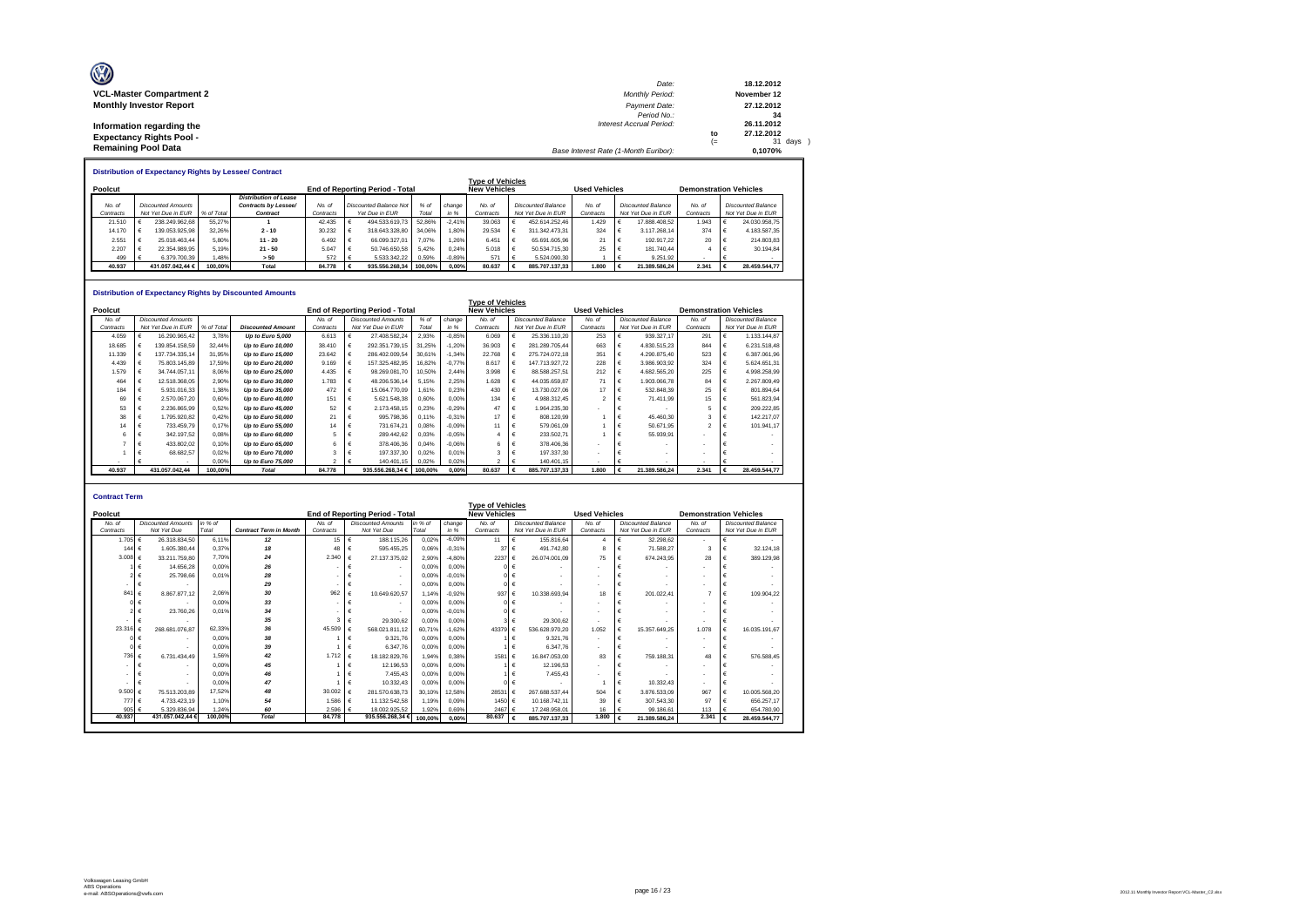| O<br><b>VCL-Master Compartment 2</b> | Date:<br><b>Monthly Period:</b>       |      | 18.12.2012<br>November 12 |
|--------------------------------------|---------------------------------------|------|---------------------------|
| <b>Monthly Investor Report</b>       | Payment Date:                         |      | 27.12.2012                |
|                                      | Period No.:                           |      | 34                        |
| Information regarding the            | <b>Interest Accrual Period:</b>       |      | 26.11.2012                |
| <b>Expectancy Rights Pool -</b>      |                                       | to   | 27.12.2012                |
|                                      |                                       | $(=$ | 31 days )                 |
| <b>Remaining Pool Data</b>           | Base Interest Rate (1-Month Euribor): |      | 0.1070%                   |

|                     | <u>Distribution of Expectancy Rights by Make and Modell</u><br><b>Type of Vehicles</b> |                               |                  |                                |                  |        |                                          |                  |                      |                     |        |                                                 |                          |        |                                 |                               |        |                                                 |
|---------------------|----------------------------------------------------------------------------------------|-------------------------------|------------------|--------------------------------|------------------|--------|------------------------------------------|------------------|----------------------|---------------------|--------|-------------------------------------------------|--------------------------|--------|---------------------------------|-------------------------------|--------|-------------------------------------------------|
| Poolcut             |                                                                                        |                               |                  |                                |                  |        | End of Reporting Period - Total          |                  |                      | <b>New Vehicles</b> |        |                                                 | <b>Used Vehicles</b>     |        |                                 | <b>Demonstration Vehicles</b> |        |                                                 |
| No. of<br>Contracts |                                                                                        | <b>Discounted Amounts</b>     | in % of<br>Total | Make/ Modell                   | No. of           |        | <b>Discounted Amounts</b><br>Not Yet Due | in % of<br>Total | change               | No. of<br>Contracts |        | <b>Discounted Balance</b><br>Not Yet Due in EUR | No. of<br>Contracts      |        | <b>Discounted Balance</b>       | No. of<br>Contracts           |        | <b>Discounted Balance</b><br>Not Yet Due in EUR |
| 721                 | €                                                                                      | Not Yet Due<br>2.772.607,78   | 0,64%            | Fox                            | Contracts<br>418 | €      | 1.728.015,71                             | 0,18             | in %<br>$-0,469$     | 397                 | €      | 1.657.263,89                                    | 5                        |        | Not Yet Due in EUR<br>19.364,33 | 16                            |        | 51.387,49                                       |
| 2.191               | €                                                                                      | 12.826.659.38                 | 2.98%            | Polo                           | 4 146            | €      | 25.461.917,22                            | 2,72%            | $-0.25%$             | 4060                | €      | 24.987.266.79                                   | 33                       | €      | 160.138.65                      | 53                            | €      | 314.511,78                                      |
| 3.036               | €                                                                                      | 26.877.521,90                 | 6,249            | Golf                           | 4668             | €      | 39.900.692,42                            | 4,269            | $-1,97%$             | 4487                | €      | 38.526.653,30                                   | 114                      | €      | 791.694,50                      | 67                            | €      | 582.344,62                                      |
| 2.130               | €                                                                                      | 17.039.646,06                 | 3,95%            | <b>Golf Variant</b>            | 3.836            | €      | 30.811.605,05                            | 3,29%            | $-0,66%$             | 3747                | €      | 30.238.294,48                                   | 72                       | €      | 443.255,40                      | 17                            | €      | 130.055,17                                      |
| 674                 | €                                                                                      | 5.885.669,15                  | 1,379            | <b>Golf Plus</b>               | 850              | €      | 7.212.847,05                             | 0,77%            | $-0.59%$             | 836                 | €      | 7.131.670,01                                    | 11                       | €      | 61.447,34                       | $\mathbf{B}$                  | €      | 19.729,70                                       |
|                     | €                                                                                      |                               | 0,00%            | <b>Golf Cabrio</b>             | 362              | €      | 3.974.231,92                             | 0,42%            | 0,42%                | 340                 | €      | 3.741.263,54                                    | 5                        | €      | 55.162,80                       | 17                            | €      | 177.805,58                                      |
| 90                  | €                                                                                      | 998.274,24                    | 0,239            | Eos                            | 179              | €      | 2.178.375,66                             | 0,23%            | 0.00%                | 164                 | €      | 2.014.227,86                                    | 8                        | €      | 80.116,02                       | $\overline{7}$                | €      | 84.031,78                                       |
| 11                  | €                                                                                      | 81.467,52                     | 0,029            | Jetta                          | 88               | €      | 716.288,05                               | 0,08%            | 0,06%                | 69                  | €      | 575.276,69                                      | 15                       | €      | 111.275,09                      | $\overline{a}$                | €      | 29.736,27                                       |
| 5                   | €                                                                                      | 29.489,71                     | 0.019            | <b>New Beetle</b>              | 209              | €      | 1.839.689,88                             | 0,20%            | 0,19%                | 190                 | €      | 1.641.725,29                                    | $\overline{4}$           | €      | 38.788,26                       | 15                            | €      | 159.176,33                                      |
| 11                  | €                                                                                      | 93.710,56                     | 0,029            | <b>New Beetle Cabric</b>       | g                | €      | 80.556,95                                | 0,01%            | $-0,019$             |                     | €      | 68.641,51                                       | 1                        | €      | 5.775,55                        | $\overline{1}$                | €      | 6.139,89                                        |
| 643                 | €                                                                                      | 7.248.012,84                  | 1,68%            | Passat                         | 1.093            | €      | 12.479.172,04                            | 1,33%            | $-0,35%$             | 1003                | €      | 11.506.321,48                                   | 64                       | €      | 655.712,80                      | 26                            | €      | 317.137,76                                      |
| 3.883               | €                                                                                      | 37.292.650,65                 | 8,65%            | <b>Passat Variant</b>          | 8464             | €      | 86.641.990,06                            | 9,26%            | 0,61%                | 8283                | €      | 84.998.144,14                                   | 98                       | €      | 855.724,25                      | 83                            | €      | 788.121,67                                      |
| 176                 | €                                                                                      | 1.869.639,21                  | 0,43%            | Scirocco                       | 178              | €      | 1.955.488,12                             | 0,219            | $-0,229$             | 166                 | €      | 1.838.016,02                                    | 6                        | €      | 61.035,22                       | 6                             | €      | 56.436,88                                       |
| 1.170               | €                                                                                      | 10.459.333,63                 | 2,43%            | Touran                         | 3.318            | €      | 30.257.732,49                            | 3,23%            | 0,81%                | 3250                | €      | 29.726.687,72                                   | 47                       | €<br>€ | 343.360,59                      | 21                            | €<br>€ | 187.684,18                                      |
| 975<br>183          | €<br>€                                                                                 | 11.892.982,13<br>1.702.394,60 | 2,769<br>0,39%   | Tiguan<br>Sharan               | 3.000<br>1.412   | €<br>€ | 37.060.725,06<br>18.540.809,27           | 3,96%<br>1,98%   | 1,20%<br>1,59%       | 2933<br>1391        | €<br>€ | 36.265.954,34<br>18.319.116,55                  | 17<br>6                  | €      | 182.911,70<br>54.723,99         | 50<br>15                      | €      | 611.859,02<br>166.968,73                        |
| 232                 | €                                                                                      | 3.663.999,99                  | 0,85%            | Touareg                        | 1.111            | €      | 22.982.180,00                            | 2,46%            | 1,61%                | 1015                | €      | 21.292.442,37                                   | 44                       | €      | 712.063,08                      | 52                            | €      | 977.674,55                                      |
| 573                 | €                                                                                      | 14.308.603,93                 | 3,32%            | Phaeton                        | 499              | €      | 11.967.687,75                            | 1,289            | $-2,04%$             | 105                 |        | 3.493.274,74                                    | 393                      |        | 8.449.226,91                    |                               |        | 25.186,10                                       |
| 16.704              | €                                                                                      | 155.042.663,28                | 35,97%           | <b>VW</b>                      | 33.840           | €      | 335.790.004,70                           | 35,89%           | $-0,08$              | 32.443              |        | 318.022.240,72                                  | 943                      |        | 13.081.776,48                   | 454                           | €      | 4.685.987,50                                    |
| 2.933               |                                                                                        | 16.474.528,84 €               | 3,829            | Caddy                          | 5.483            | €      | 32.963.631,08                            | 3,52%            | $-0,30$              | 5283                | €      | 31.916.530,91                                   | 99                       | €      | 524.745,18                      | 101                           | €      | 522.354,99                                      |
| 2.656               |                                                                                        | 21.963.719,12€                | 5.109            | <b>Transporter</b>             | 5.980            | €      | 57.802.779,29                            | 6,18%            | 1,08%                | 5552                | €      | 54.003.452,87                                   | 208                      | €      | 1.781.806,31                    | 220                           | €      | 2.017.520,11                                    |
|                     |                                                                                        | €<br>$\sim$                   | 0,00%            | Amarok                         | 235              | €      | 2.479.021,97                             | 0,26%            | 0.26%                | 200                 | €      | 2.140.530,07                                    | 6                        | €      | 52.333,31                       | 29                            | €      | 286.158,59                                      |
| 1.180               |                                                                                        | 10.917.917,33 €               | 2,53%            | Crafter                        | 2.580            | €      | 25.439.456,26                            | 2,72%            | 0,19%                | 2469                | €      | 24.559.025,59                                   | 46                       | €      | 330.827,98                      | 65                            | €      | 549.602,69                                      |
| $\mathcal{P}$       |                                                                                        | 5.623,50 €                    | 0.00%            | LT                             |                  | €      |                                          | 0,00%            | 0,00%                |                     | €      |                                                 |                          |        |                                 |                               |        |                                                 |
| 6.771               |                                                                                        | 49.361.788,79                 | 11,45%           | <b>VWN</b>                     | 14.278           | €      | 118.684.888,60                           | 12,69%           | 1,23%                | 13.504              | €      | 112.619.539,44                                  | 359                      | €      | 2.689.712,78                    | 415                           | €      | 3.375.636,38                                    |
|                     | €                                                                                      |                               | 0,009            | Audi A1                        | 1.333            | €      | 10.791.220,93                            | 1,15%            | 1,15%                | 1224                | €      | 9.896.418,05                                    | 20                       |        | 140.092,13                      | 89                            | €      | 754.710,75                                      |
| 2.370               | €                                                                                      | 25.318.315,94                 | 5,87%            | Audi A3<br>Audi A3 Cabrio      | 2.661            | €      | 28.318.309,70                            | 3,03%<br>0,32%   | $-2.85%$             | 2538                | €      | 27.201.623,19                                   | 42                       | €      | 308.689,59                      | 81                            | €      | 807.996,92                                      |
| 103<br>489          | €<br>€                                                                                 | 1.278.966.83<br>6.376.497,45  | 0.30%<br>1,489   | Audi A4                        | 250<br>804       | €<br>€ | 3.004.877,02<br>10.831.818,40            |                  | 0.02%<br>$-0,32%$    | 232<br>778          | €<br>€ | 2.813.064,63<br>10.507.749,11                   | 1<br>14                  | €<br>€ | 3.602.63<br>173.550,55          | 17<br>12                      | €<br>€ | 188.209,76<br>150.518,74                        |
| 3.939               | €                                                                                      | 55.568.275.61                 | 12.89%           | Audi A4 Avant                  | 5.688            | €      | 81.984.452.59                            | 1,16%<br>8,76%   | $-4.13%$             | 5492                | €      | 79.395.592.11                                   | 79                       | €      | 869.622.31                      | 117                           | €      | 1.719.238.17                                    |
| 9                   | $\epsilon$                                                                             | 100.078,81                    | 0,029            | Audi A4 Cabrio                 | 3                | €      | 34.877,10                                | 0,00%            | $-0,029$             |                     | €      |                                                 | 3                        | €      | 34.877,10                       |                               | €      |                                                 |
| 798                 | €                                                                                      | 13.553.463,57                 | 3,14%            | Audi A5                        | 1.725            | €      | 29.873.555.20                            | 3,19%            | 0.05%                | 1624                | €      | 28.182.033.74                                   | 22                       | €      | 290.243,69                      | 79                            | €      | 1.401.277,77                                    |
| 277                 | €                                                                                      | 5.473.541,95                  | 1.27%            | Audi A5 Cabrio                 | 595              | €      | 12.116.902.24                            | 1,30%            | 0.03%                | 535                 | €      | 10.963.653.44                                   | 13                       | €      | 215.666,84                      | 47                            | €      | 937.581.96                                      |
| 1.433               | €                                                                                      | 25.422.358,62                 | 5.90%            | Audi Q5                        | 1.841            | €      | 33.998.675,13                            | 3,63%            | $-2.26%$             | 1728                | €      | 31.991.898,86                                   | 18                       | €      | 267.709,20                      | 95                            | €      | 1.739.067,07                                    |
| 612                 | €                                                                                      | 8.992.279.98                  | 2.09%            | Audi A6                        | 1.498            | €      | 27.961.583.04                            | 2,99%            | 0.90%                | 1384                | €      | 25.980.136.25                                   | 27                       | €      | 381.406.95                      | 87                            | €      | 1.600.039.84                                    |
| 2.071               | €                                                                                      | 34.595.715,21                 | 8,03%            | Audi A6 Avant                  | 4.644            | €      | 93.652.022,91                            | 10,01%           | 1,98%                | 4405                | €      | 89.414.248,50                                   | 81                       | €      | 1.088.780,68                    | 158                           | €      | 3.148.993,73                                    |
|                     | €                                                                                      |                               | 0.00%            | Audi A7                        | 554              | €      | 13.974.365,14                            | 1.49%            | 1.49%                | 500                 | €      | 12.697.440,68                                   | $\overline{7}$           | €      | 125.667,42                      | 47                            | €      | 1.151.257,04                                    |
| 415                 | €                                                                                      | 10.629.771,82                 | 2,47%            | Audi Q7                        | 606              | €      | 15.532.939,90                            | 1,66%            | $-0,819$             | 559                 | €      | 14.513.592,76                                   | 17                       | €      | 314.136,82                      | 30                            | €      | 705.210,32                                      |
| 176                 | €                                                                                      | 5.090.336,45                  | 1,189            | Audi A8                        | 253              | €      | 7.985.712,93                             | 0,85%            | $-0,33%$             | 174                 | €      | 5.742.791,65                                    | 9                        | €      | 161.090,74                      | 70                            | €      | 2.081.830,54                                    |
|                     | €                                                                                      |                               | 0.00%            | Audi R8                        | 34               | €      | 1.807.227.20                             | 0,19%            | 0.19%                | 25                  | €      | 1.425.763,78                                    | $\overline{4}$           | €      | 155.591.70                      | 5                             | €      | 225.871,72                                      |
| 114<br>43           | €<br>€                                                                                 | 1.576.314,14<br>656.154.50    | 0,37%<br>0.15%   | TT Coupé<br><b>TT Roadster</b> | 184<br>155       | €<br>€ | 2.649.828,57<br>2.336.914.74             | 0,28%<br>0.25%   | $-0,08%$<br>0.10%    | 171<br>136          | €<br>€ | 2.469.963,98<br>2.052.108.28                    | $\overline{a}$<br>4      | €      | 49.312,14<br>58,623.03          | 9<br>15                       | €<br>€ | 130.552,45<br>226.183.43                        |
| 12,849              |                                                                                        | 194.632.070,88                | 45,15%           | Audi                           | 22.828           | €      | 376.855.282,74                           | 40,28%           | $-4,87%$             | 21.505              |        | 355.248.079,01                                  | 365                      |        | 4.638.663,52                    | 958                           | €      | 16.968.540,21                                   |
| 488                 | €                                                                                      | 2.486.805,33                  | 0,58%            | Ibiza                          | 913              | €      | 4.737.615,74                             | 0.51%            | $-0.079$             | 803                 | €      | 4.226.460,19                                    | 12                       | €      | 51.930,98                       | 98                            | €      | 459.224,57                                      |
| 176                 | €                                                                                      | 1.305.871,34                  | 0,30%            | Altea                          | 300              | €      | 2.115.156,87                             | 0,23%            | $-0,08%$             | 263                 | €      | 1.879.050,08                                    | 5                        | €      | 28.480,38                       | 32                            | €      | 207.626,41                                      |
| 186                 | €                                                                                      | 1.276.354,13                  | 0,30%            | Leon                           | 349              | €      | 2.358.522,43                             | 0,25%            | $-0,04%$             | 304                 | €      | 2.093.359,90                                    | 1                        | €      | 5.402,07                        | 44                            | €      | 259.760,46                                      |
| 79                  | €                                                                                      | 635.448.54                    | 0,15%            | Alhambra                       | 490              | €      | 5.388.014.23                             | 0,58%            | 0.43%                | 474                 | €      | 5.234.136,55                                    | $\overline{4}$           | €      | 30.139.00                       | 12                            | €      | 123,738.68                                      |
| 354                 | €                                                                                      | 3.284.113,74                  | 0,76%            | Exeo                           | 487              | €      | 4.251.020,74                             | 0,45°            | $-0,319$             | 448                 | €      | 3.913.247,19                                    | $\overline{\phantom{a}}$ |        | 13.063,81                       | 37                            | €      | 324.709,74                                      |
| 1.283               | €                                                                                      | 8.988.593,08                  | 2,09%            | <b>Seat</b>                    | 2.539            | €      | 18.850.330,01                            | 2,01%            | $-0,07%$             | 2.292               | €      | 17.346.253,91                                   | ${\bf 24}$               |        | 129.016,24€                     | 223                           | €      | 1.375.059,86                                    |
| 568                 | €                                                                                      | 2.530.558,31                  | 0,599            | Fabia                          | 762              | €      | 3.516.510,74                             | 0,38%            | $-0,219$             | 701                 | €      | 3.256.338,58                                    | 8                        |        | 33.300,26                       | 53                            | €      | 226.871,90                                      |
| 320                 | €                                                                                      | 1.649.766,05                  | 0,38%            | Fabia Combi                    | 577              | €      | 2.948.871,43                             | 0,32%            | $-0,07%$             | 553                 | €      | 2.846.577,58                                    | 6                        | €      | 21.709,33                       | 18                            | €      | 80.584,52                                       |
| 85                  | €                                                                                      | 593.971,83                    | 0.149            | Octavia                        | 150              | €      | 1.083.708,51                             | 0,12%            | $-0.02%$             | 146                 | €      | 1.058.529,41                                    | $\overline{2}$           | €      | 12.267,02                       | $\overline{2}$                | €      | 12.912,08                                       |
| 1.377               | €                                                                                      | 10.979.819,27                 | 2,55%            | Octavia Combi                  | 3.730            | €      | 29.255.187,67                            | 3,13%            | 0,58%                | 3662                | €      | 28.750.853,42                                   | 12                       | €      | 76.287,98                       | 56                            | €      | 428.046,27                                      |
| 349<br>218          | €<br>€                                                                                 | 1.689.795,70<br>2.196.943,44  | 0.39%<br>0,519   | Roomster<br><b>Superb</b>      | 651<br>159       | €<br>€ | 3.220.572,48<br>1.641.407,28             | 0,34%<br>0,18%   | $-0.05%$<br>$-0,33%$ | 631<br>153          | €<br>€ | 3.130.808,24<br>1.577.801,60                    | 5                        | €<br>€ | 19.608,00                       | 15<br>6                       | €<br>€ | 70.156,24<br>63.605,68                          |
| 5                   | €                                                                                      | 59.327,37                     | 0,01%            | <b>Superb Combi</b>            | 1.414            | €      | 13.981.497,98                            | 1,49%            | 1,48%                | 1370                | €      | 13.565.906,68                                   | 5                        | €      | 37.151,44                       | 39                            | €      | 378.439,86                                      |
| 139                 | €                                                                                      | 1.227.707.86                  | 0.289            | Skoda Yeti                     | 559              |        | 4.656.522.22                             | 0.50%            | 0.21%                | 532                 |        | 4.439.903.12                                    |                          |        | 6.161.19                        | 26                            |        | 210.457.91                                      |
| 3.061               | €                                                                                      | 20.927.889,83                 | 4,86°            | Skoda                          | 8.002            |        | 60.304.278,31                            | $6,45^{\circ}$   | 1,59%                | 7.748               |        | 58.626.718,63                                   | 39                       | €      | 206.485,22                      | 215                           |        | 1.471.074,46                                    |
| 269                 | €                                                                                      | 2.104.036,58                  | 0,49°            | other                          | 3.291            | €      | 25.071.483,98                            | 2,68%            | 2,19%                | 3.145               |        | 23.844.305,62                                   | 70                       | €      | 643.932.00                      | 76                            |        | 583.246,36                                      |
| 40.937              | €                                                                                      | 431.057.042,44                | 100,00%          | <b>Total</b>                   | 84.778           |        | 935.556.268,34                           | 100,00%          |                      | 80.637              |        | 885.707.137,33                                  | 1.800                    |        | 21.389.586,24                   | 2.341                         |        | 28.459.544,77                                   |

г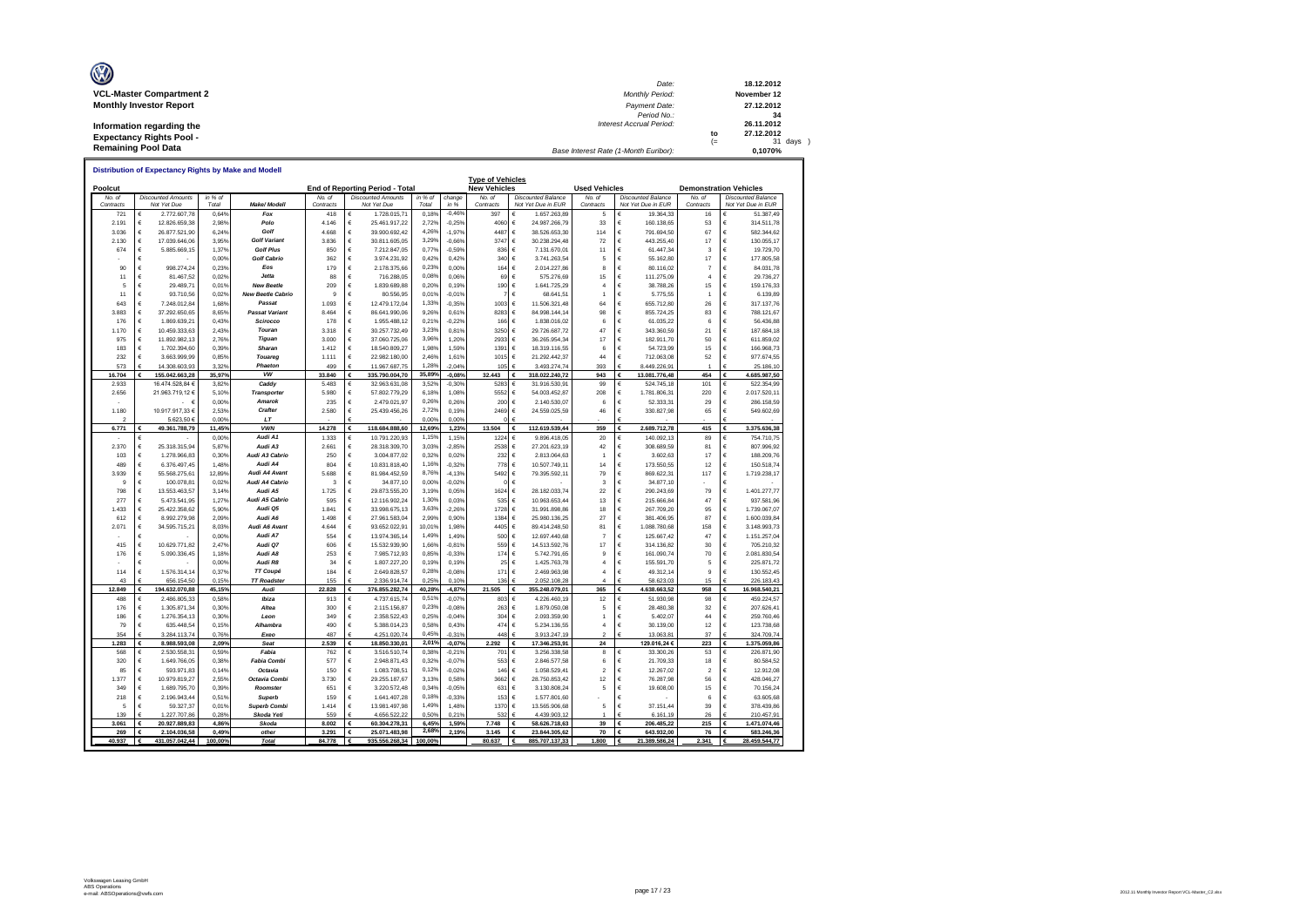| O                               | Date:                                 |     | 18.12.2012  |
|---------------------------------|---------------------------------------|-----|-------------|
| <b>VCL-Master Compartment 2</b> | <b>Monthly Period:</b>                |     | November 12 |
| <b>Monthly Investor Report</b>  | Payment Date:                         |     | 27.12.2012  |
|                                 | Period No.:                           |     | 34          |
| Information regarding the       | Interest Accrual Period:              |     | 26.11.2012  |
| <b>Expectancy Rights Pool -</b> |                                       | to  | 27.12.2012  |
|                                 |                                       | $=$ | 31 days     |
| <b>Remaining Pool Data</b>      | Base Interest Rate (1-Month Euribor): |     | 0.1070%     |

|           | <b>Geographic distribution of Expectancy Rights</b> |                           |            |                                   |           |                                        |         |          |                         |                               |                      |                           |                               |                           |
|-----------|-----------------------------------------------------|---------------------------|------------|-----------------------------------|-----------|----------------------------------------|---------|----------|-------------------------|-------------------------------|----------------------|---------------------------|-------------------------------|---------------------------|
|           |                                                     |                           |            |                                   |           |                                        |         |          | <b>Type of Vehicles</b> |                               |                      |                           |                               |                           |
| Poolcut   |                                                     |                           |            |                                   |           | <b>End of Reporting Period - Total</b> |         |          | <b>New Vehicles</b>     |                               | <b>Used Vehicles</b> |                           | <b>Demonstration Vehicles</b> |                           |
| No. of    |                                                     | <b>Discounted Amounts</b> |            |                                   | No. of    | <b>Discounted Amounts</b>              | $%$ of  | change   | No. of                  | Discounted Balance            | No. of               | <b>Discounted Balance</b> | No. of                        | <b>Discounted Balance</b> |
| Contracts |                                                     | Not Yet Due in EUR        | % of Total | <b>Federal State</b>              | Contracts | Not Yet Due in EUR                     | Total   | in %     | Contracts               | Not Yet Due in EUR            | Contracts            | Not Yet Due in EUR        | Contracts                     | Not Yet Due in EUR        |
| 5.818     |                                                     | 63.382.878.97             | 14,70%     | <b>Baden-Wuerttemberg</b>         | 12.847    | 146.780.333,24                         | 15,69%  | 0.99%    | 12.304 €                | 139.855.176.32                | 206                  | 2.453.491.06              | 337                           | 4.471.665.86              |
| 6.692     |                                                     | 75.130.927.98             | 17.43%     | Bavaria                           | 13.785    | 160.474.875.60<br>€                    | 17.15%  | $-0.28%$ | 12.939 €                | 150.387.801.56                | 403                  | 4.569.401.07<br>€         | 443                           | 5.517.672.97              |
| 1.263     |                                                     | 13.397.548.66             | 3.11%      | <b>Berlin</b>                     | 2.404     | 26.971.658.78                          | 2.88%   | $-0.23%$ | 2.270 €                 | 25.235.530.72                 | 62                   | 737.923.22                | 72                            | 998.204.84                |
| 925       |                                                     | 8.627.503.80              | 2.00%      | <b>Brandenburg</b>                | 1.809     | 18.421.155.08                          | 1,97%   | $-0,03%$ | 1.705 €                 | 17.249.610.00                 | 58                   | 578.811.45                | 46                            | 592.733.63                |
| 389       |                                                     | 4.049.037.33              | 0.94%      | <b>Bremen</b>                     | 792       | 8.474.127.14                           | 0,91%   | $-0.03%$ | 756 €                   | 7.974.212.20                  | 21                   | 284.070.55                | 15                            | 215.844.39                |
| 1.362     |                                                     | 15.233.573.72             | 3.53%      | Hamburg                           | 2.745     | 31.756.721.77                          | 3.39%   | $-0.14%$ | 2.659 €                 | 30.539.151.17                 | 16                   | 221.788.21                | 70                            | 995.782.39                |
| 3.543     |                                                     | 39.748.342.34             | 9.22%      | Hesse                             | 6.932     | 78,770,323,06<br>€                     | 8,42%   | $-0,80%$ | 6.597 €                 | 74.737.604.70                 | 142                  | €<br>1.699.228.86         | 193                           | 2.333.489.50              |
| 672       |                                                     | 6.397.079.37              | 1.48%      | Mecklenburg-<br><b>Vorpommern</b> | 1.402     | 14.194.288.33<br>€                     | 1,52%   | 0.03%    | 1.322 €                 | 13.329.344.84                 | 30                   | 354,658.14<br>€           | 50                            | 510.285.35                |
| 3.788     |                                                     | 37.435.339.20             | 8,68%      | <b>Lower Saxonv</b>               | 8.139     | 83.568.451.72                          | 8,93%   | 0,25%    | 7.717                   | 78.986.834.65<br>$\mathbf{f}$ | 203                  | €<br>2.205.892.67         | 219                           | 2.375.724.40              |
| 8.849     |                                                     | 92.396.738.89             | 21,43%     | North Rhine-Westphalia            | 18,359    | 205.681.910.52                         | 21,98%  | 0.55%    | 17.570 €                | 196.126.631.66                | 335                  | 4.281.167.76<br>€         | 454                           | 5.274.111.10              |
| 1.469     |                                                     | 15.006.654.55             | 3.48%      | <b>Rhineland-Palatinate</b>       | 2.994     | 32.084.791.25<br>€                     | 3.43%   | $-0.05%$ | 2.834 ∈                 | 30.260.115.36                 | 78                   | 839.473.24<br>€           | 82                            | 985.202.65                |
| 264       |                                                     | 2.682.607.30              | 0.62%      | Saarland                          | 446       | 4.906.416.45<br>€                      | 0,52%   | $-0.10%$ | 413 $6$                 | 4.546.578.25                  | 15                   | €<br>149.673.33           | 18                            | 210.164.87                |
| 2.279     |                                                     | 22.549.321.16             | 5.23%      | Saxony                            | 4.740     | 48.233.621.78<br>€                     | 5,16%   | $-0.08%$ | 4.539 €                 | 45.840.808.19                 | 77                   | 947.965.64                | 124                           | 1.444.847.95              |
| 998       |                                                     | 9.235.095.77              | 2.14%      | Saxony-Anhalt                     | 2.096     | 20.738.307.45                          | 2,22%   | 0.07%    | 1.991                   | 19.322.549.29<br>۱€           | 45                   | 558,349.38                | 60                            | 857.408.78                |
| 1.353     |                                                     | 13.850.075.98             | 3.21%      | <b>Schleswig-Holstein</b>         | 2.837     | 29.606.233.45                          | 3,16%   | $-0.05%$ | 2.700 €                 | 27.925.083.65                 | 61                   | 871.802.01                | 76                            | 809.347.79                |
| 1.273     |                                                     | 11.934.317.42             | 2.77%      | <b>Thuringia</b>                  | 2.451     | 24.893.052.72<br>€                     | 2,66%   | $-0,11%$ | 2.321                   | 23.390.104.77<br>۱€           | 48                   | 635.889.65<br>€           | 82                            | 867.058,30                |
| 40.937    |                                                     | 431.057.042.44            | 100.00%    | Total                             | 84,778    | 935.556.268.34                         | 100.00% | 0.00%    | 80.637                  | 885.707.137.33<br>€           | 1.800                | €<br>21.389.586.24        | 2.341                         | 28.459.544.77             |

### **Type of Vehicle**

| Poolcut      |                  |                           |         |                           | <b>End of Reporting Period - Total</b> |  |                           |               |             |  |  |  |  |
|--------------|------------------|---------------------------|---------|---------------------------|----------------------------------------|--|---------------------------|---------------|-------------|--|--|--|--|
| No. of       |                  | <b>Discounted Amounts</b> | in % of |                           | No of                                  |  | <b>Discounted Amounts</b> |               |             |  |  |  |  |
| Contracts    |                  | Not Yet Due               | Total   | <b>Type of Vehicles</b>   | Contracts                              |  | Not Yet Due               | in % of Total | change in % |  |  |  |  |
| 37.861 $\in$ |                  | 395.059.489.11            | 91.65%  | <b>New Vehicles</b>       | 80.637 $\epsilon$                      |  | 885.707.137.33            | 94.67%        | 3.02%       |  |  |  |  |
|              | 2.057 €          | 22.320.167.68             | 5.18%   | <b>Used Vehicles</b>      | 1.800 €                                |  | 21.389.586.24             | 2.29%         | $-2.89%$    |  |  |  |  |
|              | 1.019 $\epsilon$ | 13.677.385.65             | 3.17%   | <b>Demonstr.</b> Vehicles | $2.341 \div$                           |  | 28.459.544.77             | 3.04%         | $-0.13%$    |  |  |  |  |
| 40.937       |                  | 431.057.042.44            | 100.00% | <b>Total</b>              | 84.778 $\varepsilon$                   |  | 935.556.268.34            | 100.00%       | 0.00%       |  |  |  |  |

### **Age of Vehicles**

| Poolcut                 |                   |                           |         |                                |                          |            | End of Reporting Period - Total |               |          |                         |                           |                      |                           |           |                               |
|-------------------------|-------------------|---------------------------|---------|--------------------------------|--------------------------|------------|---------------------------------|---------------|----------|-------------------------|---------------------------|----------------------|---------------------------|-----------|-------------------------------|
| No. of                  |                   | <b>Discounted Amounts</b> | in % of |                                | No. of                   |            | <b>Discounted Amounts</b>       |               |          |                         |                           |                      |                           |           |                               |
| Contracts               |                   | Not Yet Due               | Total   |                                | Contracts                |            | Not Yet Due                     | in % of Total |          | change in %             |                           |                      |                           |           |                               |
|                         | 37,861 $\epsilon$ | 395.059.489.11            | 91.65%  | <b>New Vehicles</b>            | 80.637 $\epsilon$        |            | 885.707.137.33                  |               | 94.67%   | 3.02%                   |                           |                      |                           |           |                               |
|                         | 37.861 $\epsilon$ | 395.059.489.11            | 91.65%  | $= 1$ year                     | 80.637                   | $\epsilon$ | 885.707.137.33                  |               | 94.67%   | 3,02%                   |                           |                      |                           |           |                               |
|                         | $0 \in$           |                           | 0.00%   | $1-2$ yrs                      |                          | €          |                                 |               | 0.00%    | 0,00%                   |                           |                      |                           |           |                               |
|                         |                   | $\epsilon$                | 0.00%   | $2-3$ yrs                      | $\overline{\phantom{a}}$ |            |                                 |               | 0.00%    | 0,00%                   |                           |                      |                           |           |                               |
|                         |                   | €                         | 0.00%   | > 3vrs                         | ٠                        | €          |                                 |               | 0.00%    | 0,00%                   |                           |                      |                           |           |                               |
|                         | 2.057 €           | 22.320.167.68             | 5.18%   | <b>Used vehicles</b>           | 1.800 €                  |            | 21.389.586.24                   |               | 2.29%    | $-2,89%$                |                           |                      |                           |           |                               |
|                         | 469 €             | 4.462.130.26              | 1.04%   | $= 1$ year                     | 80                       | $\epsilon$ | 790.516.98                      |               | 0,08%    | $-0,95%$                |                           |                      |                           |           |                               |
|                         | 1.009 €           | 11.284.632.92             | 2.62%   | $1-2$ yrs                      | 625                      | €          | 7.248.494.02                    |               | 0.77%    | $-1.84%$                |                           |                      |                           |           |                               |
|                         | 359 €             | 4.934.611.37              | 1.14%   | $2-3$ yrs                      | 420                      | €          | 5.499.591.82                    |               | 0.59%    | $-0,56%$                |                           |                      |                           |           |                               |
|                         | 220 €             | 1.638.793.13              | 0.38%   | > 3yrs                         | 675                      | €          | 7.850.983.42                    |               | 0.84%    | 0,46%                   |                           |                      |                           |           |                               |
|                         |                   |                           |         |                                |                          |            |                                 |               |          |                         |                           |                      |                           |           |                               |
|                         | 1.019             | 13,677,385,65 €           | 3.17%   | <b>Demonstation Vehicles</b>   | $2.341$ €                |            | 28.459.544.77                   |               | 3.04%    | $-0,13%$                |                           |                      |                           |           |                               |
|                         | 40.937 €          | 431.057.042.44            | 100.00% | <b>Total</b>                   | 84.778                   | ∣€         | 935.556.268.34                  |               | 100.00%  | 0,00%                   |                           |                      |                           |           |                               |
|                         |                   |                           |         |                                |                          |            |                                 |               |          |                         |                           |                      |                           |           |                               |
| <b>Type of Contract</b> |                   |                           |         |                                |                          |            |                                 |               |          |                         |                           |                      |                           |           |                               |
|                         |                   |                           |         |                                |                          |            |                                 |               |          | <b>Type of Vehicles</b> |                           |                      |                           |           |                               |
| Poolcut                 |                   |                           |         |                                |                          |            | End of Reporting Period - Total |               |          | <b>New Vehicles</b>     |                           | <b>Used Vehicles</b> |                           |           | <b>Demonstration Vehicles</b> |
| No. of                  |                   | <b>Discounted Amounts</b> | in % of |                                | No. of                   |            | <b>Discounted Amounts</b>       | $%$ of        | change   | No. of                  | <b>Discounted Balance</b> | No. of               | <b>Discounted Balance</b> | No. of    | <b>Discounted Balance</b>     |
| Contracts               |                   | Not Yet Due               | Total   | <b>Type of Contract</b>        | Contracts                |            | Not Yet Due in EUR              | Total         | in %     | Contracts               | Not Yet Due in EUR        | Contracts            | Not Yet Due in EUR        | Contracts | Not Yet Due in EUR            |
|                         | 1.641             | 12.417.715.71             | 2.88%   | <b>Open End Lease Contract</b> | 2.121                    | €          | 15.704.247.44                   | 1.68%         | $-1.20%$ | 1.662                   | 12.202.172.97             | 254                  | 2.070.941.30              | 205       | 1.431.133.17                  |
|                         | 39.296 €          | 418.639.326.73            | 97,12%  | <b>Closed End Contract</b>     | 82.657 €                 |            | 919.852.020.90                  | 98,32%        | 1,20%    | 78.975€                 | 873.504.964.36            | 1.546 €              | 19.318.644,94             | 2.136 €   | 27.028.411,60                 |
|                         | 40.937 €          | 431.057.042,44            | 100.00% | <b>Total</b>                   | 84.778 €                 |            | 935.556.268.34                  | 100.00%       | 0.00%    | 80,637 €                | 885.707.137.33            | 1.800 €              | 21.389.586.24             | 2.341 €   | 28.459.544.77                 |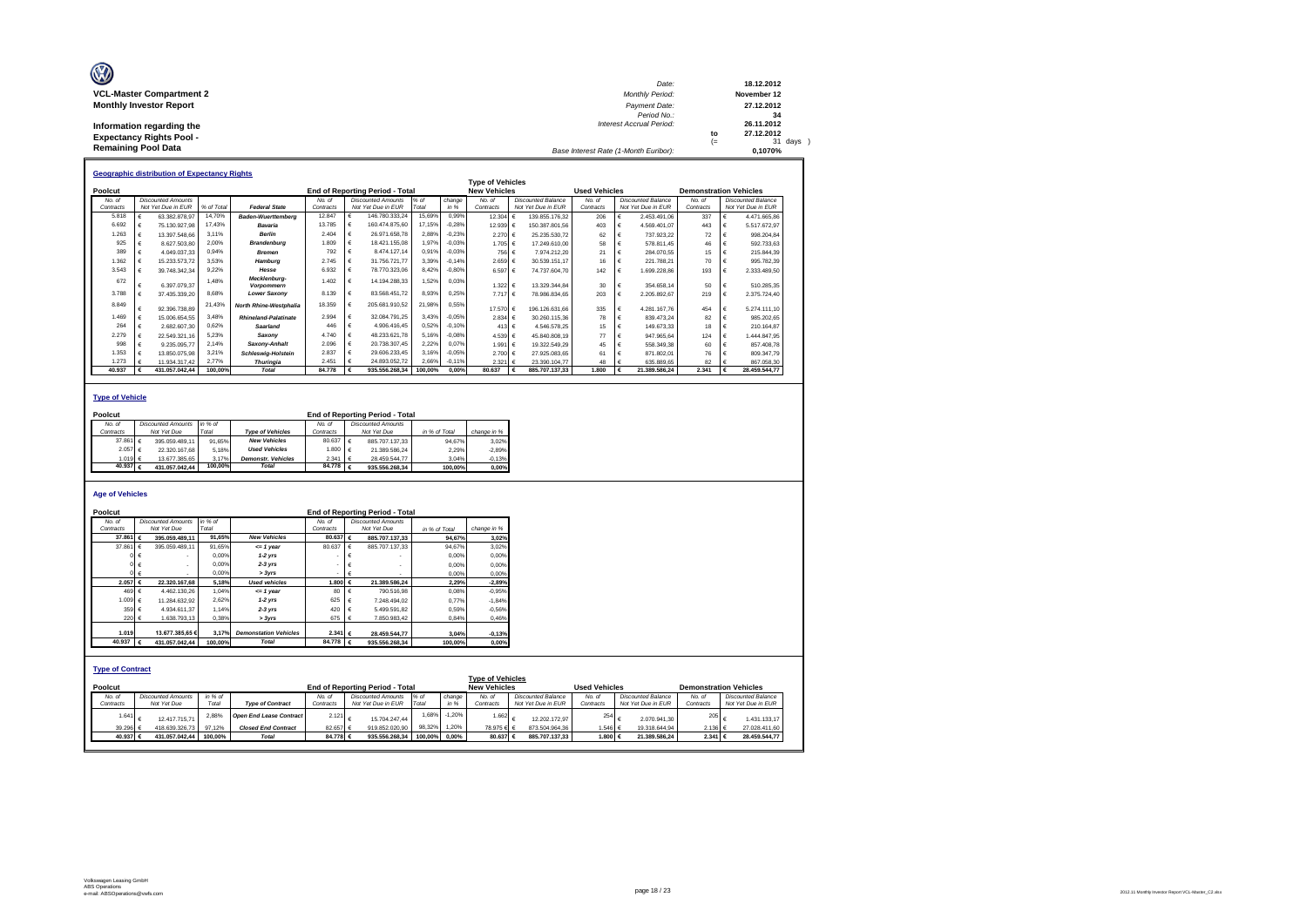| Ø                               |                                       |      |             |
|---------------------------------|---------------------------------------|------|-------------|
|                                 | Date:                                 |      | 18.12.2012  |
| <b>VCL-Master Compartment 2</b> | <b>Monthly Period:</b>                |      | November 12 |
| <b>Monthly Investor Report</b>  | Payment Date:                         |      | 27.12.2012  |
|                                 | Period No.:                           |      | 34          |
| Information regarding the       | <b>Interest Accrual Period:</b>       |      | 26.11.2012  |
| <b>Expectancy Rights Pool -</b> |                                       | to   | 27.12.2012  |
|                                 |                                       | $(=$ | 31 days     |
| <b>Remaining Pool Data</b>      | Base Interest Rate (1-Month Euribor): |      | 0.1070%     |

|                       | <b>Distribution by Industry of Expectancy Rights</b> |                       |                                         |           |   |                                        |         |          |                         |            |                           |                        |            |                           |                               |                           |
|-----------------------|------------------------------------------------------|-----------------------|-----------------------------------------|-----------|---|----------------------------------------|---------|----------|-------------------------|------------|---------------------------|------------------------|------------|---------------------------|-------------------------------|---------------------------|
|                       |                                                      |                       |                                         |           |   |                                        |         |          | <b>Type of Vehicles</b> |            |                           |                        |            |                           |                               |                           |
| Poolcut               |                                                      |                       |                                         |           |   | <b>End of Reporting Period - Total</b> |         |          | <b>New Vehicles</b>     |            |                           | <b>Used Vehicles</b>   |            |                           | <b>Demonstration Vehicles</b> |                           |
| No. of                | <b>Discounted Amounts</b>                            | in % of               |                                         | No. of    |   | <b>Discounted Amounts</b>              | in % of | change   | No. of                  |            | <b>Discounted Amounts</b> | No. of                 |            | <b>Discounted Amounts</b> | No. of                        | <b>Discounted Amounts</b> |
| Contracts             | Not Yet Due                                          | Total                 | Industry                                | Contracts |   | Not Yet Due                            | Total   | in %     | Contracts               |            | Not Yet Due               | Contracts              |            | Not Yet Due               | Contracts                     | Not Yet Due               |
| 257                   | 2.519.571.21<br>$\epsilon$                           | 0.58%                 | <b>Agriculture/Forestrv</b>             | 711       | € | 7.790.683.31                           | 0.83%   | $-0.25%$ | 662                     | $\epsilon$ | 7.250.633.06              | $17 \quad \in$         |            | 175.939.22                | 32                            | 364.111.03                |
| 566                   | €                                                    | 1.43%<br>6.162.558.95 | <b>Chemical Industry</b>                | 1.091     | € | 12.321.952.25                          | 1.32%   | 0.11%    | 1.073                   | $\epsilon$ | 12.061.288.81             | 11                     | $\vdash$   | 163.803.43                |                               | 96,860.01                 |
| 1.204                 |                                                      | 2.80%                 | <b>Communications and</b>               | 2.502     |   |                                        | 2.83%   | $-0.039$ | 2.380                   |            |                           |                        |            |                           |                               |                           |
|                       | 12.049.572.89<br>$\epsilon$                          |                       | <b>Information Transmission</b>         |           |   | 26.455.535.42                          |         |          |                         | €          | 25.137.265.85             | 61                     | €          | 664.679.44                | 61                            | 653,590.13                |
| 3.839                 | 36.316.564.21                                        | 8.43%                 | Construction                            | 9.243     |   | 94.887.508.02                          | 10.14%  | $-1.729$ | 8,699                   |            | 89.165.779.85             | 228                    |            | 2.085.218.92              | 316                           | 3.636.509.25              |
| 987                   | $\epsilon$                                           | 2.09%<br>9.016.331.36 | <b>Energy/Mining</b>                    | 1.824     |   | 18.813.843.14                          | 2,01%   | 0,08%    | 1.739                   |            | 18.028.008.39             | 46 $\in$               |            | 409.906,95                | 39                            | 375.927.80                |
| 2.030                 |                                                      | 5.69%                 | <b>Financial Services.</b>              | 4.147     |   |                                        | 5.60%   | 0.08%    | 3.875                   |            |                           | 123                    |            |                           | 149                           |                           |
|                       | 24.508.697.13                                        |                       | <b>Leasing and Housing</b>              |           |   | 52.401.301.71                          |         |          |                         | €          | 48.702.274.37             |                        | $\epsilon$ | 1.786.212.20              |                               | 1.912.815.14              |
| 689                   | 7.057.651.11<br>$\epsilon$                           | 1.64%                 | <b>Hotel and Restaurant</b><br>Industry | 1.455     | € | 15.994.956.12                          | 1.71%   | $-0.079$ | 1.316                   |            | 14.338.416.33             | 53                     | €          | 593.430.37                | 86                            | 1.063.109.42              |
|                       |                                                      |                       |                                         |           |   |                                        |         |          |                         |            |                           |                        |            |                           |                               |                           |
| 7.298                 | 78.089.686.97                                        | 18.129                | <b>Manufacturing Industry</b>           | 16.633    |   | 190.168.325.61                         | 20.33%  | $-2.21%$ | 16.063                  |            | 183.513.003.60            | 240                    | €          | 2.546.898.64              | 330                           | 4.108.423.37              |
| 6,970                 | 79.809.772.87                                        | 18.51%                | <b>Other Services</b>                   | 15.733    |   | 188.306.051.12                         | 20,13%  | $-1.61%$ | 14.962                  |            | 177.894.355.55            | 349 $\epsilon$         |            | 4.739.091.78              | 422                           | 5.672.603.79              |
|                       |                                                      |                       | <b>Public Administration.</b>           |           |   |                                        |         |          |                         |            |                           |                        |            |                           |                               |                           |
| 9.772                 |                                                      | 21.93%                | <b>Education, Health Care.</b>          | 18,692    |   |                                        | 20.31%  | 1.61%    | 17.790                  |            |                           | 364                    |            |                           | 538                           |                           |
|                       | $\epsilon$                                           | 94.510.204.43         | Public Serv.                            |           | € | 190.024.898.61                         |         |          |                         | €          | 179.221.466.43            |                        | $\epsilon$ | 4.683.393.15              |                               | 6.120.039.03              |
| 6.945                 | $\epsilon$<br>77.372.066.20                          | 17.95%                | Retail/ Wholesale                       | 12.047    | € | 131.584.011.85                         | 14.06%  | 3.88%    | 11.424                  |            | 124.079.377.70            | 290 €                  |            | 3.264.223.42              | 333                           | 4.240.410.73              |
| 305                   | €                                                    | 2.779.524.35<br>0.64% | Private                                 | 547       |   | 5.004.951.56                           | 0.53%   | 0.11%    | 510                     |            | 4.600.286.01              | 13                     | $\epsilon$ | 230.040.35                | 24                            | 174.625.20                |
| 75                    | $\epsilon$                                           | 0.20%<br>864,840.76   | Other                                   | 153       |   | 1.802.249.62                           | 0.19%   | 0.01%    | 144                     |            | 1.714.981.38              | 5                      |            | 46.748,37                 |                               | 40.519.87                 |
| 40.937 $\epsilon$     | 431.057.042.44                                       | 100,00%               | <b>Total</b>                            | 84.778    |   | 935.556.268.34                         | 100,00% | 0.00%    | 80.637                  | $\epsilon$ | 885.707.137.33            | $1.800 \quad \epsilon$ |            | 21.389.586.24             | 2.341                         | 28.459.544.77             |
|                       |                                                      |                       |                                         |           |   |                                        |         |          |                         |            |                           |                        |            |                           |                               |                           |
| <b>Top 10 Lessees</b> |                                                      |                       |                                         |           |   |                                        |         |          |                         |            |                           |                        |            |                           |                               |                           |
|                       |                                                      |                       |                                         |           |   |                                        |         |          | Type of Vobieles        |            |                           |                        |            |                           |                               |                           |

| <b>Type of venicles</b> |  |                           |         |                |           |  |                                 |          |          |                     |  |                           |                      |                           |                               |                           |  |
|-------------------------|--|---------------------------|---------|----------------|-----------|--|---------------------------------|----------|----------|---------------------|--|---------------------------|----------------------|---------------------------|-------------------------------|---------------------------|--|
| Poolcut                 |  |                           |         |                |           |  | End of Reporting Period - Total |          |          | <b>New Vehicles</b> |  |                           | <b>Used Vehicles</b> |                           | <b>Demonstration Vehicles</b> |                           |  |
|                         |  |                           |         |                |           |  |                                 |          |          |                     |  |                           |                      |                           |                               |                           |  |
| No. of                  |  | <b>Discounted Amounts</b> | in % of |                | No. of    |  | <b>Discounted Amounts</b>       | in % of  | change   | No. of              |  | <b>Discounted Amounts</b> | No. of               | <b>Discounted Amounts</b> | No. of                        | <b>Discounted Amounts</b> |  |
| Contracts               |  | Not Yet Due               | Total   | Top 10 Lessees | Contracts |  | Not Yet Due                     | Total    | in %     | Contracts           |  | Not Yet Due               | Contracts            | Not Yet Due               | Contracts                     | Not Yet Due               |  |
| 60                      |  | 1.234.721.87              | 0.29%   |                | 39        |  | 453.206.85                      | 0.05%    | $-0.24%$ | 39                  |  | 453.206.85                |                      |                           |                               |                           |  |
| 63                      |  | 991.393.77                | 0.23%   |                | 48        |  | 433,779.28                      | 0.05%    | $-0.18%$ | 48                  |  | 433,779.28                |                      |                           |                               |                           |  |
| 61                      |  | 957.316.85                | 0.22%   |                | 47        |  | 431,683.18                      | 0.05%    | $-0.18%$ | 47                  |  | 431,683.18                |                      |                           |                               |                           |  |
| 52                      |  | 802.592.91                | 0.19%   |                | 44        |  | 427.955.04                      | 0.05%    | $-0.14%$ | 44                  |  | 427.955,04                |                      |                           |                               |                           |  |
| 62                      |  | 771.194.22                | 0.18%   |                | 38        |  | 400.132.12                      | 0,04%    | $-0.14%$ | 38                  |  | 400.132.12                |                      |                           |                               |                           |  |
| 44                      |  | 659,203.87                | 0.15%   |                | 33        |  | 380.221.62                      | 0.04%    | $-0.11%$ | 33                  |  | 380.221.62                |                      |                           |                               |                           |  |
| 46                      |  | 619,350.01                | 0.14%   |                | 33        |  | 378.151.58                      | 0.04%    | $-0.10%$ | 33                  |  | 378,151.58                |                      |                           |                               |                           |  |
| 57                      |  | 610.754.63                | 0.14%   |                | 37        |  | 373,763.59                      | 0,04%    | $-0.10%$ | 37                  |  | 373,763.59                |                      |                           |                               |                           |  |
| 44                      |  | 598,005.45                | 0.14%   |                | 29        |  | 371,692.95                      | 0,04%    | $-0.10%$ | 29                  |  | 371.692.95                |                      |                           |                               |                           |  |
| 49                      |  | 568.170.84                | 0.13%   | 10             | 27        |  | 369.544.29                      | 0.04%    | $-0.09%$ | 27 <sup>1</sup>     |  | 369.544.29                |                      |                           |                               |                           |  |
| 538                     |  | 7.812.704.42              | 1.81%   | <b>Total</b>   | 375       |  | 4.020.130.50                    | $-0,95%$ | $-1.38%$ | 375                 |  | 4.020.130.50              | ٠                    |                           |                               |                           |  |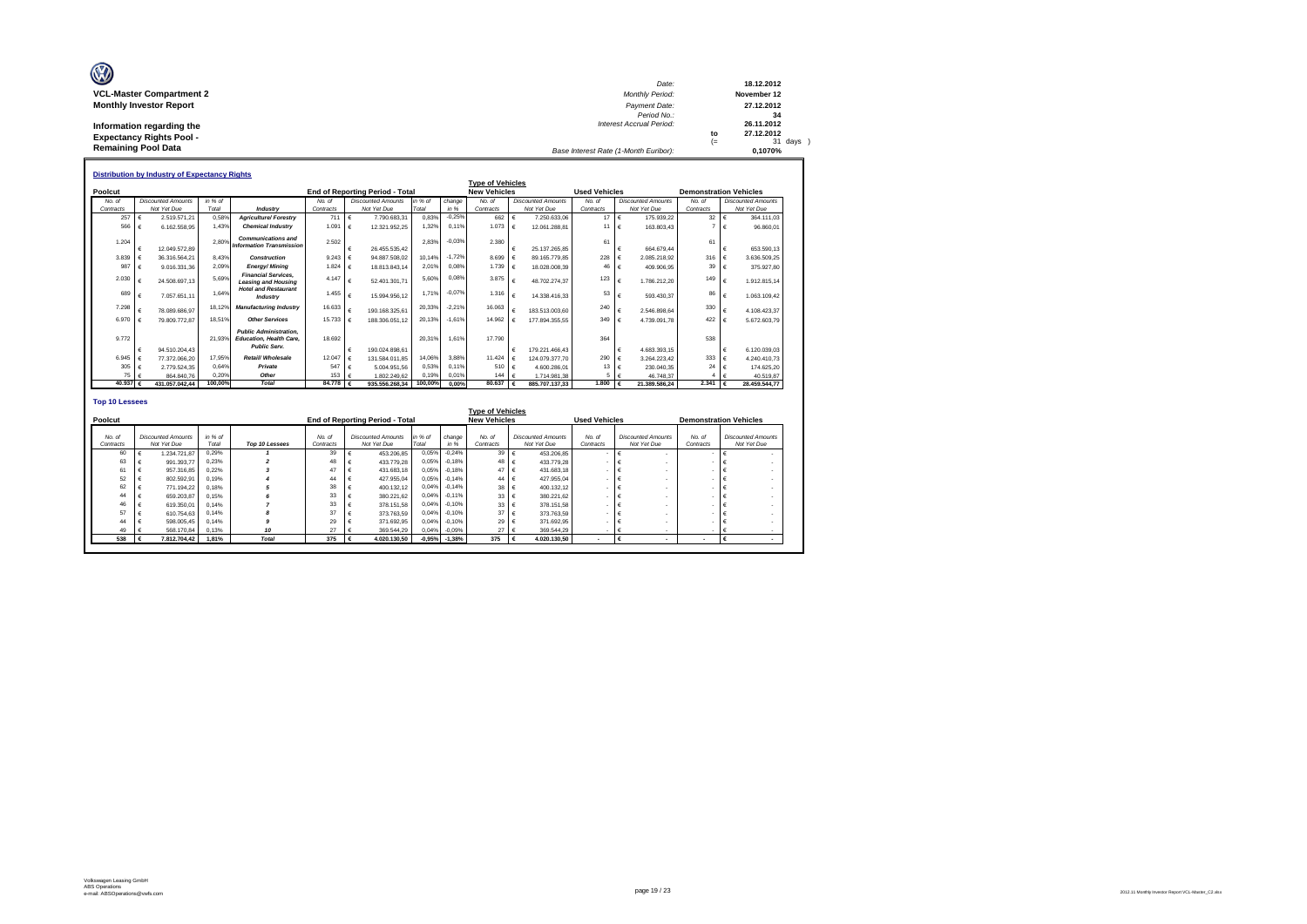

*Reporting Date:* **18.12.2012 VCL-Master Compartment 2** *Monthly Period:* **30.11.2012 Monthly Investor Report** *Payment Date:* **27.12.2012** *Period No.:* **34** *Interest Accrual Period:* **26.11.2012 to 27.12.2012 31** *Base Interest Rate (1-Month Euribor):* **0,107**

# **Contracts in Arrears I. \*)**

| <b>Contracts in Arrears *)</b> | <b>Reporting Period - Total</b> |   |                                                          |             |                                                      |   |                                                                 |                                                    | <b>New Vehicles</b>        |       |                                                                 | <b>Used Vehicles</b>       |       |                                                                 | <b>Demonstration Vehicles</b> |   |                                                                 |
|--------------------------------|---------------------------------|---|----------------------------------------------------------|-------------|------------------------------------------------------|---|-----------------------------------------------------------------|----------------------------------------------------|----------------------------|-------|-----------------------------------------------------------------|----------------------------|-------|-----------------------------------------------------------------|-------------------------------|---|-----------------------------------------------------------------|
| by month                       | No. of<br><b>Contracts</b>      |   | <b>Delinguent</b><br><b>Discounted</b><br><b>Balance</b> |             | <b>Future</b><br><b>Discounted</b><br><b>Balance</b> |   | <b>Total Outstanding</b><br><b>Discounted</b><br><b>Balance</b> | in % of<br><b>Discounted</b><br>Poolbalance<br>EoP | No. of<br><b>Contracts</b> |       | <b>Total Outstanding</b><br><b>Discounted</b><br><b>Balance</b> | No. of<br><b>Contracts</b> |       | <b>Total Outstanding</b><br><b>Discounted</b><br><b>Balance</b> | No. of<br><b>Contracts</b>    |   | <b>Total Outstanding</b><br><b>Discounted</b><br><b>Balance</b> |
| not overdue                    | 379                             | € | $\blacksquare$                                           | €           | 4.965.799,51                                         | € | 4.965.799,51                                                    | 0,53%                                              | 359                        | €     | 4.669.666,91                                                    | 10                         | $\in$ | 139.406,68                                                      | 10 <sup>1</sup>               | € | 156.725,92                                                      |
| 1-month overdue                | 523                             | € | $\overline{\phantom{a}}$                                 | €           | 5.307.264,09                                         | € | 5.307.264,09                                                    | 0,57%                                              | 493                        | €     | 4.984.911,44                                                    | 20                         | €     | 181.588,43                                                      | 10                            | € | 140.764,22                                                      |
| 2-month overdue                | 159                             | € | $\sim$                                                   | €           | 1.548.407.19 €                                       |   | 1.548.407.19                                                    | 0.17%                                              | 141                        | €     | 1.347.625.50                                                    |                            | $\in$ | 56.644.97                                                       | 11                            | € | 144.136,72                                                      |
| 3-month overdue                | 49                              | € | $\sim$                                                   | €           | 469.079.75                                           | € | 469.079,75                                                      | 0,05%                                              | 40                         | €     | 394.871,04                                                      |                            | €     | 47.407,35                                                       | 2                             | € | 26.801,36                                                       |
| 4-month overdue                | 24                              | € | $\overline{\phantom{a}}$                                 | €           | 248.246,77                                           | € | 248.246,77                                                      | 0.03%                                              | 23                         | €     | 232.310,17                                                      |                            | €     | 15.936,60                                                       |                               | € |                                                                 |
| 5-month overdue                | 14                              | € | $\overline{\phantom{a}}$                                 | €           | 126.540,02                                           | € | 126.540,02                                                      | 0,01%                                              | 11                         | $\in$ | 101.931,77                                                      |                            | €     | 3.558,96                                                        | 2                             | € | 21.049,29                                                       |
| 6-month overdue                | 5                               | € | $\overline{\phantom{a}}$                                 | €           | 76.595,31                                            | € | 76.595,31                                                       | 0,01%                                              | 5                          | €     | 76.595,31                                                       |                            | €     |                                                                 |                               | € |                                                                 |
| 7-month overdue                | 3                               | € | $\blacksquare$                                           | €           | 51.644,40                                            | € | 51.644,40                                                       | 0,01%                                              | 3                          | €     | 51.644,40                                                       | $\overline{\phantom{a}}$   | €     |                                                                 |                               | € |                                                                 |
| 8-month overdue                | 9                               |   | $\blacksquare$                                           | €           | 75.883,89                                            | € | 75.883,89                                                       | 0,01%                                              | 9                          | €     | 75.883,89                                                       | ٠                          | €     |                                                                 |                               | € |                                                                 |
| 9-month overdue                | 3                               | € | $\overline{\phantom{a}}$                                 | €           | 33.903,30                                            | € | 33.903,30                                                       | 0,00%                                              |                            | €     | 5.545,36                                                        |                            | €     | 10.755,64                                                       | 1                             | € | 17.602,30                                                       |
| 10-month overdue               |                                 | € | $\overline{\phantom{a}}$                                 | €           |                                                      | € |                                                                 | 0,00%                                              |                            | €     |                                                                 |                            | €     |                                                                 |                               | € |                                                                 |
| > 10-month overdue             | 11                              |   | $\overline{\phantom{a}}$                                 | €           | 110.547.71                                           | € | 110.547,71                                                      | 0,01%                                              | 10                         | €     | 103.198,82                                                      |                            | €     |                                                                 |                               | € | 7.348,89                                                        |
|                                | 1.179                           | € |                                                          | €           | $13.013.911.94$ €                                    |   | 13.013.911,94                                                   | 1,39%                                              | 1.095                      | €     | 12.044.184,61                                                   | 47                         | €     | 455.298,63                                                      | 37                            | € | 514.428,70                                                      |
| by Status                      |                                 |   |                                                          |             |                                                      |   |                                                                 |                                                    |                            |       |                                                                 |                            |       |                                                                 |                               |   |                                                                 |
| Delinguent                     | 1.027                           | € | $\sim$                                                   | €           | 11.438.450.63 €                                      |   | 11.438.450.63                                                   | 1,22%                                              |                            |       |                                                                 |                            |       |                                                                 |                               |   |                                                                 |
| <b>Terminated</b>              | 152                             | € |                                                          | $ \in$      | 1.575.461,31 €                                       |   | 1.575.461,31                                                    | 0.17%                                              |                            |       |                                                                 |                            |       |                                                                 |                               |   |                                                                 |
| (Early) Settlements -          |                                 |   |                                                          |             |                                                      |   |                                                                 |                                                    |                            |       |                                                                 |                            |       |                                                                 |                               |   |                                                                 |
| Not Paid in Full               |                                 | € | $\sim 100$                                               | €           |                                                      | € |                                                                 | $0.00\%$                                           |                            |       |                                                                 |                            |       |                                                                 |                               |   |                                                                 |
|                                | 1.179                           | € |                                                          | $ \epsilon$ | 13.013.911,94                                        | € | 13.013.911,94                                                   | 1,39%                                              |                            |       |                                                                 |                            |       |                                                                 |                               |   |                                                                 |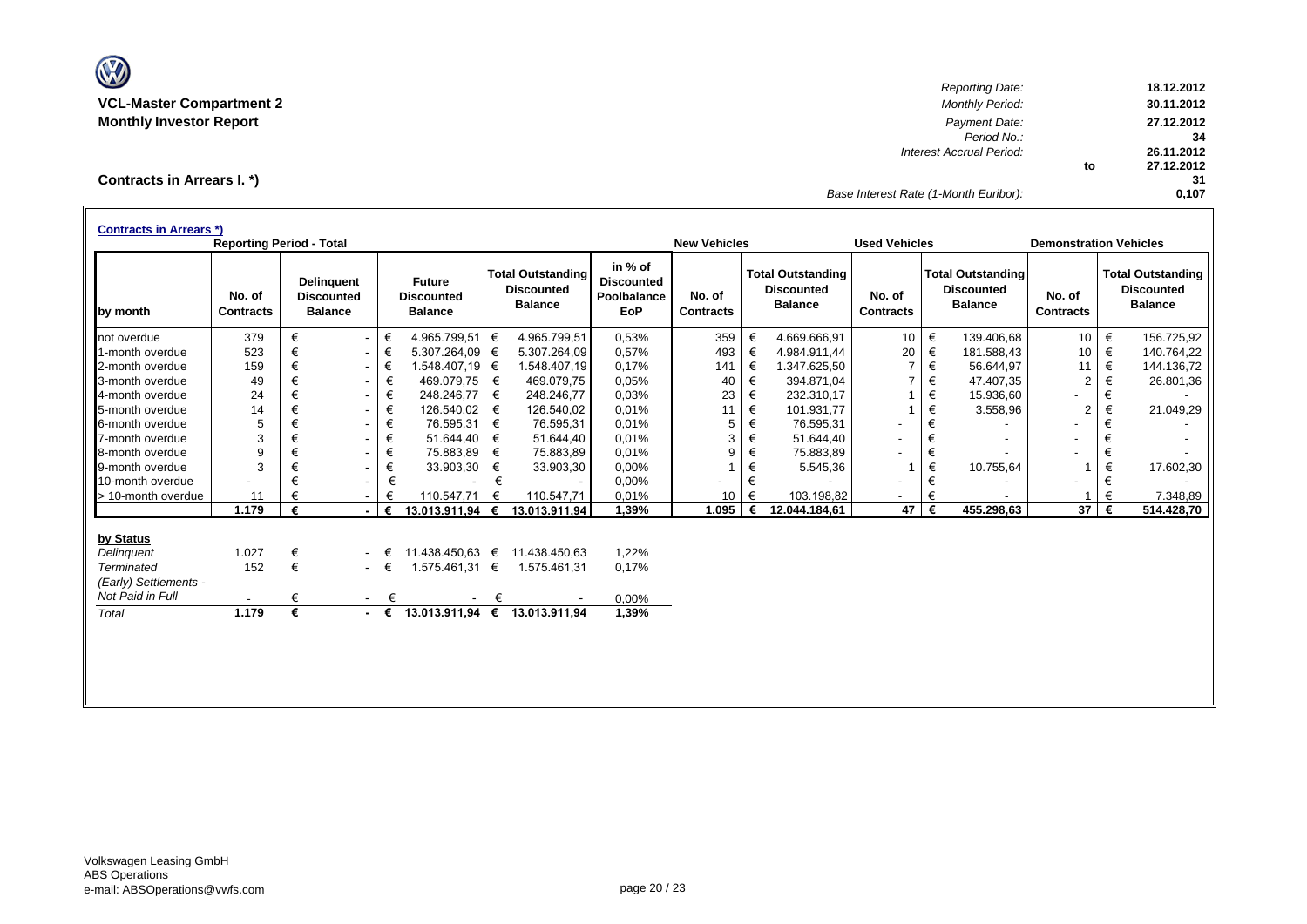|                                                                   |                  |                                                              |                                                            | <b>Reporting Date:</b>                                            | 18.12.2012                     |
|-------------------------------------------------------------------|------------------|--------------------------------------------------------------|------------------------------------------------------------|-------------------------------------------------------------------|--------------------------------|
| <b>VCL-Master Compartment 2</b><br><b>Monthly Investor Report</b> |                  |                                                              |                                                            | <b>Monthly Period:</b><br>Payment Date:                           | 30.11.2012<br>27.12.2012       |
|                                                                   |                  |                                                              |                                                            | Period No.:                                                       | 34                             |
|                                                                   |                  |                                                              |                                                            | Interest Accrual Period:                                          | 26.11.2012<br>27.12.2012<br>to |
| Contracts in Arrears I. *)                                        |                  |                                                              |                                                            |                                                                   | 31                             |
|                                                                   |                  |                                                              |                                                            | Base Interest Rate (1-Month Euribor):                             | 0,107                          |
| in EUR                                                            |                  |                                                              | <b>Contracts in Arrears</b><br>- Total Outstanding Balance |                                                                   |                                |
| 22.000.000                                                        |                  |                                                              |                                                            |                                                                   |                                |
|                                                                   |                  |                                                              |                                                            |                                                                   |                                |
| 17.000.000                                                        |                  |                                                              |                                                            |                                                                   |                                |
| 12.000.000                                                        |                  |                                                              |                                                            |                                                                   |                                |
|                                                                   |                  |                                                              |                                                            |                                                                   |                                |
| 7.000.000                                                         |                  |                                                              |                                                            |                                                                   |                                |
|                                                                   |                  |                                                              |                                                            |                                                                   |                                |
| 2.000.000                                                         |                  |                                                              |                                                            |                                                                   |                                |
|                                                                   | 2,               | $\mathcal{S}_1$<br>9,                                        | $\Omega_{\star}$                                           | $\mathcal{L}$<br>$\mathcal{L}_{\mathcal{O}}$<br>$\mathcal{L}_{2}$ | $v_{47}$<br>ಿ                  |
| $-3.000.000$<br><b>Monthly</b>                                    |                  | Sep 10<br>$\mathbf{z}$                                       | $\overline{\mathcal{S}}$                                   | <b>SOL</b><br><b>MA</b><br>$\overline{\mathcal{S}}$               | Sep 73                         |
| Period                                                            |                  |                                                              |                                                            |                                                                   |                                |
|                                                                   |                  |                                                              |                                                            |                                                                   |                                |
|                                                                   | - not delinquent | $-2$ Month<br>$-$ -1 Month                                   | $-$ 3 Month<br>$-$ 4 Month                                 | $-$ 5 Month<br>$\rightarrow$ 6 Month<br>$\rightarrow$ > 6 Month   |                                |
|                                                                   |                  |                                                              |                                                            |                                                                   |                                |
|                                                                   |                  |                                                              |                                                            |                                                                   |                                |
| <b>Terminations</b>                                               |                  | <b>Total</b>                                                 |                                                            |                                                                   |                                |
|                                                                   |                  | Outstanding<br><b>Balance</b> at<br><b>Total Outstanding</b> |                                                            |                                                                   |                                |
|                                                                   | No. of           | Period of<br><b>Balance at</b>                               |                                                            |                                                                   |                                |
|                                                                   | <b>Contracts</b> | <b>Default</b><br><b>Current Period</b>                      |                                                            |                                                                   |                                |
| <b>Terminated</b><br>Contracts as of the                          | 152              |                                                              |                                                            |                                                                   |                                |
| <b>Beginning of Period</b>                                        |                  | € 1.604.340,47                                               |                                                            |                                                                   |                                |
| Revocations                                                       | €<br>13          | 148.877,39<br>147.532,11 €                                   |                                                            |                                                                   |                                |
| Settlements<br><b>New Terminations</b>                            | 48<br>€<br>61    | 570.694,34 €<br>652.811,52 €<br>672.510,08                   |                                                            |                                                                   |                                |
| (still) Terminated                                                | €<br>€<br>91     | 902.951,23<br>886.114,02 €                                   |                                                            |                                                                   |                                |
| <b>Terminated</b>                                                 |                  |                                                              |                                                            |                                                                   |                                |
| Contracts as of the<br><b>End of Period</b>                       | 152              | € 1.538.925,54 €<br>1.575.461,31                             |                                                            | *) delinquent in terms of Instalments sold                        |                                |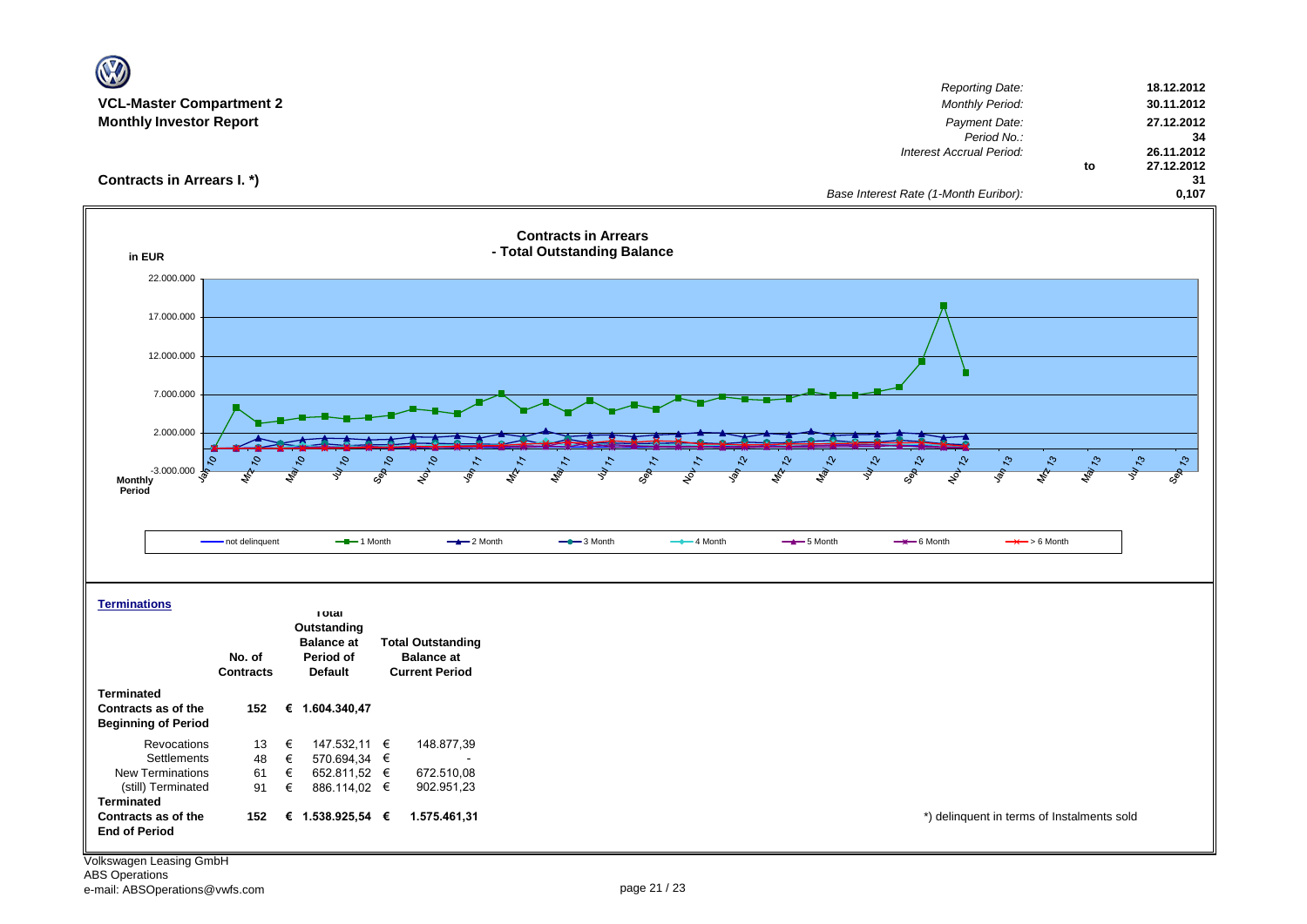|                                                                                                                                                            | Date:                    | 18.12.2012        |
|------------------------------------------------------------------------------------------------------------------------------------------------------------|--------------------------|-------------------|
| <b>VCL-Master Compartment 2</b>                                                                                                                            | <b>Monthly Period:</b>   | November 12       |
| <b>Monthly Investor Report</b>                                                                                                                             | Payment Date:            | 27.12.2012        |
|                                                                                                                                                            | Period No.:              | 34                |
|                                                                                                                                                            | Interest Accrual Period: | 26.11.2012        |
| Write Offs *                                                                                                                                               | to                       | 27.12.2012        |
| *these figures refer to Write Offs effective for VCL Master S.A. Compartment 1 only<br>(incl. those contracts whose RV has not been sold to Compartment 2) | Rate (1-Month            |                   |
|                                                                                                                                                            | Euribor):                | 0.1070%           |
| <b>Cumulative Net Losses</b>                                                                                                                               |                          |                   |
|                                                                                                                                                            | No. of                   | Amount of         |
|                                                                                                                                                            | Contracts *)             | Default           |
| Defaulted Contracts registered in current Period                                                                                                           | 45                       | €<br>170.377,61   |
| Cumulative Defaulted Contracts incl. current Period                                                                                                        | 870                      | 3.441.567,63<br>€ |

| <b>Losses by Type of Vehicle</b> |                               |              |   | <b>Current Period Losses</b> |              |   | <b>Cumulative Losses</b> |
|----------------------------------|-------------------------------|--------------|---|------------------------------|--------------|---|--------------------------|
|                                  |                               | Number of    |   | <b>Net Loss</b>              | Number of    |   | <b>Net Loss</b>          |
|                                  |                               | Contracts *) |   | Amount                       | Contracts *) |   | <b>Amount</b>            |
|                                  | <b>New Vehicles</b>           | 37           | € | 136.443,30                   | 739          | € | 2.814.487,51             |
|                                  | <b>Used Vehicles</b>          | 5            | € | 24.911,98                    | 78           |   | 325.669,81               |
|                                  | <b>Demonstration Vehicles</b> | 3            | € | 9.022.33                     | 53           | € | 301.410,31               |
|                                  | Total                         | 45           | € | 170.377.61                   | 870          | € | 3.441.567,63             |

# **Losses by Monthly Period**

|                   |                          | <b>Write-Offs of</b><br>the Monthly Period |                          | <b>Cumulative Write-Offs</b> |  |
|-------------------|--------------------------|--------------------------------------------|--------------------------|------------------------------|--|
| <b>Monthly</b>    | Number of                | <b>Write-Offs</b>                          | Number of                | <b>Write-Offs</b>            |  |
| <b>Period</b>     | Contracts *)             |                                            | Contracts *)             |                              |  |
| Dec 09            |                          |                                            |                          |                              |  |
| <b>Jan 10</b>     |                          |                                            |                          |                              |  |
| Feb 10            | $\blacksquare$           | ÷.                                         | $\blacksquare$           | ÷.                           |  |
| Mar 10            |                          |                                            | ä,                       |                              |  |
| Apr 10            |                          |                                            |                          |                              |  |
| May 10            | $\blacksquare$           | ٠                                          | $\overline{\phantom{a}}$ | ٠                            |  |
| Jun 10            | $\overline{\phantom{a}}$ |                                            | $\overline{\phantom{a}}$ |                              |  |
| <b>Jul 10</b>     |                          |                                            |                          |                              |  |
| Aug 10            | 9                        | 50.295,01                                  | 9                        | 50.295,01                    |  |
| Sep 10            | $\overline{c}$           | 8.071,60                                   | 11                       | 58.366,61                    |  |
| Oct 10            | 7                        | 30.954,84                                  | 18                       | 89.321,45                    |  |
| Nov 10            | 15                       | 70.163,12                                  | 33                       | 159.484,57                   |  |
| Dec 10            | 11                       | 71.387,33                                  | 44                       | 230.871,90                   |  |
| Jan 11            | 16                       | 73.685,61                                  | 60                       | 304.557,51                   |  |
| Feb 11            | 7                        | 34.411,99                                  | 67                       | 338.969,50                   |  |
| Mar 11            | 9                        | 62.592,15                                  | 76                       | 401.561,65                   |  |
| Apr 11            | 15                       | 86.288,20                                  | 91                       | 487.849,85                   |  |
| May 11            | 20                       | 101.111,11                                 | 111                      | 588.960,96                   |  |
| <b>Jun 11</b>     | 42                       | 172.816,37                                 | 153                      | 761.777,33                   |  |
| <b>Jul 11</b>     | $\overline{31}$          | 152.827,80                                 | 184                      | 914.605,13                   |  |
| Aug 11            | 18                       | 80.559,83                                  | 202                      | 995.164,96                   |  |
| Sep 11            | 34                       | 188.002,31                                 | 236                      | 1.183.167,27                 |  |
| Oct 11            | 18                       | 73.464,24                                  | 254                      | 1.256.631,51                 |  |
| Nov 11            | 56                       | 213.523,67                                 | 310                      | 1.470.155,18                 |  |
| Dec 11            | 45                       | 152.121,74                                 | 355                      | 1.622.276,92                 |  |
| Jan 12            | 60                       | 193.538,76                                 | 415                      | 1.815.815,68                 |  |
| Feb <sub>12</sub> | 37                       | 162.341,73                                 | 452                      | 1.978.157,41                 |  |
| Mar 12            | 73                       | 214.516,98                                 | 525                      | 2.192.674,39                 |  |
| Apr 12            | 53                       | 162.973,38                                 | 578                      | 2.355.647,77                 |  |
| May 12            | 14                       | 68.864,93                                  | 592                      | 2.424.512,70                 |  |
| <b>Jun 12</b>     | 38                       | 153.404,88                                 | 630                      | 2.577.917,58                 |  |
| <b>Jul 12</b>     | 35                       | 113.867,54                                 | 665                      | 2.691.785,12                 |  |
| Aug 12            | 47                       | 177.292,45                                 | $\overline{712}$         | 2.869.077,57                 |  |
| Sep 12            | 54                       | 177.080.66                                 | 766                      | 3.046.158.23                 |  |
| Oct 12            | 59                       | 225.031,79                                 | 825                      | 3.271.190,02                 |  |
| Nov 12            | 45                       | 170.377,61                                 | 870                      | 3.441.567,63                 |  |
| Dec 12            | $\overline{a}$           |                                            | $\mathcal{L}^{\pm}$      | $\blacksquare$               |  |
|                   | <b>Total</b>             | <b>Total</b>                               |                          |                              |  |
|                   | 870                      | 3.441.567,63                               |                          |                              |  |